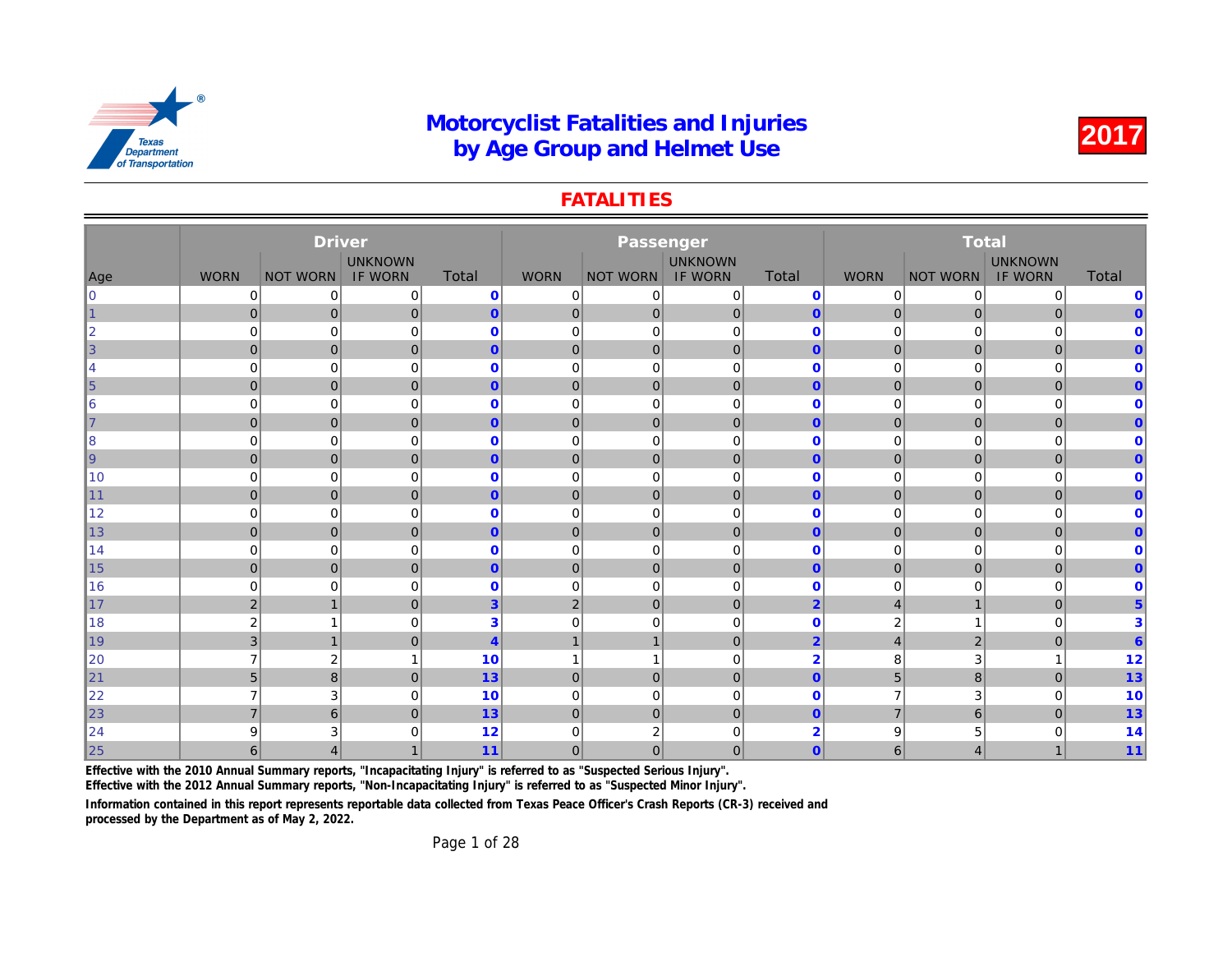#### **FATALITIES**

|     |                | <b>Driver</b>    |                |                |                |                 |                |                         |                |              |
|-----|----------------|------------------|----------------|----------------|----------------|-----------------|----------------|-------------------------|----------------|--------------|
|     |                |                  | <b>UNKNOWN</b> |                |                |                 | <b>UNKNOWN</b> |                         |                |              |
| Age | <b>WORN</b>    | <b>NOT WORN</b>  | <b>IF WORN</b> | Total          | <b>WORN</b>    | <b>NOT WORN</b> | <b>IF WORN</b> | Total                   | <b>WORN</b>    | <b>NOT W</b> |
| 26  | 5              | 6                | -1             | 12             | $\mathbf 0$    | 0               | $\mathbf 0$    | $\mathbf 0$             | 5              |              |
| 27  | $\overline{7}$ | 8                | $\mathbf 0$    | 15             | $\overline{0}$ | 0               | $\mathbf 0$    | $\mathbf{0}$            | $\overline{7}$ |              |
| 28  | 10             | $\boldsymbol{2}$ | $\mathbf 0$    | 12             | $\mathbf 0$    | $\mathbf 0$     | $\mathbf 0$    | $\mathbf 0$             | 10             |              |
| 29  | 11             | $\overline{4}$   | $\mathbf{0}$   | 15             | $\overline{1}$ | $\mathbf{0}$    | $\mathbf 0$    | $\overline{1}$          | 12             |              |
| 30  | 5              | 1                |                | 7              | 0              | $\overline{ }$  | $\mathbf 0$    | 1                       | 5              |              |
| 31  | 5              | $\overline{2}$   | 1              | 8              | $\mathbf 0$    | $\mathbf 0$     | $\mathbf{0}$   | $\mathbf{0}$            | 5              |              |
| 32  | 6              | 9                | 1              | 16             | $\mathbf 0$    | $\mathbf 0$     | $\mathbf 0$    | $\mathbf 0$             | 6              |              |
| 33  | 6              | 6                | $\mathbf{0}$   | 12             | $\mathbf 0$    | 1               | $\mathbf{0}$   | $\overline{1}$          | 6              |              |
| 34  | 6              | 5                | 0              | 11             | $\mathbf 0$    |                 | $\mathbf 0$    | $\overline{\mathbf{1}}$ | 6              |              |
| 35  | $\overline{7}$ | $\overline{4}$   | $\mathbf{0}$   | 11             | $\mathbf 0$    | $\mathbf 0$     | $\mathbf 0$    | $\mathbf{0}$            | $\overline{7}$ |              |
| 36  | 4              | $\boldsymbol{2}$ | 1              | $\overline{7}$ | $\mathbf 0$    | -1              | $\mathbf 0$    | 1                       | 4              |              |
| 37  | $\overline{2}$ | $\overline{4}$   | $\mathbf{0}$   | $6\phantom{1}$ | $\mathbf 0$    | $\mathbf 0$     | $\mathbf{0}$   | $\mathbf{0}$            | $\overline{2}$ |              |
| 38  | 5              | $\overline{4}$   | 0              | $\overline{9}$ | $\mathbf 0$    | $\mathbf 0$     | $\mathbf 0$    | $\mathbf 0$             | 5              |              |
| 39  | 6              | 8                | $\mathbf{0}$   | 14             | $\mathbf{1}$   | $\mathbf{0}$    | $\mathbf 0$    | $\overline{1}$          | $\overline{7}$ |              |
| 40  | 4              | $\overline{7}$   | 1              | 12             | $\mathbf 0$    |                 | $\mathbf 0$    | 1                       | 4              |              |
| 41  | $\mathbf{1}$   | 3                | $\Omega$       | $\overline{4}$ | $\mathbf 0$    | 1               | $\overline{0}$ | $\overline{1}$          | $\mathbf{1}$   |              |
| 42  | $\overline{2}$ | 3                | $\mathbf 0$    | $5\phantom{1}$ | $\overline{0}$ |                 | $\Omega$       | $\overline{\mathbf{1}}$ | 2              |              |
| ∥43 | 3              | $\mathbf 2$      | $\mathbf{0}$   | 5 <sup>5</sup> | $\overline{0}$ | 1               | $\overline{0}$ | $\overline{1}$          | 3              |              |
| 44  | 6              | 6                | $\overline{2}$ | 14             | $\overline{1}$ |                 | $\mathbf 0$    | $\overline{2}$          | 7              |              |
| 45  | $\overline{4}$ | 6                | $\mathbf{0}$   | 10             | $\mathbf 0$    | $\mathbf{1}$    | $\overline{0}$ | $\overline{1}$          | $\overline{4}$ |              |
| 46  |                | $\overline{4}$   | 0              | 5              | $\overline{0}$ | $\mathbf 0$     | $\mathbf 0$    | $\mathbf 0$             | 1              |              |
| ∥47 | 3              | $6\phantom{1}$   | $\mathbf{1}$   | 10             | $\mathbf 0$    | $\mathbf{0}$    | $\overline{0}$ | $\mathbf{0}$            | 3              |              |
| 48  | 3              | 6                | $\mathbf 0$    | 9              | $\mathbf 0$    | $\mathbf 0$     | $\mathbf 0$    | $\mathbf 0$             | 3              |              |
| 49  | 3              | 10               | $\mathbf{0}$   | 13             | $\mathbf{0}$   | $\overline{0}$  | $\mathbf{0}$   | $\overline{0}$          | 3              |              |
| 50  | $\overline{2}$ | 12               | 0              | 14             | 0              |                 | $\Omega$       |                         | 2              |              |
| 51  | 5              | $\bf 8$          | $\overline{0}$ | 13             | $\mathbf 0$    | 0               | $\mathbf 0$    | $\mathbf{0}$            | 5              |              |

Effective with the 2010 Annual Summary reports, "Incapacitating Injury" is referred to as "Suspected Serious Injury".

Effective with the 2012 Annual Summary reports, "Non-Incapacitating Injury" is referred to as "Suspected Minor Injury".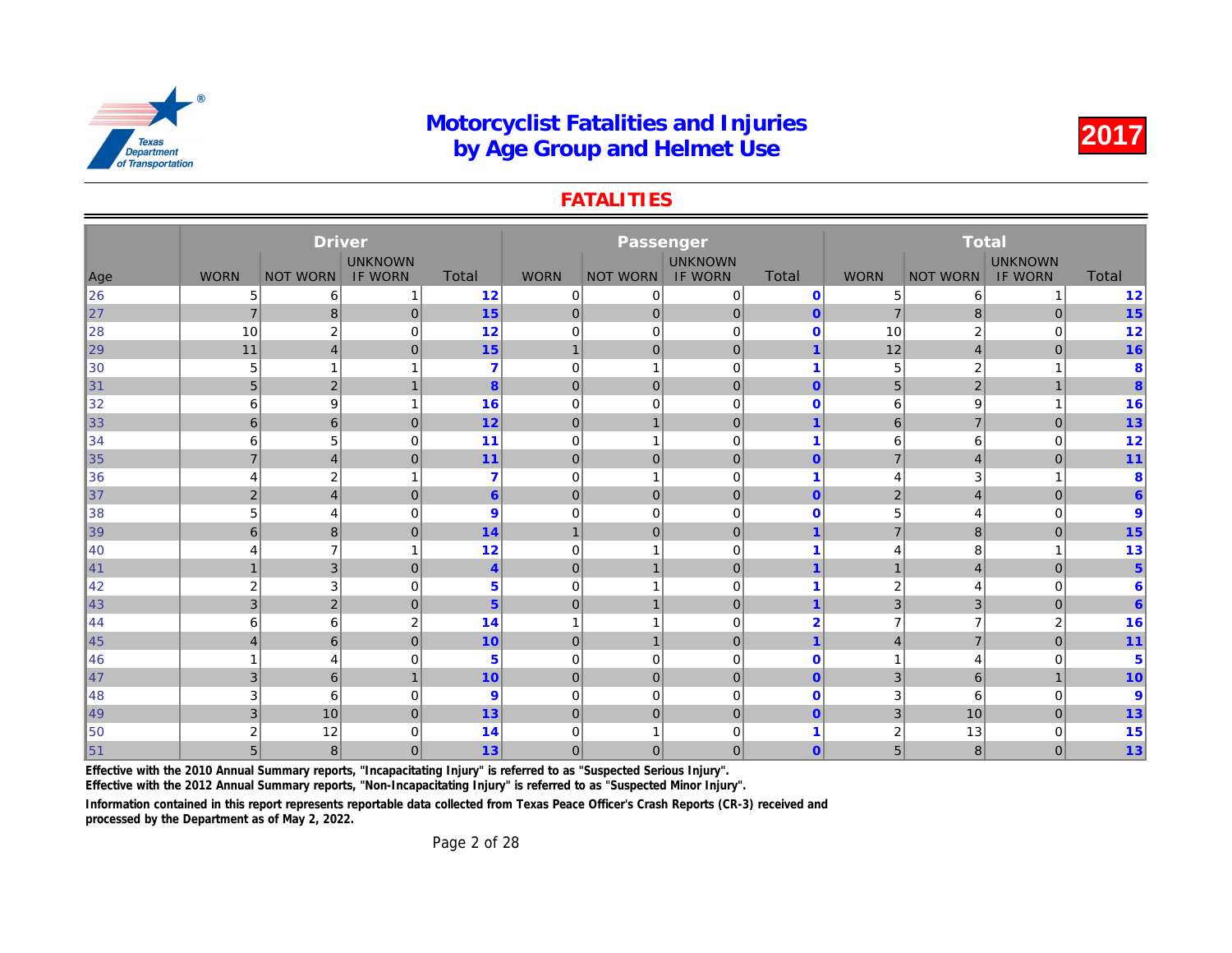#### **FATALITIES**

|     |                | <b>Driver</b>             |                |                         |                |                 |                |                         |                         |              |
|-----|----------------|---------------------------|----------------|-------------------------|----------------|-----------------|----------------|-------------------------|-------------------------|--------------|
|     |                |                           | <b>UNKNOWN</b> |                         |                |                 | <b>UNKNOWN</b> |                         |                         |              |
| Age | <b>WORN</b>    | <b>NOT WORN</b>           | <b>IF WORN</b> | Total                   | <b>WORN</b>    | <b>NOT WORN</b> | <b>IF WORN</b> | Total                   | <b>WORN</b>             | <b>NOT W</b> |
| 52  | 3              | 4                         |                | 8                       | -1             | 0               | $\mathbf 0$    | $\overline{1}$          | 4                       |              |
| 53  | 3 <sup>1</sup> | 9                         | $\mathbf{1}$   | 13                      | $\overline{0}$ | $\mathbf 0$     | $\pmb{0}$      | $\mathbf{0}$            | 3                       |              |
| 54  | 1              | 6                         | $\mathbf 0$    | $\overline{7}$          | $\mathbf 0$    | $\overline{2}$  | $\mathbf 0$    | $\overline{2}$          | 1                       |              |
| 55  | $\mathbf{3}$   | 11                        | $\mathbf{0}$   | 14                      | $\overline{0}$ | $\mathbf 1$     | $\mathbf{0}$   | $\overline{1}$          | 3                       |              |
| 56  | $\overline{7}$ | 5                         | 0              | 12                      | 0              |                 | $\mathbf 0$    | 1                       | $\overline{7}$          |              |
| 157 | $\overline{2}$ | 5                         | $\mathbf{0}$   | $\overline{7}$          | $\mathbf 0$    | $\mathbf 0$     | $\mathbf{0}$   | $\mathbf{0}$            | $\overline{2}$          |              |
| 58  |                | 3                         | 0              | $\overline{4}$          | $\mathbf 0$    | $\mathbf 0$     | $\mathbf 0$    | $\mathbf 0$             | 1                       |              |
| 59  | 2              | $\mathbf{3}$              | $\mathbf{0}$   | 5 <sup>5</sup>          | $\mathbf 0$    | $\mathbf{0}$    | $\mathbf{0}$   | $\mathbf{0}$            | $\overline{2}$          |              |
| 60  | $\overline{2}$ | $\overline{1}$            | 0              | 3                       | $\mathbf 0$    | $\mathbf 0$     | $\mathbf 0$    | $\mathbf 0$             | 2                       |              |
| ∥61 | $\overline{2}$ | $\ensuremath{\mathsf{3}}$ | $\mathbf{0}$   | 5 <sup>5</sup>          | $\mathbf 0$    | $\mathbf 0$     | $\mathbf 0$    | $\mathbf{0}$            | $\overline{\mathbf{c}}$ |              |
| 62  | 3              | $\mathbf 0$               | 0              | 3                       | $\mathbf 0$    | $\mathbf 0$     | $\mathbf 0$    | $\mathbf 0$             | 3                       |              |
| 63  | 3              | $\overline{2}$            | $\mathbf{0}$   | $5\phantom{.0}$         | $\mathbf 0$    | 1               | $\mathbf{0}$   | $\overline{1}$          | 3                       |              |
| 64  | 3              | 3                         | 0              | $6\phantom{1}6$         | $\mathbf 0$    |                 | $\mathbf 0$    | $\overline{1}$          | 3                       |              |
| 65  | $\overline{0}$ | $\mathbf{1}$              | $\mathbf{0}$   | $\overline{\mathbf{1}}$ | $\overline{0}$ | $\mathbf 0$     | $\mathbf{0}$   | $\mathbf{0}$            | $\mathbf 0$             |              |
| 66  | $\overline{2}$ | 3                         | 0              | $5\phantom{1}$          | $\mathbf 0$    | $\mathbf 0$     | $\mathbf 0$    | $\mathbf 0$             | 2                       |              |
| 67  | $\Omega$       | $\mathbf{1}$              | $\mathbf{0}$   | $\overline{1}$          | $\overline{0}$ | $\mathbf{0}$    | $\overline{0}$ | $\mathbf{0}$            | $\overline{0}$          |              |
| 68  |                | $\boldsymbol{2}$          | $\mathbf 0$    | 3                       | $\mathbf 0$    | $\Omega$        | $\Omega$       | $\Omega$                | 1                       |              |
| 69  | $\overline{0}$ | $\mathbf{1}$              | $\mathbf{0}$   | $\mathbf{1}$            | $\mathbf{1}$   | $\mathbf 0$     | $\overline{0}$ | $\overline{\mathbf{1}}$ | $\mathbf{1}$            |              |
| 70  | 3              | 0                         | $\mathbf 0$    | 3                       | $\mathbf 0$    | $\mathbf 0$     | $\mathbf 0$    | $\mathbf 0$             | 3                       |              |
| 71  | $\mathbf{1}$   | $\mathbf{1}$              | $\mathbf{0}$   | $\overline{2}$          | $\overline{0}$ | $\mathbf{0}$    | $\overline{0}$ | $\mathbf{0}$            | $\mathbf{1}$            |              |
| 72  |                | $\mathbf 0$               | $\mathbf 0$    | $\overline{\mathbf{1}}$ | $\overline{0}$ | $\mathbf 0$     | $\mathbf 0$    | $\mathbf 0$             |                         |              |
| 73  | $\overline{1}$ | $\mathbf 0$               | $\mathbf{0}$   | $\overline{\mathbf{1}}$ | $\overline{0}$ | $\mathbf 0$     | $\overline{0}$ | $\mathbf{0}$            | $\overline{1}$          |              |
| 74  | $\overline{2}$ | $\mathbf 0$               | $\mathbf 0$    | $\overline{2}$          | $\mathbf 0$    | $\mathbf 0$     | $\mathbf 0$    | $\mathbf 0$             | 2                       |              |
| 75  | $\overline{1}$ | $\overline{0}$            | $\overline{0}$ | $\overline{1}$          | $\mathbf{0}$   | $\overline{0}$  | $\mathbf{0}$   | $\overline{0}$          | $\overline{1}$          |              |
| 76  | $\overline{2}$ | 1                         | 0              | 3                       | $\mathbf 0$    | $\Omega$        | $\Omega$       | $\mathbf 0$             | 2                       |              |
| 77  | $\overline{0}$ | $\mathbf 0$               | $\overline{0}$ | $\overline{0}$          | $\mathbf 0$    | 0               | $\mathbf 0$    | $\mathbf{0}$            | $\mathbf 0$             |              |

Effective with the 2010 Annual Summary reports, "Incapacitating Injury" is referred to as "Suspected Serious Injury".

Effective with the 2012 Annual Summary reports, "Non-Incapacitating Injury" is referred to as "Suspected Minor Injury".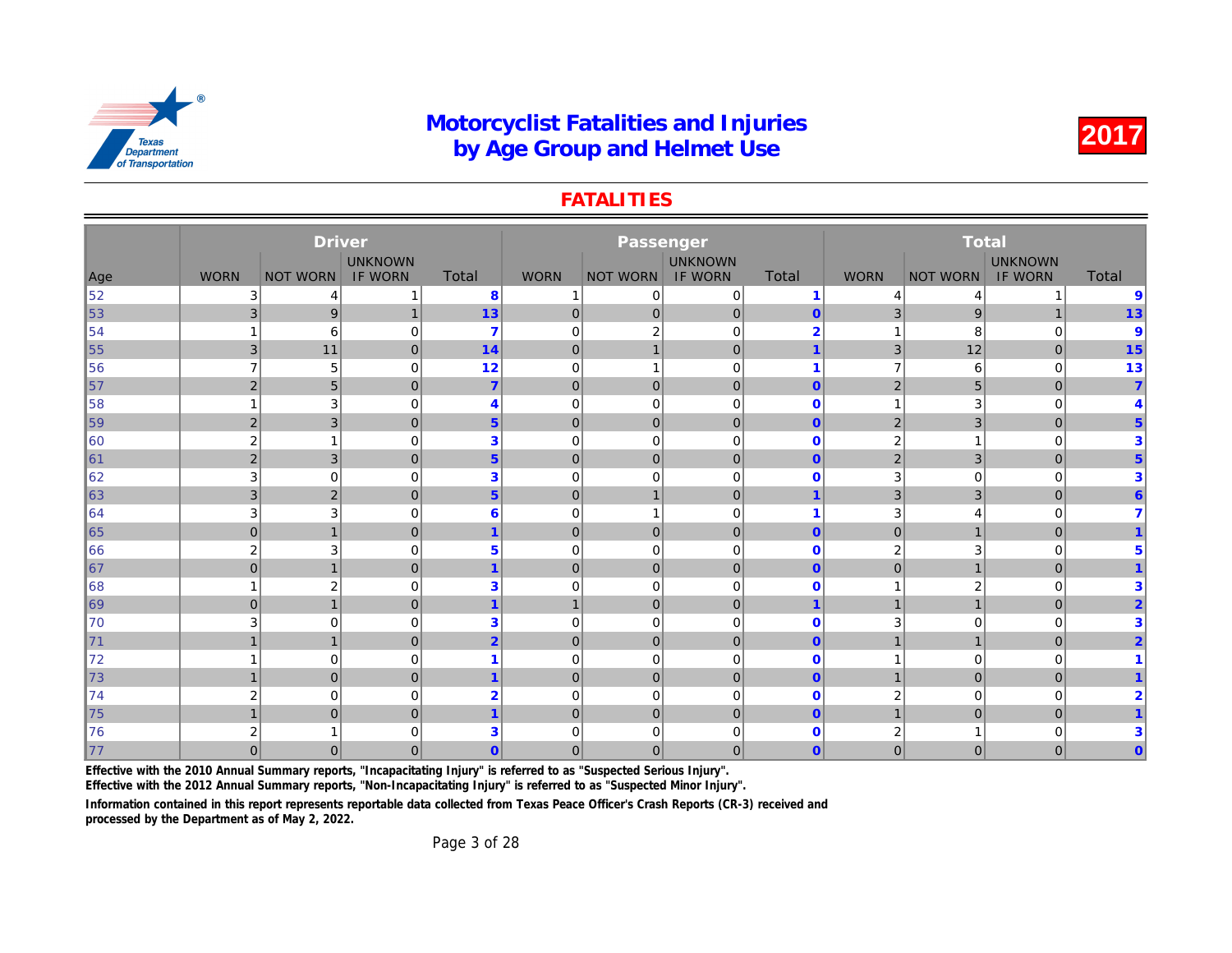#### **FATALITIES**

|                |                | <b>Driver</b>   |                |                |                |                 |                |              |                |              |
|----------------|----------------|-----------------|----------------|----------------|----------------|-----------------|----------------|--------------|----------------|--------------|
|                |                |                 | <b>UNKNOWN</b> |                |                |                 | <b>UNKNOWN</b> |              |                |              |
| Age            | <b>WORN</b>    | <b>NOT WORN</b> | <b>IF WORN</b> | Total          | <b>WORN</b>    | <b>NOT WORN</b> | <b>IF WORN</b> | Total        | <b>WORN</b>    | <b>NOT W</b> |
| 78             | 0              |                 | 0              |                | 0              | 0               | 0              | $\mathbf 0$  | 0              |              |
| 79             | $\mathbf{0}$   | $\mathbf 0$     | $\mathbf{0}$   | $\mathbf{0}$   | $\mathbf 0$    | $\mathbf{0}$    | $\mathbf{0}$   | $\mathbf{0}$ | $\mathbf{0}$   |              |
| 80             | $\Omega$       | 0               | $\mathbf 0$    | $\mathbf{0}$   | $\mathbf 0$    | $\mathbf 0$     | $\mathbf 0$    | $\Omega$     | 0              |              |
| ∥81            | $\overline{0}$ | $\mathbf 0$     | $\mathbf 0$    | $\overline{0}$ | $\mathbf 0$    | $\mathbf 0$     | $\mathbf 0$    | $\mathbf{0}$ | $\mathbf 0$    |              |
| 82             | $\Omega$       | $\mathbf 0$     | 0              | $\mathbf{0}$   | $\mathbf 0$    | $\mathbf 0$     | $\mathbf 0$    | $\mathbf 0$  | 0              |              |
| 83             | $\overline{0}$ | $\mathbf 0$     | $\mathbf{0}$   | $\overline{0}$ | $\overline{0}$ | $\mathbf 0$     | $\overline{0}$ | $\mathbf{0}$ | $\overline{0}$ |              |
| 84             | $\Omega$       | 0               | 0              | $\mathbf{0}$   | 0              | 0               | $\mathbf 0$    | $\mathbf 0$  | 0              |              |
| 85             | $\mathbf{1}$   | $\mathbf 0$     | $\mathbf{0}$   | 1              | $\mathbf 0$    | $\mathbf 0$     | $\mathbf 0$    | $\mathbf{0}$ | $\mathbf{1}$   |              |
| 86             | $\mathbf 0$    | 0               | 0              | $\mathbf 0$    | $\mathbf 0$    | $\mathbf 0$     | $\mathbf 0$    | $\mathbf 0$  | 0              |              |
| ∥87            | $\overline{0}$ | $\mathbf 0$     | $\mathbf{0}$   | $\overline{0}$ | $\mathbf 0$    | $\mathbf{0}$    | $\mathbf{0}$   | $\mathbf{0}$ | $\mathbf 0$    |              |
| 88             | $\Omega$       | 0               | 0              | $\mathbf 0$    | $\mathbf 0$    | $\mathbf 0$     | $\mathbf 0$    | $\mathbf 0$  | 0              |              |
| 89             | $\mathbf{1}$   | $\mathbf{1}$    | $\mathbf{0}$   | $\overline{2}$ | $\overline{0}$ | $\mathbf 0$     | $\overline{0}$ | $\mathbf{0}$ | $\mathbf 1$    |              |
| 90             | $\Omega$       | $\mathbf 0$     | 0              | $\mathbf{0}$   | $\mathbf 0$    | $\mathbf 0$     | $\mathbf 0$    | $\mathbf 0$  | 0              |              |
| ∥91            | $\Omega$       | $\overline{0}$  | $\mathbf{0}$   | $\overline{0}$ | $\mathbf 0$    | $\mathbf{0}$    | $\overline{0}$ | $\mathbf{0}$ | $\overline{0}$ |              |
| 92             | $\Omega$       | 0               | 0              | $\mathbf{0}$   | 0              | $\mathbf 0$     | $\mathbf 0$    | $\mathbf 0$  | 0              |              |
| ∥93            | $\mathbf{0}$   | $\mathbf 0$     | $\mathbf 0$    | $\overline{0}$ | $\mathbf 0$    | $\mathbf 0$     | $\mathbf 0$    | $\mathbf{0}$ | $\mathbf 0$    |              |
| 94             | $\mathbf 0$    | 0               | 0              | $\mathbf 0$    | $\mathbf 0$    | 0               | $\mathbf 0$    | $\mathbf 0$  | 0              |              |
| 95             | $\overline{0}$ | $\overline{0}$  | $\mathbf{0}$   | $\overline{0}$ | $\overline{0}$ | $\mathbf{0}$    | $\overline{0}$ | $\mathbf{0}$ | $\overline{0}$ |              |
| 96             | $\Omega$       | 0               | $\mathbf 0$    | $\mathbf{0}$   | 0              | 0               | $\Omega$       | $\mathbf 0$  | 0              |              |
| 97             | 0              | $\pmb{0}$       | $\mathbf{0}$   | $\overline{0}$ | $\mathbf 0$    | 0               | $\mathbf{0}$   | $\mathbf{0}$ | $\mathbf 0$    |              |
| 98             | $\mathbf 0$    | 0               | 0              | $\mathbf{0}$   | 0              | $\mathbf 0$     | $\mathbf 0$    | $\mathbf 0$  | 0              |              |
| 99 & Over      | $\mathbf{0}$   | $\mathbf 0$     | $\mathbf{0}$   | $\overline{0}$ | $\mathbf 0$    | $\mathbf{0}$    | $\mathbf{0}$   | $\mathbf{0}$ | $\mathbf 0$    |              |
| <b>Unknown</b> | $\Omega$       | 0               | 0              | $\mathbf 0$    | $\mathbf 0$    | $\mathbf 0$     | $\mathbf 0$    | $\mathbf 0$  | 0              |              |
| Invalid        | $\Omega$       | $\mathbf{0}$    | $\mathbf{0}$   | $\mathbf{0}$   | $\overline{0}$ | $\mathbf{0}$    | $\mathbf 0$    | $\mathbf{0}$ | $\overline{0}$ |              |
| <b>Total</b>   | 221            | 234             | 13             | 468            | 9              | 21              | $\mathbf{0}$   | 30           | 230            |              |

Effective with the 2010 Annual Summary reports, "Incapacitating Injury" is referred to as "Suspected Serious Injury".

Effective with the 2012 Annual Summary reports, "Non-Incapacitating Injury" is referred to as "Suspected Minor Injury".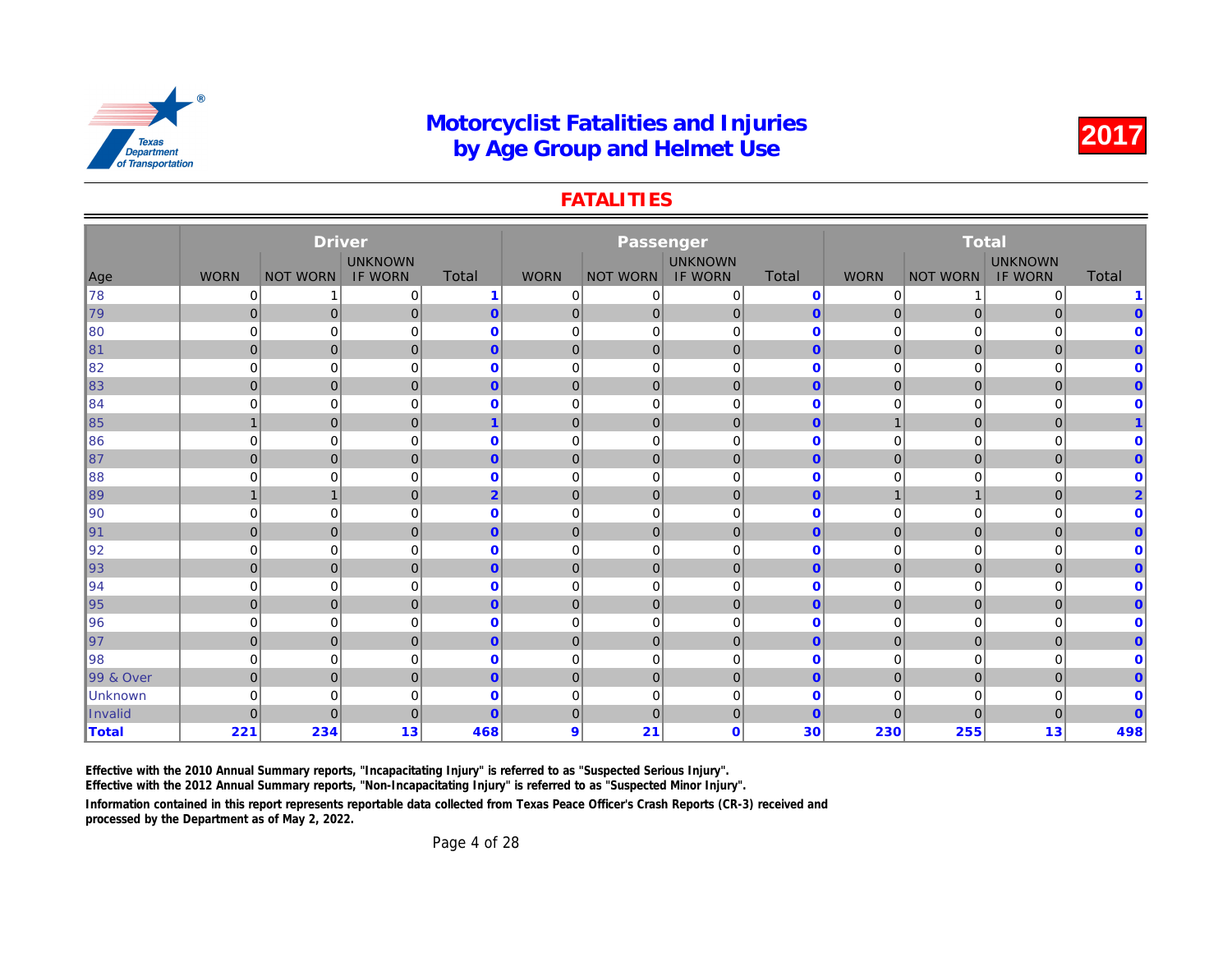#### SUSPECTED SERIOUS INJURIES

|                |                | <b>Driver</b>   |                |                  |                 |                 |                |                 |                |              |
|----------------|----------------|-----------------|----------------|------------------|-----------------|-----------------|----------------|-----------------|----------------|--------------|
|                |                |                 | <b>UNKNOWN</b> |                  |                 |                 | <b>UNKNOWN</b> |                 |                |              |
| Age            | <b>WORN</b>    | <b>NOT WORN</b> | <b>IF WORN</b> | Total            | <b>WORN</b>     | <b>NOT WORN</b> | <b>IF WORN</b> | Total           | <b>WORN</b>    | <b>NOT W</b> |
| $\overline{0}$ | 0              | 0               | 0              | $\mathbf 0$      | $\mathbf 0$     | 0               | $\mathbf 0$    | $\mathbf 0$     | 0              |              |
| 1              | $\overline{0}$ | $\mathbf 0$     | $\overline{0}$ | $\overline{0}$   | $\overline{0}$  | 0               | $\mathbf 0$    | $\overline{0}$  | $\overline{0}$ |              |
| $\overline{2}$ | $\mathbf 0$    | $\mathbf 0$     | $\mathbf 0$    | $\mathbf 0$      | $\mathbf 0$     | $\mathbf 0$     | $\mathbf 0$    | $\mathbf 0$     | $\mathbf 0$    |              |
| 3              | $\overline{0}$ | $\mathbf 0$     | $\mathbf{0}$   | $\overline{0}$   | $\mathbf 0$     | 0               | $\mathbf{0}$   | $\mathbf{0}$    | $\mathbf 0$    |              |
| 4              | $\mathbf 0$    | $\overline{1}$  | 0              | 1                | 0               | $\mathbf 0$     | $\mathbf 0$    | $\mathbf 0$     | 0              |              |
| $\overline{5}$ | $\overline{0}$ | $\mathbf 0$     | $\mathbf{0}$   | $\overline{0}$   | $\mathbf 0$     | $\mathbf{0}$    | $\mathbf{0}$   | $\mathbf{0}$    | $\mathbf 0$    |              |
| 6              | $\mathbf 0$    | 0               | 0              | $\mathbf{0}$     | $\mathbf 0$     | $\mathbf 0$     | $\mathbf 0$    | $\mathbf 0$     | 0              |              |
| 7              | $\overline{0}$ | $\mathbf 0$     | $\mathbf{0}$   | $\overline{0}$   | $\mathbf{1}$    | $\mathbf{0}$    | $\mathbf{0}$   | $\overline{1}$  | $\mathbf{1}$   |              |
| 8              |                | 0               | 0              | 1                | -1              | $\mathbf 0$     | $\mathbf 0$    | 1               | $\overline{2}$ |              |
| 9              | $\overline{0}$ | $\mathbf 0$     | $\mathbf{0}$   | $\overline{0}$   | $\mathbf 0$     | $\mathbf{0}$    | $\mathbf 0$    | $\mathbf{0}$    | $\mathbf 0$    |              |
| 10             |                | 0               | 0              | 1                | $\mathbf 0$     |                 | $\mathbf 0$    | 1               |                |              |
| 11             | $\mathbf{1}$   | $\mathbf{1}$    | $\mathbf{0}$   | $\overline{2}$   | $\overline{2}$  | $\mathbf 1$     | $\mathbf{0}$   | $\overline{3}$  | 3              |              |
| 12             | $\Omega$       | 0               | 0              | $\mathbf 0$      | $\mathbf 0$     | $\mathbf 0$     | $\mathbf 0$    | $\mathbf 0$     | 0              |              |
| 13             | $\overline{0}$ | 5               | $\mathbf{0}$   | 5 <sup>5</sup>   | $\mathbf{1}$    | $\mathbf 0$     | $\mathbf{0}$   | $\overline{1}$  | $\mathbf{1}$   |              |
| 14             |                | 3               | 0              | 4                | $\overline{2}$  | 3               | $\mathbf 0$    | 5               | 3              |              |
| 15             | $\mathbf{1}$   | $\overline{5}$  | $\Omega$       | $6 \overline{6}$ | $\overline{1}$  | $\overline{4}$  | $\mathbf{0}$   | $5\overline{)}$ | $\overline{2}$ |              |
| 16             | 5              | 4               | $\mathbf{0}$   | 9                | $\overline{0}$  |                 | $\mathbf{1}$   | $\overline{2}$  | 5              |              |
| 17             | 5              | 5               | $\mathbf{1}$   | 11               | $\overline{2}$  | 2               | $\overline{0}$ | $\overline{4}$  | $\overline{7}$ |              |
| 18             | 13             | 9               | $\mathbf 0$    | 22               | $\overline{2}$  |                 | $\mathbf 0$    | 3               | 15             |              |
| 19             | 20             | 5               | $\mathbf{0}$   | 25               | $\overline{2}$  | 2               | $\overline{0}$ | $\overline{4}$  | 22             |              |
| 20             | 33             | 16              | $\overline{2}$ | 51               | 3               | $\mathbf 0$     | $\mathbf 0$    | 3               | 36             |              |
| 21             | 36             | 13              | $\overline{A}$ | 50               | 3               | 2               | $\overline{0}$ | $5\phantom{1}$  | 39             |              |
| 22             | 40             | 20              | 3              | 63               | $\overline{1}$  | 3               | $\mathbf 0$    | 4               | 41             |              |
| 23             | 24             | 22              | $\overline{1}$ | 47               | $6\phantom{1}6$ | $\overline{2}$  | $\mathbf{1}$   | 9               | 30             |              |
| 24             | 41             | 14              |                | 56               | 0               | 3               | $\Omega$       | 3               | 41             |              |
| 25             | 24             | 28              | 3              | 55               |                 | $\overline{2}$  | $\mathbf 0$    | $\overline{3}$  | 25             |              |

Effective with the 2010 Annual Summary reports, "Incapacitating Injury" is referred to as "Suspected Serious Injury".

Effective with the 2012 Annual Summary reports, "Non-Incapacitating Injury" is referred to as "Suspected Minor Injury".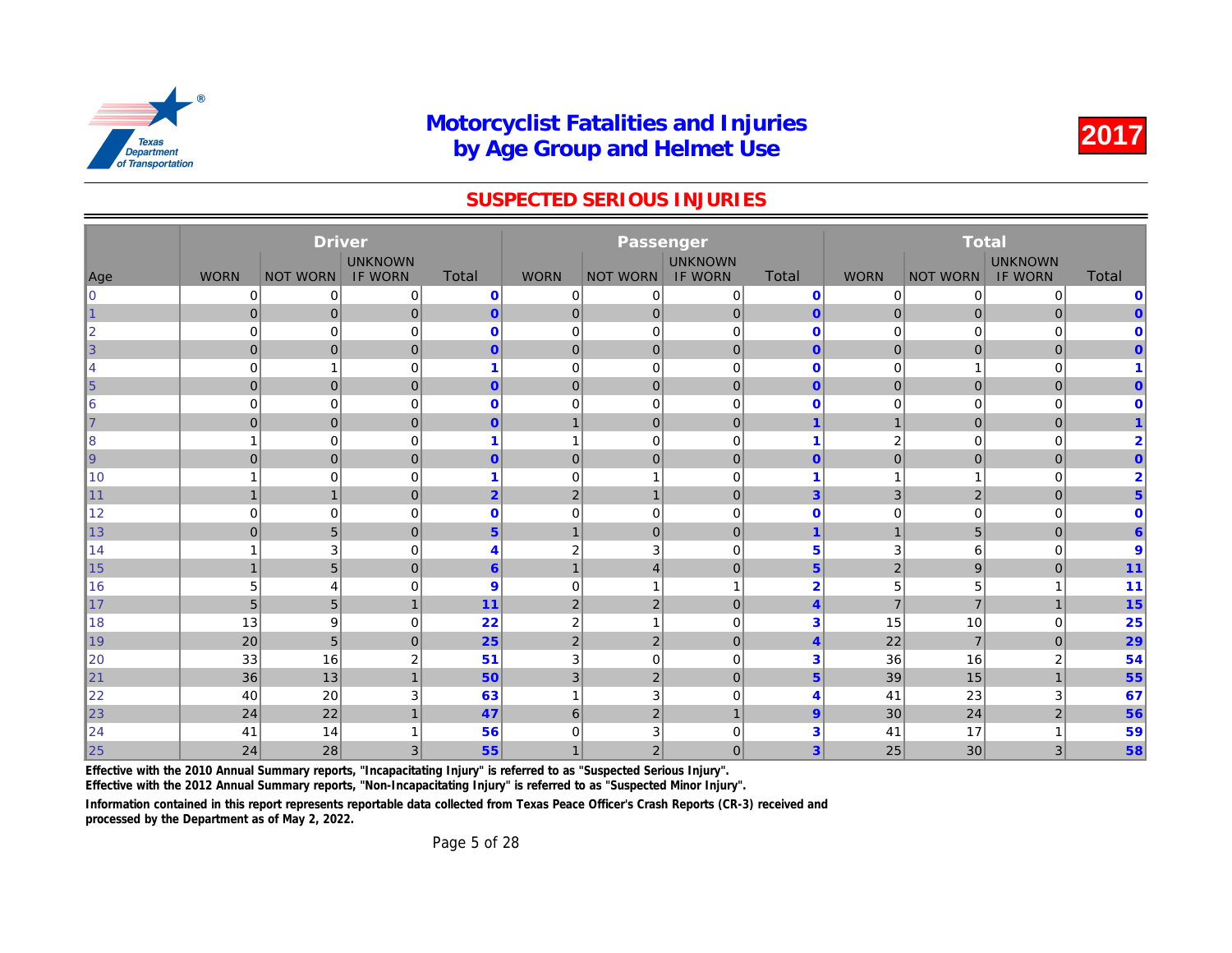#### SUSPECTED SERIOUS INJURIES

|                |             | <b>Driver</b>   |                |              |                         |                         |                |                         |             |              |
|----------------|-------------|-----------------|----------------|--------------|-------------------------|-------------------------|----------------|-------------------------|-------------|--------------|
|                |             |                 | <b>UNKNOWN</b> |              |                         |                         | <b>UNKNOWN</b> |                         |             |              |
| Age            | <b>WORN</b> | <b>NOT WORN</b> | <b>IF WORN</b> | <b>Total</b> | <b>WORN</b>             | <b>NOT WORN</b>         | <b>IF WORN</b> | Total                   | <b>WORN</b> | <b>NOT W</b> |
| 26             | 29          | 21              |                | 51           | 1                       | 1                       | 0              | $\overline{2}$          | 30          |              |
| $\vert$ 27     | 39          | 20              | $\overline{0}$ | 59           | 1                       | $\overline{2}$          | $\mathbf 0$    | 3                       | 40          |              |
| 28             | 34          | 22              | $\overline{2}$ | 58           | 1                       | 1                       | $\mathbf 0$    | $\overline{2}$          | 35          |              |
| 29             | 26          | 22              | $\mathbf{1}$   | 49           | $\mathbf 1$             | $\mathbf{1}$            | $\mathbf{0}$   | $\overline{2}$          | 27          |              |
| $\parallel$ 30 | 25          | 19              | 2              | 46           | 0                       | 1                       | $\mathbf 0$    | 1                       | 25          |              |
| $\vert$ 31     | 15          | 13              | $\overline{0}$ | 28           | 5                       | $\overline{2}$          | $\mathbf{0}$   | $\overline{7}$          | 20          |              |
| 32             | 15          | 19              | -1             | 35           | $\overline{\mathbf{c}}$ | 2                       | $\mathbf 0$    | 4                       | 17          |              |
| $\vert$ 33     | 18          | 22              | $\mathbf{1}$   | 41           | 3                       | $\mathbf{1}$            | $\mathbf 0$    | $\overline{\mathbf{4}}$ | 21          |              |
| 34             | 24          | 18              | 2              | 44           | 0                       | 4                       | 0              | 4                       | 24          |              |
| $\vert$ 35     | 21          | 17              | 2              | 40           | 1                       | 4                       | $\mathbf 0$    | $5\phantom{1}$          | 22          |              |
| 36             | 19          | 21              | $\mathbf{1}$   | 41           | 1                       | 2                       | $\mathbf 0$    | 3                       | 20          |              |
| $\vert$ 37     | 18          | 18              | 3              | 39           | $\mathbf 0$             | $\overline{\mathbf{c}}$ | $\mathbf 0$    | $\overline{2}$          | 18          |              |
| 38             | 18          | 19              |                | 38           | 0                       | 1                       | $\mathbf 0$    |                         | 18          |              |
| $\vert$ 39     | 22          | 23              |                | 46           | $\mathbf 1$             | 4                       | $\mathbf 0$    | $5\phantom{1}$          | 23          |              |
| ∥40            | 15          | 24              |                | 40           | 0                       | 2                       | 1              | 3                       | 15          |              |
| $\vert$ 41     | 11          | 18              | 3              | 32           | $\mathbf{0}$            | $\mathbf{1}$            | $\mathbf 0$    | 1                       | 11          |              |
| 42             | 11          | 13              | 4              | 28           | 3                       | 3                       |                | 7                       | 14          |              |
| $\parallel$ 43 | 9           | 18              | 3              | 30           | $\mathbf{0}$            | $\overline{2}$          | $\mathbf 0$    | $\overline{2}$          | 9           |              |
| ∥44            | 16          | 20              | 4              | 40           | $\overline{2}$          | 2                       | $\mathbf 0$    | 4                       | 18          |              |
| $\parallel$ 45 | 14          | 21              | 2              | 37           | $\mathbf{0}$            | $\mathbf{1}$            | $\mathbf 0$    | $\blacktriangleleft$    | 14          |              |
| ∥46            | 20          | 21              |                | 42           | $\Omega$                | 1                       | $\mathbf 0$    |                         | 20          |              |
| $\vert$ 47     | 12          | 19              | $\overline{2}$ | 33           | $\overline{1}$          | 4                       | $\mathbf 0$    | 5                       | 13          |              |
| ∥48            | 15          | 30              |                | 46           | 1                       | 3                       | $\mathbf 0$    | 4                       | 16          |              |
| ∥49            | 16          | 13              | $\overline{1}$ | 30           | $\overline{3}$          | 3                       | $\mathbf 0$    | 6                       | 19          |              |
| 150            | 14          | 18              |                | 33           | 4                       | 1                       | 0              | 5                       | 18          |              |
| $\vert$ 51     | 19          | 18              | $\overline{0}$ | 37           |                         | 3                       | $\mathbf{0}$   | $\overline{\mathbf{4}}$ | 20          |              |

Effective with the 2010 Annual Summary reports, "Incapacitating Injury" is referred to as "Suspected Serious Injury".

Effective with the 2012 Annual Summary reports, "Non-Incapacitating Injury" is referred to as "Suspected Minor Injury".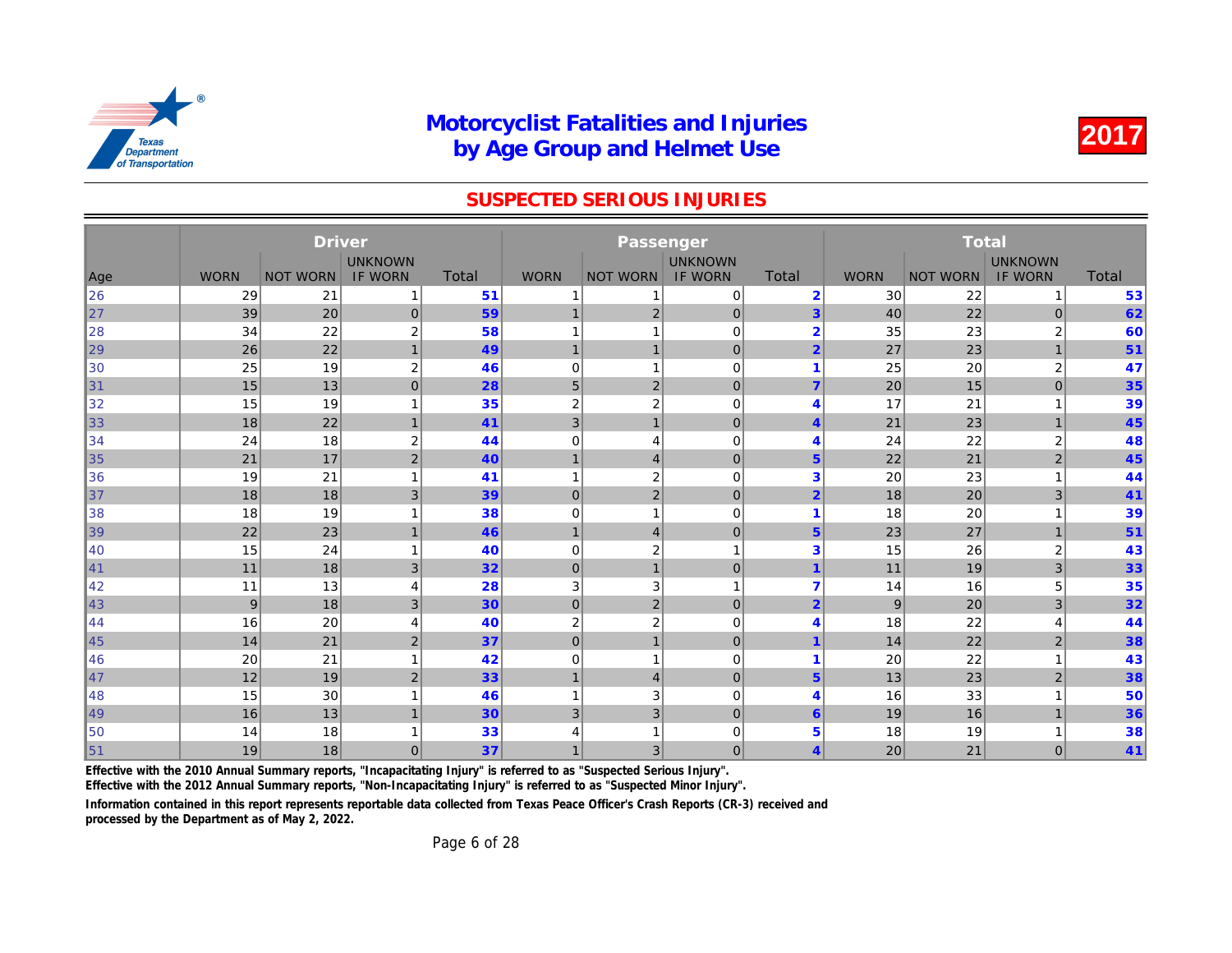#### SUSPECTED SERIOUS INJURIES

|                |                 | <b>Driver</b>   |                |                |                |                 |                |                         |                |              |
|----------------|-----------------|-----------------|----------------|----------------|----------------|-----------------|----------------|-------------------------|----------------|--------------|
|                |                 |                 | <b>UNKNOWN</b> |                |                |                 | <b>UNKNOWN</b> |                         |                |              |
| Age            | <b>WORN</b>     | <b>NOT WORN</b> | <b>IF WORN</b> | <b>Total</b>   | <b>WORN</b>    | <b>NOT WORN</b> | <b>IF WORN</b> | <b>Total</b>            | <b>WORN</b>    | <b>NOT W</b> |
| 52             | 18              | 16              | -1             | 35             | $\mathbf 0$    | $\overline{2}$  | $\mathbf 0$    | $\overline{2}$          | 18             |              |
| 53             | 14              | 25              | $\overline{0}$ | 39             | 3 <sub>l</sub> | 5 <sub>5</sub>  | $\pmb{0}$      | $\overline{\mathbf{8}}$ | 17             |              |
| 54             | 18              | 16              | 1              | 35             | $\mathbf 0$    | $\overline{4}$  | $\mathbf 0$    | 4                       | 18             |              |
| $\vert$ 55     | 18              | 19              | $\overline{2}$ | 39             | $\mathbf 0$    | $\mathbf{0}$    | $\mathbf 0$    | $\mathbf{0}$            | 18             |              |
| 156            | 12              | 21              | 1              | 34             | 0              | 1               | $\mathbf 0$    | $\overline{\mathbf{1}}$ | 12             |              |
| $\vert$ 57     | 15              | 11              | $\overline{0}$ | 26             | $\overline{2}$ | 1               | $\mathbf 0$    | 3                       | 17             |              |
| ∥58            | 11              | 12              | 1              | 24             | -1             | 1               | $\mathbf 0$    | $\overline{2}$          | 12             |              |
| 59             | 12              | 12              | $\overline{0}$ | 24             | $\overline{1}$ | $\mathbf{0}$    | $\mathbf 0$    | 1                       | 13             |              |
| 160            | 8               | 17              | 1              | 26             | $\mathbf 0$    | 1               | $\mathbf 0$    | -1                      | 8              |              |
| $\vert$ 61     | 10              | $\overline{7}$  | $\overline{0}$ | 17             | $\mathbf 0$    | $\mathbf{0}$    | $\mathbf 0$    | $\overline{0}$          | 10             |              |
| 62             | 9               | 10              | -1             | 20             | $\overline{1}$ | 1               | $\mathbf 0$    | $\overline{2}$          | 10             |              |
| 63             | 13              | 10              | $\mathbf 0$    | 23             | $\mathbf 0$    | 1               | $\mathbf 0$    | 1                       | 13             |              |
| 64             | 10              | 8               | $\mathbf 0$    | 18             | 0              | 1               | $\mathbf 0$    | $\overline{\mathbf{1}}$ | 10             |              |
| 65             | $6\phantom{1}6$ | $\overline{7}$  | $\mathbf{0}$   | 13             | $\overline{1}$ | $\mathbf 0$     | $\mathbf 0$    | $\overline{\mathbf{1}}$ | $\overline{7}$ |              |
| 66             | 8               | 10              | 0              | 18             | 0              | $\mathbf 0$     | $\mathbf 0$    | $\mathbf 0$             | 8              |              |
| $\vert$ 67     | 9               | 5               | $\mathbf{0}$   | 14             | $\overline{1}$ | $\mathbf{0}$    | $\overline{0}$ | $\overline{1}$          | 10             |              |
| 168            | $\overline{4}$  | 5               | 1              | 10             | $\overline{1}$ | $\mathbf 0$     | $\mathbf 0$    | $\overline{\mathbf{1}}$ | 5              |              |
| $\ 69\ $       | 2               | $\mathbf{1}$    | $\mathbf{0}$   | 3              | $\mathbf{0}$   | $\mathbf{0}$    | $\mathbf{0}$   | $\overline{0}$          | $\overline{2}$ |              |
| 170            | 8               | 3               | $\mathbf 0$    | 11             | $\mathbf 0$    | $\overline{2}$  | $\mathbf 0$    | $\overline{2}$          | 8              |              |
| $\parallel$ 71 | $\overline{4}$  | 3               | $\mathbf{0}$   | $\overline{7}$ | $\mathbf{1}$   | $\mathbf 0$     | $\mathbf 0$    | $\overline{1}$          | 5              |              |
| 72             | $\overline{2}$  | 5               | $\mathbf 0$    | 7              | $\mathbf 0$    | $\mathbf 0$     | $\mathbf 0$    | $\mathbf 0$             | 2              |              |
| 73             | 2               | 3               | $\mathbf{0}$   | 5 <sup>5</sup> | $\mathbf 0$    | $\mathbf{0}$    | $\mathbf 0$    | $\mathbf{0}$            | $\overline{2}$ |              |
| 74             | $\overline{2}$  | $\mathbf 0$     | $\mathbf 0$    | $\overline{2}$ | $\mathbf 0$    | $\mathbf 0$     | $\mathbf 0$    | $\mathbf 0$             | 2              |              |
| 75             | $\overline{2}$  | $\overline{1}$  | $\mathbf{0}$   | $\overline{3}$ | $\mathbf 0$    | $\mathbf{0}$    | $\mathbf 0$    | $\mathbf{0}$            | $\overline{2}$ |              |
| 176            |                 | -1              | $\mathbf 0$    | $\overline{2}$ |                | 0               | 0              | 1                       | 2              |              |
| 77             | 2 <sup>1</sup>  | $\overline{2}$  | $\overline{0}$ | $\overline{4}$ | $\mathbf 0$    | $\overline{0}$  | $\mathbf{0}$   | $\overline{0}$          | $\overline{2}$ |              |

Effective with the 2010 Annual Summary reports, "Incapacitating Injury" is referred to as "Suspected Serious Injury".

Effective with the 2012 Annual Summary reports, "Non-Incapacitating Injury" is referred to as "Suspected Minor Injury".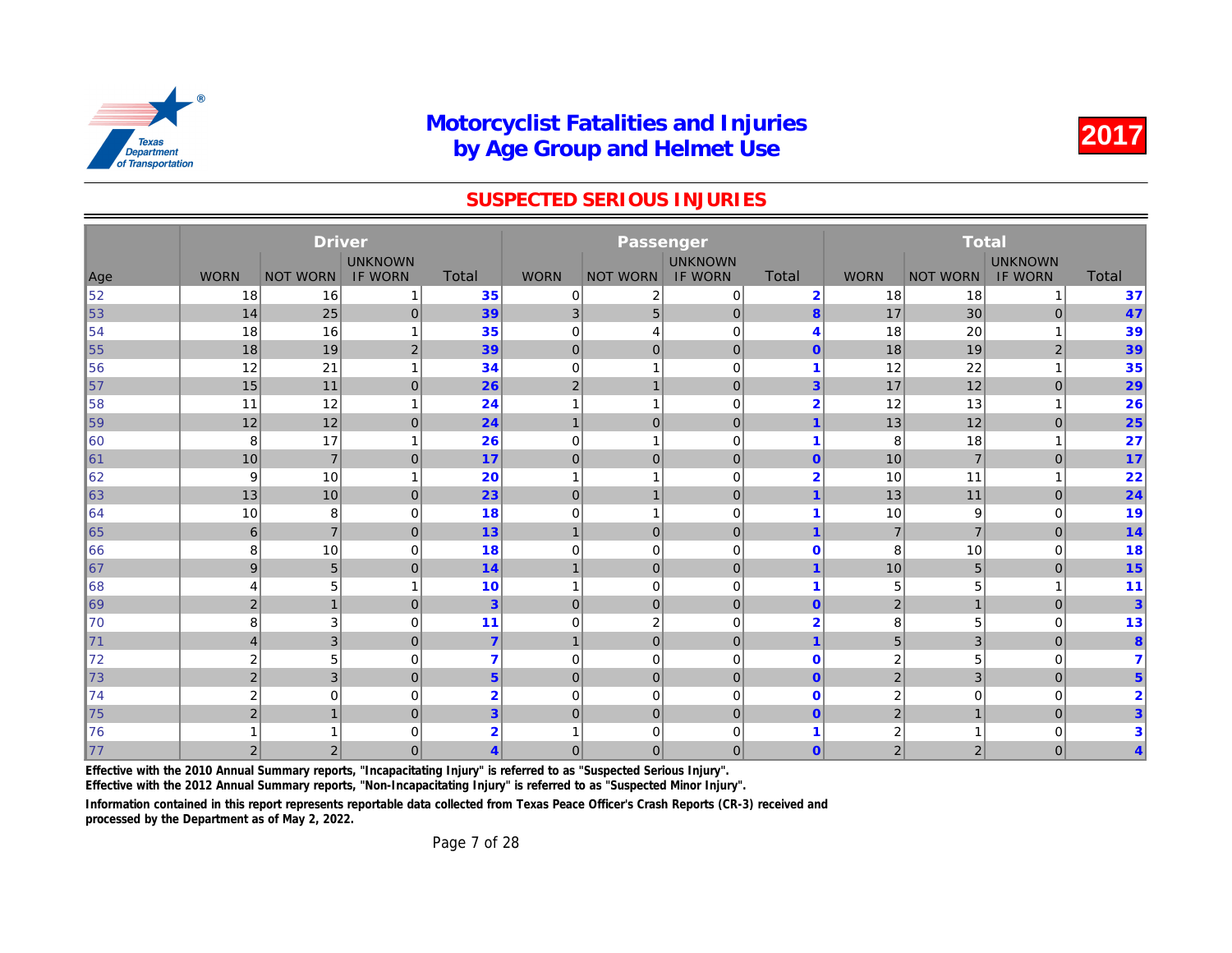#### SUSPECTED SERIOUS INJURIES

|                      |                | <b>Driver</b>   |                |                |                |                 |                         |                |                |              |
|----------------------|----------------|-----------------|----------------|----------------|----------------|-----------------|-------------------------|----------------|----------------|--------------|
|                      |                |                 | <b>UNKNOWN</b> |                |                |                 | <b>UNKNOWN</b>          |                |                |              |
| Age                  | <b>WORN</b>    | <b>NOT WORN</b> | <b>IF WORN</b> | <b>Total</b>   | <b>WORN</b>    | <b>NOT WORN</b> | <b>IF WORN</b>          | Total          | <b>WORN</b>    | <b>NOT W</b> |
| ∥78                  | 2              | $\mathbf 0$     | 0              | $\overline{2}$ | 1              | 0               | 0                       | -1             | 3              |              |
| 79                   | $\mathbf{1}$   | $\mathbf 0$     | 0              | $\overline{1}$ | $\mathbf{0}$   | $\overline{0}$  | $\mathbf 0$             | $\mathbf{0}$   | 1              |              |
| 80                   | $\overline{2}$ | $\mathbf 0$     | 0              | $\overline{2}$ | $\mathbf 0$    | $\mathbf 0$     | $\mathbf 0$             | $\Omega$       | 2              |              |
| 81                   | $2 \nvert$     | $\overline{1}$  | $\mathbf{0}$   | 3              | $\overline{0}$ | $\overline{0}$  | $\mathbf 0$             | $\mathbf{0}$   | $\overline{2}$ |              |
| 82                   | $\mathbf 0$    | 1               | 0              |                | 0              | $\mathbf 0$     | $\mathbf 0$             | $\mathbf 0$    | 0              |              |
| $\parallel$ 83       | $\overline{0}$ | $\mathbf{0}$    | $\mathbf{0}$   | $\overline{0}$ | $\overline{0}$ | $\overline{0}$  | $\mathbf{0}$            | $\mathbf{0}$   | $\overline{0}$ |              |
| ∥84                  | $\mathbf 0$    | $\mathbf 0$     | 0              | $\mathbf 0$    | 0              | $\mathbf 0$     | $\mathbf 0$             | $\mathbf 0$    | 0              |              |
| ∥85                  | $\overline{0}$ | $\mathbf 0$     | $\mathbf{0}$   | $\overline{0}$ | $\mathbf 0$    | $\overline{0}$  | $\mathbf 0$             | $\mathbf{0}$   | $\mathbf 0$    |              |
| 86                   | 0              | $\mathbf 0$     | 0              | $\mathbf 0$    | 0              | 0               | $\mathbf 0$             | $\mathbf 0$    | 0              |              |
| ∥87                  | $\overline{0}$ | $\mathbf 0$     | $\mathbf{0}$   | $\overline{0}$ | $\overline{0}$ | $\overline{0}$  | $\mathbf 0$             | $\mathbf{0}$   | $\mathbf{0}$   |              |
| 88                   | 0              | $\mathbf 0$     | $\mathbf 0$    | $\mathbf 0$    | $\mathbf 0$    | $\mathbf 0$     | $\mathbf 0$             | $\mathbf 0$    | 0              |              |
| ∥89                  | $\overline{0}$ | $\mathbf{0}$    | $\mathbf{0}$   | $\overline{0}$ | $\overline{0}$ | $\overline{0}$  | $\mathbf{0}$            | $\mathbf{0}$   | $\overline{0}$ |              |
| $\parallel$ 90       | $\mathbf 0$    | $\mathbf 0$     | 0              | $\mathbf{0}$   | 0              | $\mathbf 0$     | $\mathbf 0$             | $\mathbf 0$    | 0              |              |
| $\vert$ 91           | $\overline{0}$ | $\mathbf 0$     | $\mathbf{0}$   | $\overline{0}$ | $\mathbf 0$    | $\overline{0}$  | $\mathbf 0$             | $\mathbf{0}$   | $\overline{0}$ |              |
| ∥92                  | 0              | $\mathbf 0$     | 0              | $\mathbf 0$    | 0              | $\mathbf 0$     | $\mathbf 0$             | $\mathbf 0$    | 0              |              |
| 93                   | $\overline{0}$ | $\mathbf 0$     | $\mathbf{0}$   | $\mathbf{0}$   | $\overline{0}$ | $\overline{0}$  | $\mathbf 0$             | $\mathbf{0}$   | $\mathbf 0$    |              |
| ∥94                  | $\mathbf 0$    | $\mathbf 0$     | $\mathbf 0$    | $\bf{0}$       | 0              | $\mathbf 0$     | $\mathbf 0$             | $\mathbf 0$    | 0              |              |
| ∥95                  | $\overline{0}$ | $\mathbf{0}$    | $\mathbf{0}$   | $\overline{0}$ | $\overline{0}$ | $\overline{0}$  | $\mathbf 0$             | $\mathbf{0}$   | $\overline{0}$ |              |
| ∥96                  | $\mathbf 0$    | $\mathbf 0$     | 0              | $\mathbf 0$    | 0              | $\mathbf 0$     | $\mathbf 0$             | $\mathbf 0$    | 0              |              |
| ∥97                  | $\overline{0}$ | $\mathbf 0$     | 0              | $\overline{0}$ | $\mathbf 0$    | $\overline{0}$  | $\mathbf 0$             | $\overline{0}$ | $\mathbf 0$    |              |
| ∥98                  | 0              | $\mathbf 0$     | 0              | $\mathbf 0$    | 0              | $\mathbf 0$     | $\mathbf 0$             | $\mathbf 0$    | 0              |              |
| <b>99 &amp; Over</b> | $\overline{0}$ | $\mathbf 0$     | $\mathbf{0}$   | $\overline{0}$ | $\mathbf{0}$   | $\overline{0}$  | $\mathbf 0$             | $\mathbf{0}$   | $\mathbf 0$    |              |
| Unknown              |                | $\overline{4}$  | 2              | $\overline{7}$ | $\mathbf 0$    |                 | $\mathbf 0$             |                |                |              |
| Invalid              | $\mathbf{0}$   | $\overline{0}$  | $\mathbf{0}$   | $\overline{0}$ | $\overline{0}$ | $\mathbf{0}$    | $\mathbf 0$             | $\overline{0}$ | $\overline{0}$ |              |
| ∥Total               | 969            | 894             | 64             | 1,927          | 74             | 102             | $\overline{\mathbf{4}}$ | 180            | 1,043          |              |

Effective with the 2010 Annual Summary reports, "Incapacitating Injury" is referred to as "Suspected Serious Injury".

Effective with the 2012 Annual Summary reports, "Non-Incapacitating Injury" is referred to as "Suspected Minor Injury".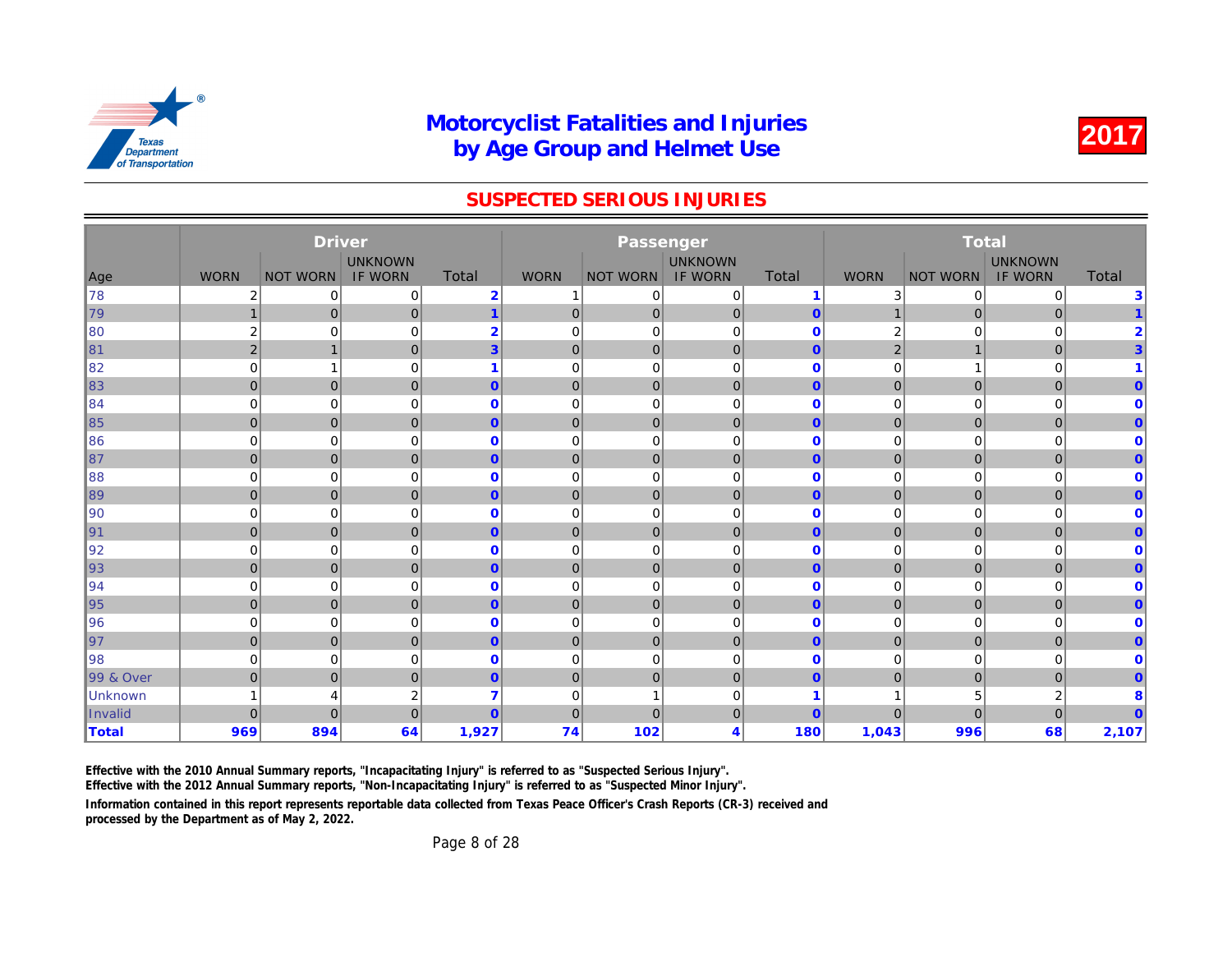#### SUSPECTED MINOR INJURIES

|                |                | <b>Driver</b>   |                |                      |                |                 |                |                 |                |              |
|----------------|----------------|-----------------|----------------|----------------------|----------------|-----------------|----------------|-----------------|----------------|--------------|
|                |                |                 | <b>UNKNOWN</b> |                      |                |                 | <b>UNKNOWN</b> |                 |                |              |
| Age            | <b>WORN</b>    | <b>NOT WORN</b> | <b>IF WORN</b> | Total                | <b>WORN</b>    | <b>NOT WORN</b> | <b>IF WORN</b> | <b>Total</b>    | <b>WORN</b>    | <b>NOT W</b> |
| $\overline{0}$ | 0              | 0               | 0              | $\mathbf 0$          | -1             |                 | 0              | $\overline{2}$  |                |              |
| 1              | $\mathbf{0}$   | $\pmb{0}$       | $\mathbf{0}$   | $\mathbf 0$          | $\mathbf 0$    | $\mathbf{0}$    | $\pmb{0}$      | $\mathbf{0}$    | 0              |              |
| $\overline{2}$ | $\mathbf 0$    | 0               | 0              | $\mathbf 0$          | 0              |                 | $\mathbf 0$    | 1               | 0              |              |
| 3              | $\overline{0}$ | $\mathbf 0$     | $\mathbf{0}$   | $\overline{0}$       | $\mathbf 0$    | $\mathbf{1}$    | $\mathbf{0}$   | $\overline{1}$  | $\mathbf 0$    |              |
| 4              | $\mathbf 0$    | $\mathbf 0$     | $\mathbf 0$    | $\mathbf{0}$         | $\mathbf 0$    | $\mathbf 0$     | $\mathbf 0$    | $\mathbf 0$     | 0              |              |
| 5              | $\overline{0}$ | $\mathbf 0$     | $\mathbf{0}$   | $\overline{0}$       | $\mathbf 0$    | $\mathbf{0}$    | $\mathbf{0}$   | $\mathbf{0}$    | $\mathbf 0$    |              |
| 6              | $\mathbf 0$    | $\mathbf 0$     | $\mathbf 0$    | $\mathbf{0}$         | $\overline{0}$ | $\mathbf 0$     | $\mathbf 0$    | $\mathbf 0$     | 0              |              |
| 7              | $\overline{0}$ | $\mathbf{0}$    | $\mathbf{0}$   | $\overline{0}$       | $\mathbf 0$    | 1               | $\mathbf{0}$   | $\overline{1}$  | $\mathbf 0$    |              |
| 8              | $\Omega$       | 1               | $\mathbf 0$    | $\blacktriangleleft$ | $\overline{2}$ |                 | $\Omega$       | 3               | 2              |              |
| 9              | $\overline{0}$ | $\mathbf{0}$    | $\mathbf{0}$   | $\overline{0}$       | $\overline{0}$ | $\mathbf 0$     | $\overline{0}$ | $\mathbf{0}$    | $\overline{0}$ |              |
| 10             |                | $\mathbf 0$     | $\mathbf 0$    | 1                    | 6              | $\mathbf 0$     | $\mathbf 0$    | $6\phantom{1}6$ | 7              |              |
| 11             | $\overline{0}$ | $\overline{0}$  | $\mathbf{0}$   | $\overline{0}$       | $\overline{0}$ | $\mathbf{0}$    | $\mathbf{0}$   | $\mathbf{0}$    | $\overline{0}$ |              |
| 12             | $\Omega$       | 3               | $\mathbf 0$    | 3                    |                | $\Omega$        | $\Omega$       | 1               |                |              |
| 13             | $\mathbf{1}$   | $\mathbf{1}$    | $\mathbf{0}$   | $\overline{2}$       | $\overline{4}$ | $\overline{4}$  | $\mathbf{0}$   | 8               | 5              |              |
| 14             |                | 3               | 1              | $5\phantom{1}$       | $\overline{2}$ | $\overline{2}$  | $\mathbf 0$    | 4               | 3              |              |
| 15             | $\overline{4}$ | 5               | $\mathbf{0}$   | 9                    | 3              | 2               | $\overline{0}$ | $5\phantom{1}$  | $\overline{7}$ |              |
| 16             | 7              | $\mathbf 0$     | $\mathbf 0$    | $\overline{7}$       | $\overline{2}$ | $\overline{2}$  | $\mathbf 0$    | 4               | 9              |              |
| 17             | 10             | $\overline{7}$  | $\mathbf{0}$   | 17                   | $\overline{0}$ | $\mathbf{1}$    | $\overline{0}$ | $\overline{1}$  | 10             |              |
| 18             | 27             | 10              | $\overline{2}$ | 39                   | $\overline{2}$ | $\overline{2}$  | $\Omega$       | 4               | 29             |              |
| 19             | 49             | 17              | 3              | 69                   | $\mathbf{3}$   | $\sqrt{2}$      | $\mathbf{0}$   | $\overline{5}$  | 52             |              |
| 20             | 52             | 20              | 4              | 76                   | $\overline{2}$ | $\mathbf 0$     | $\Omega$       | $\overline{2}$  | 54             |              |
| 21             | 78             | 34              | $\overline{1}$ | 113                  | $\overline{4}$ | $\overline{4}$  | $\pmb{0}$      | $\overline{8}$  | 82             |              |
| 22             | 72             | 31              | 6              | 109                  | $\overline{2}$ | 3               | 1              | 6               | 74             |              |
| 23             | 70             | 26              | 3              | 99                   | 3              | $\overline{2}$  | $\mathbf{0}$   | $5\phantom{1}$  | 73             |              |
| 24             | 64             | 36              | 4              | 104                  |                | 5               | $\mathbf 0$    | 6               | 65             |              |
| $\ 25$         | 52             | 43              | 6              | 101                  | 5 <sub>5</sub> | $\mathbf{0}$    | $\mathbf{0}$   | 5 <sup>5</sup>  | 57             |              |

Effective with the 2010 Annual Summary reports, "Incapacitating Injury" is referred to as "Suspected Serious Injury".

Effective with the 2012 Annual Summary reports, "Non-Incapacitating Injury" is referred to as "Suspected Minor Injury".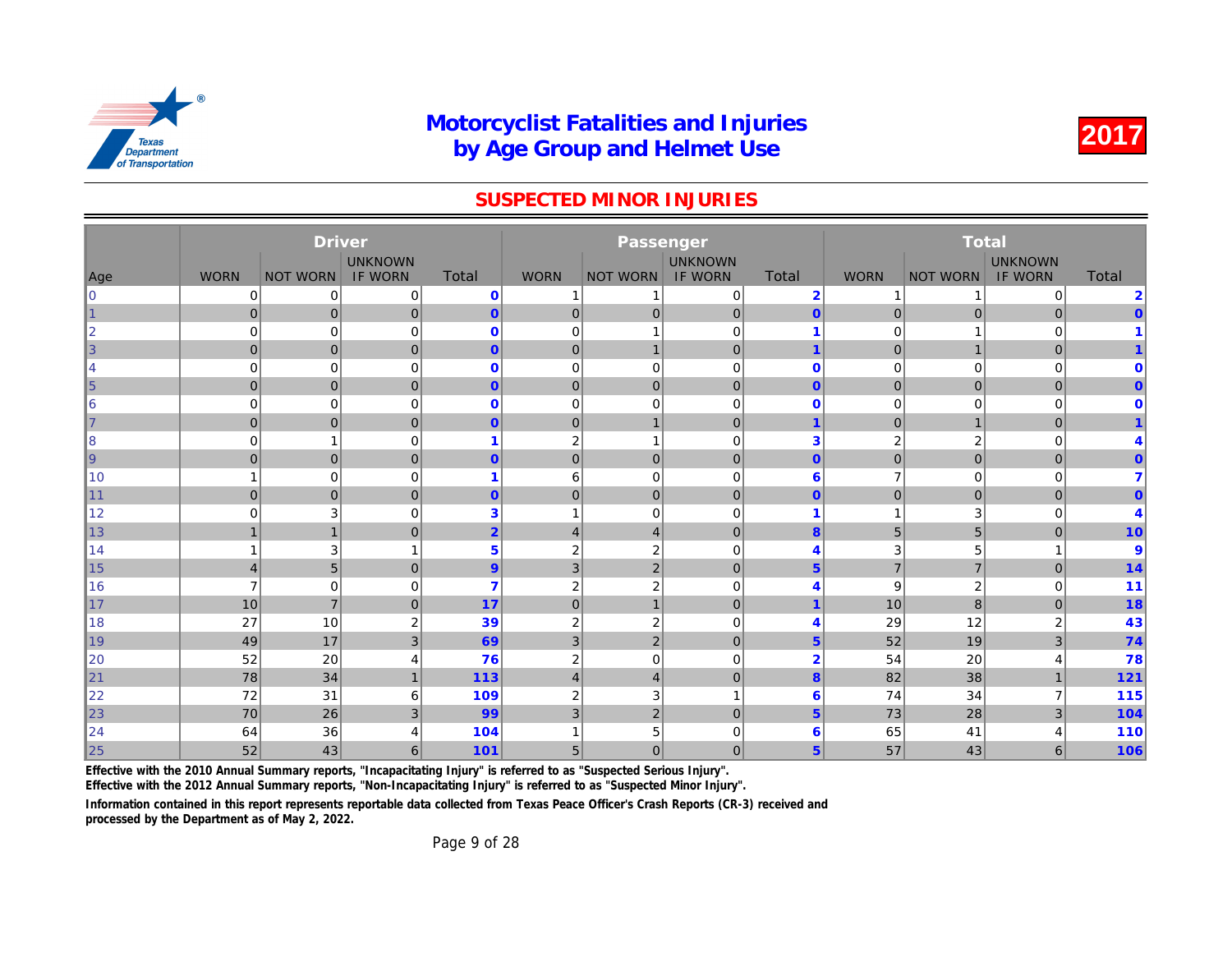#### SUSPECTED MINOR INJURIES

|                |             | <b>Driver</b>   |                  |              |                |                  |                |                         |             |              |
|----------------|-------------|-----------------|------------------|--------------|----------------|------------------|----------------|-------------------------|-------------|--------------|
|                |             |                 | <b>UNKNOWN</b>   |              |                |                  | <b>UNKNOWN</b> |                         |             |              |
| Age            | <b>WORN</b> | <b>NOT WORN</b> | <b>IF WORN</b>   | <b>Total</b> | <b>WORN</b>    | <b>NOT WORN</b>  | <b>IF WORN</b> | Total                   | <b>WORN</b> | <b>NOT W</b> |
| 26             | 76          | 34              | 2                | 112          | 5              | 4                | 0              | 9                       | 81          |              |
| $\vert$ 27     | 50          | 29              | 5 <sub>5</sub>   | 84           | 3              | $\overline{2}$   | $\mathbf 0$    | 5                       | 53          |              |
| ∥28            | 57          | 28              | 3                | 88           | 6              | 2                | $\mathbf 0$    | 8                       | 63          |              |
| 29             | 49          | 38              | 3                | 90           | $\overline{1}$ | $\overline{4}$   | $\overline{1}$ | 6                       | 50          |              |
| 30             | 51          | 31              | 6                | 88           | 2              | 1                | $\mathbf 0$    | 3                       | 53          |              |
| 31             | 47          | 31              | $6 \overline{6}$ | 84           | $\overline{2}$ | 5 <sup>5</sup>   | $\mathbf 0$    | $\overline{7}$          | 49          |              |
| 32             | 35          | 24              | 3                | 62           | 0              | 2                | $\mathbf 0$    | $\overline{2}$          | 35          |              |
| $\vert$ 33     | 37          | 23              | 3                | 63           | $\mathbf 1$    | $6 \overline{6}$ | $\mathbf 0$    | $\overline{7}$          | 38          |              |
| 34             | 33          | 33              | 1                | 67           | 1              | 5                | $\mathbf 0$    | 6                       | 34          |              |
| $\vert$ 35     | 35          | 31              | 3                | 69           | $\mathbf 0$    | 3 <sup>1</sup>   | $\mathbf{1}$   | $\overline{\mathbf{4}}$ | 35          |              |
| 36             | 30          | 29              | $\mathbf 0$      | 59           | 4              | $\overline{c}$   | 0              | 6                       | 34          |              |
| $\vert$ 37     | 30          | 36              | 3                | 69           | 2              | 3                | $\mathbf{0}$   | $5\phantom{1}$          | 32          |              |
| 38             | 23          | 20              | 3                | 46           | 2              | 0                | $\mathbf 0$    | $\overline{2}$          | 25          |              |
| 39             | 31          | 34              | 3                | 68           | $\mathbf 0$    | $\mathbf{1}$     | $\mathbf 0$    | $\overline{\mathbf{1}}$ | 31          |              |
| ∥40            | 18          | 21              | 3                | 42           | 1              | 4                | 1              | 6                       | 19          |              |
| $\vert$ 41     | 27          | 21              | 3                | 51           | $\mathbf{0}$   | $\mathbf{1}$     | $\mathbf 0$    | $\mathbf 1$             | 27          |              |
| 42             | 28          | 22              | 5                | 55           | 2              | 6                | $\mathbf 0$    | 8                       | 30          |              |
| ∥43            | 27          | 19              | 3                | 49           | $\mathbf{0}$   | 4                | $\mathbf 0$    | $\overline{\mathbf{4}}$ | 27          |              |
| ∥44            | 27          | 28              | $\mathbf 0$      | 55           | 0              | 5                | 1              | 6                       | 27          |              |
| 45             | 34          | 26              | $\overline{2}$   | 62           | $\mathbf{1}$   | 5                | $\mathbf{0}$   | 6                       | 35          |              |
| 46             | 35          | 27              | $\overline{2}$   | 64           | 0              | 5                | 1              | 6                       | 35          |              |
| $\parallel$ 47 | 24          | 22              | $\overline{4}$   | 50           | 3              | 3                | $\mathbf 0$    | $6\phantom{1}$          | 27          |              |
| 48             | 26          | 25              | $\overline{2}$   | 53           | 4              | 4                | $\mathbf 0$    | 8                       | 30          |              |
| ∥49            | 31          | 25              | $\overline{c}$   | 58           | $\overline{2}$ | 5                | $\mathbf{0}$   | $\overline{7}$          | 33          |              |
| 150            | 26          | 31              | 2                | 59           | 4              | 6                |                | 11                      | 30          |              |
| $\vert$ 51     | 22          | 19              | $\mathbf{1}$     | 42           | $\overline{0}$ | $\overline{0}$   | $\overline{0}$ | $\mathbf{0}$            | 22          |              |

Effective with the 2010 Annual Summary reports, "Incapacitating Injury" is referred to as "Suspected Serious Injury".

Effective with the 2012 Annual Summary reports, "Non-Incapacitating Injury" is referred to as "Suspected Minor Injury".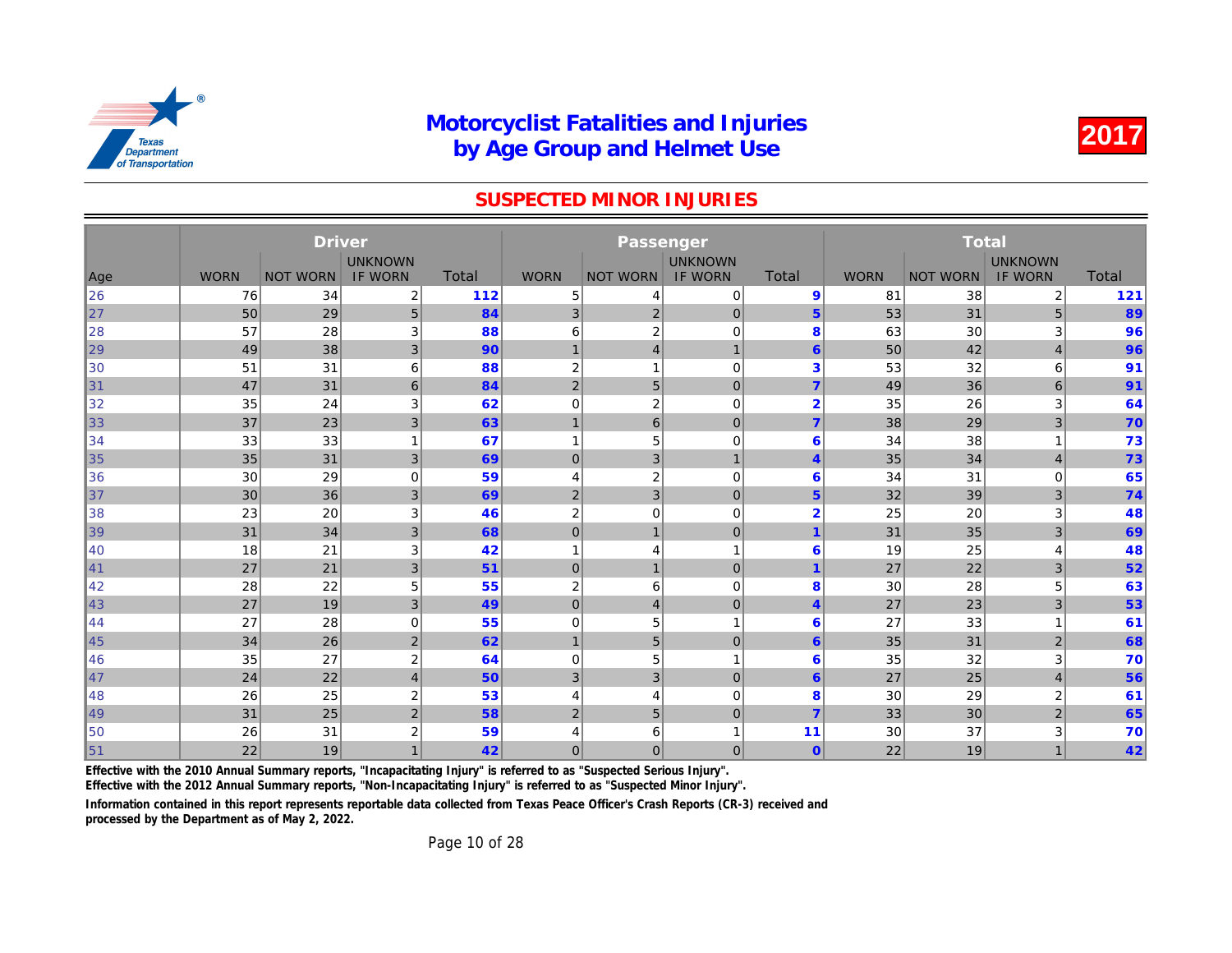#### SUSPECTED MINOR INJURIES

|     |                | <b>Driver</b>   |                  |                         |                |                  |                |                         |                |              |
|-----|----------------|-----------------|------------------|-------------------------|----------------|------------------|----------------|-------------------------|----------------|--------------|
|     |                |                 | <b>UNKNOWN</b>   |                         |                |                  | <b>UNKNOWN</b> |                         |                |              |
| Age | <b>WORN</b>    | <b>NOT WORN</b> | <b>IF WORN</b>   | Total                   | <b>WORN</b>    | <b>NOT WORN</b>  | <b>IF WORN</b> | Total                   | <b>WORN</b>    | <b>NOT W</b> |
| 52  | 26             | 26              | 3                | 55                      | $\overline{2}$ | 3                | $\mathbf 0$    | 5                       | 28             |              |
| 53  | 33             | 21              | $\mathbf{0}$     | 54                      | $\overline{2}$ | 2 <sub>1</sub>   | $\mathbf 0$    | $\overline{4}$          | 35             |              |
| 54  | 34             | 30              | $\boldsymbol{2}$ | 66                      | $\mathbf 0$    | $\boldsymbol{2}$ | $\mathbf 0$    | $\overline{2}$          | 34             |              |
| 55  | 25             | 27              | $\mathbf 0$      | 52                      | $\mathbf{1}$   | 3                | $\mathbf 0$    | $\overline{4}$          | 26             |              |
| 56  | 17             | 25              | 0                | 42                      | $\overline{2}$ | $\overline{2}$   | $\mathbf 0$    | 4                       | 19             |              |
| 57  | 30             | 22              | 3                | 55                      | $\mathbf{3}$   | $\mathbf 2$      | $\mathbf{1}$   | $6\phantom{1}$          | 33             |              |
| 58  | 16             | 26              | 0                | 42                      | $\mathbf{1}$   | 4                | $\mathbf 0$    | 5                       | 17             |              |
| 59  | 20             | 15              | $\mathbf{1}$     | 36                      | $\overline{2}$ | $\mathbf{0}$     | $\mathbf 0$    | $\overline{2}$          | 22             |              |
| 60  | 23             | 12              | 0                | 35                      | $\mathbf 0$    | $\mathbf{1}$     | $\mathbf 0$    | $\overline{\mathbf{1}}$ | 23             |              |
| 161 | 20             | 16              | 4                | 40                      | $\overline{2}$ | $\mathbf{0}$     | $\mathbf{0}$   | $\overline{2}$          | 22             |              |
| 62  | 20             | 17              | 0                | 37                      | $\overline{1}$ | $\mathbf 0$      | $\mathbf{1}$   | $\overline{2}$          | 21             |              |
| 63  | 15             | 13              | $\mathbf{0}$     | 28                      | $\mathbf 0$    | $\mathbf{0}$     | $\mathbf{0}$   | $\mathbf{0}$            | 15             |              |
| 64  | 14             | 5               | $\overline{2}$   | 21                      | -1             | $\mathbf 0$      | $\mathbf 0$    | 1                       | 15             |              |
| 65  | 17             | 15              | $\overline{1}$   | 33                      | $\overline{2}$ | $\mathbf 0$      | $\mathbf 0$    | $\overline{2}$          | 19             |              |
| 66  | 15             | $\overline{7}$  | 1                | 23                      | $\mathbf 0$    | $\mathbf 0$      | $\mathbf 0$    | $\mathbf 0$             | 15             |              |
| 167 | 10             | 8               | $\Omega$         | 18                      | $\mathbf 0$    | $\mathbf{0}$     | $\overline{0}$ | $\mathbf{0}$            | 10             |              |
| 68  | 13             | 5               |                  | 19                      | $\overline{0}$ | $\Omega$         | $\Omega$       | $\mathbf 0$             | 13             |              |
| 69  | 8              | 3               | $\overline{1}$   | 12                      | $\overline{2}$ | $\mathbf{1}$     | $\overline{0}$ | 3                       | 10             |              |
| 70  | 7              | $\overline{2}$  | 0                | 9                       | $\overline{0}$ | $\mathbf 0$      | $\mathbf 0$    | $\mathbf 0$             | $\overline{7}$ |              |
| 71  | $6 \mid$       | $\mathbf 0$     | $\mathbf{0}$     | $6 \overline{6}$        | $\mathbf{0}$   | $\mathbf 0$      | $\overline{0}$ | $\mathbf{0}$            | 6              |              |
| 72  | $\overline{7}$ | 3               | $\mathbf 0$      | 10                      | $\mathbf 0$    | $\mathbf 0$      | $\mathbf 0$    | $\Omega$                | $\overline{7}$ |              |
| 73  | 6              | $\mathbf{1}$    | $\mathbf 0$      | $\overline{7}$          | $\mathbf 0$    | $\mathbf 0$      | $\mathbf 0$    | $\mathbf{0}$            | 6              |              |
| 74  |                | 1               | 0                | 5                       | $\mathbf 0$    | $\mathbf 0$      | $\mathbf 0$    | $\mathbf 0$             | 4              |              |
| 75  |                | $\mathbf{3}$    | $\overline{0}$   | $\overline{\mathbf{4}}$ | $\mathbf 0$    | $\overline{0}$   | $\overline{0}$ | $\mathbf{0}$            | $\overline{1}$ |              |
| 76  | 4              | 0               | 0                | 4                       | 0              | 0                | 0              | $\bf{0}$                | 4              |              |
| 177 | $\Omega$       | $\mathbf{0}$    | $\Omega$         | $\overline{0}$          | $\overline{0}$ | $\mathbf{0}$     | $\mathbf{0}$   | $\overline{0}$          | $\overline{0}$ |              |

Effective with the 2010 Annual Summary reports, "Incapacitating Injury" is referred to as "Suspected Serious Injury".

Effective with the 2012 Annual Summary reports, "Non-Incapacitating Injury" is referred to as "Suspected Minor Injury".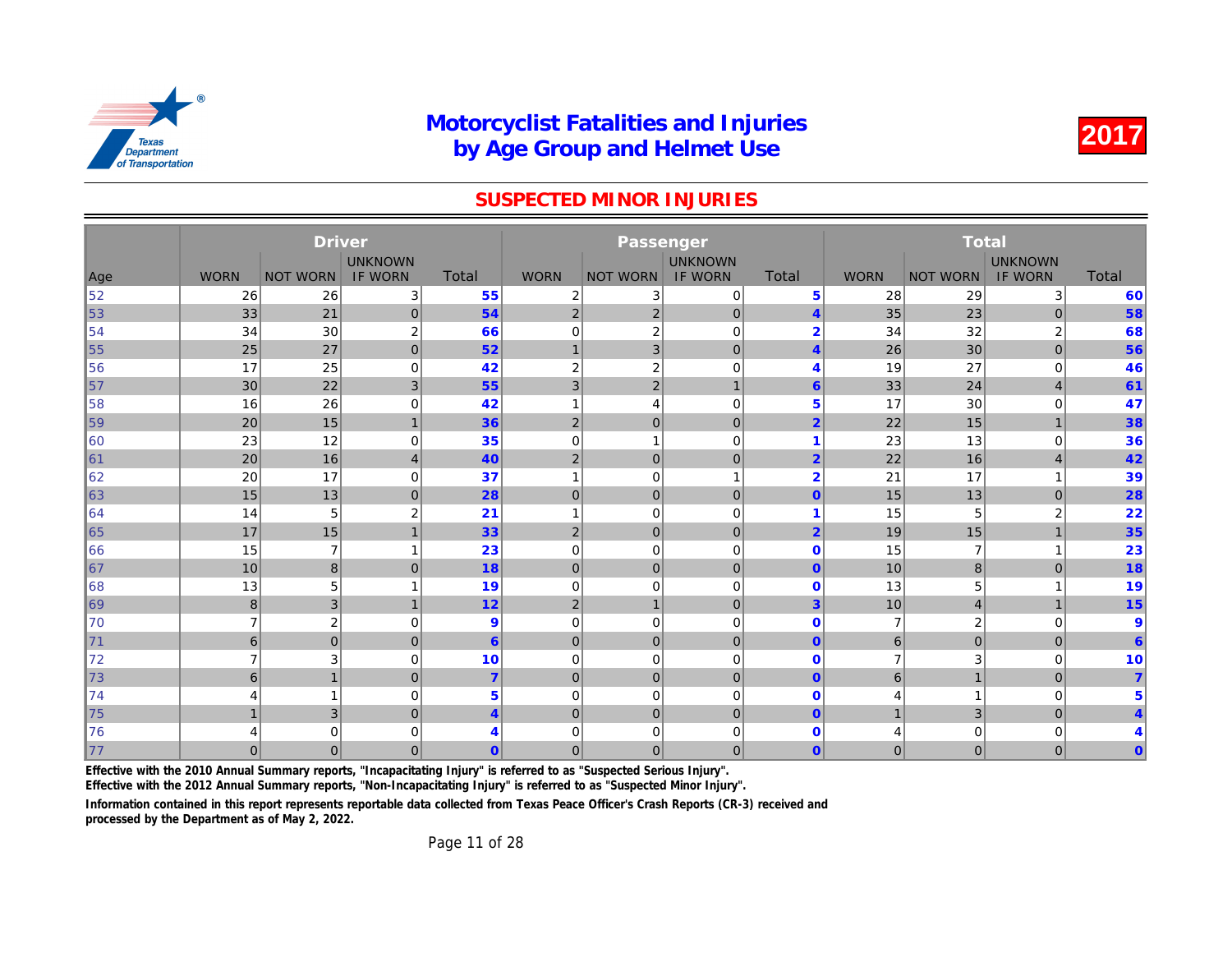#### SUSPECTED MINOR INJURIES

| <b>UNKNOWN</b><br><b>UNKNOWN</b>                                                                                                                                    |              |
|---------------------------------------------------------------------------------------------------------------------------------------------------------------------|--------------|
|                                                                                                                                                                     |              |
| Total<br><b>WORN</b><br><b>IF WORN</b><br>Total<br><b>WORN</b><br><b>IF WORN</b><br><b>WORN</b><br><b>NOT WORN</b><br><b>NOT WORN</b><br>Age                        | <b>NOT W</b> |
| 78<br>0<br>$\mathbf 0$<br>0<br>0<br>0<br>$\mathbf{0}$<br>1                                                                                                          |              |
| 3<br>  79<br>$\overline{2}$<br>$\mathbf 0$<br> 0 <br>$\mathbf 0$<br>$\mathbf{0}$<br>$\mathbf{1}$<br>$\overline{0}$<br>1                                             |              |
| $\mathbf 0$<br>$\mathbf 0$<br>$\mathbf 0$<br>∥80<br>$\Omega$<br>$\mathbf 0$<br>$\mathbf{0}$<br>1                                                                    |              |
| $\mathbf 0$<br>$\mathbf 0$<br>$\mathbf 0$<br>$\ 81$<br>$\overline{0}$<br>$\overline{\mathbf{1}}$<br>$\mathbf{0}$<br>$\mathbf{0}$<br>$\mathbf{1}$<br>$\mathbf{1}$    |              |
| $\mathbf{0}$<br>$\mathbf 0$<br>0<br>∥82<br>0<br>0<br>$\Omega$<br>0<br>0<br>$\mathbf 0$                                                                              |              |
| $\overline{0}$<br>$\vert 0 \vert$<br>$\parallel$ 83<br>$\overline{0}$<br>$\mathbf 0$<br>$\mathbf 0$<br>$\mathbf 0$<br>$\overline{0}$<br>$\mathbf 0$<br>$\mathbf{0}$ |              |
| 0<br>$\mathbf 0$<br>0<br>∥84<br>0<br>$\mathbf 0$<br>$\mathbf 0$<br>$\mathbf 0$<br>0<br>$\bf{0}$                                                                     |              |
| $\overline{0}$<br>85<br>$\overline{0}$<br>$\mathbf 0$<br>$\mathbf 0$<br>$\mathbf 0$<br>$\mathbf 0$<br>$\overline{0}$<br>$\mathbf 0$<br>$\mathbf{0}$                 |              |
| $\mathbf 0$<br>0<br>0<br>$\mathbf 0$<br>0<br>0<br>0<br>86∥<br>$\bf{0}$<br>0                                                                                         |              |
| ∥87<br>$\overline{0}$<br>$\mathbf 0$<br>$\overline{0}$<br>$\overline{0}$<br>$\mathbf 0$<br>$\mathbf 0$<br>$\mathbf 0$<br>$\mathbf 0$<br>$\mathbf{0}$                |              |
| $\mathbf 0$<br>$\mathbf 0$<br>$\mathbf 0$<br>0<br> 88<br>0<br>$\mathbf 0$<br>$\Omega$<br>0<br>$\mathbf 0$                                                           |              |
| $\overline{0}$<br>$\overline{0}$<br>$\overline{0}$<br>∥89<br>$\overline{0}$<br>$\overline{0}$<br>$\mathbf{0}$<br>$\mathbf 0$<br>$\mathbf 0$<br>$\mathbf{0}$         |              |
| 0<br>$\mathbf 0$<br>0<br>$\mathbf 0$<br>$\mathbf 0$<br>0<br>∥90<br>$\Omega$<br>0<br>$\mathbf{0}$                                                                    |              |
| $\overline{0}$<br>$\overline{0}$<br>$\mathbf 0$<br>$\mathbf 0$<br>∥91<br>$\overline{0}$<br>$\mathbf{0}$<br>$\mathbf 0$<br>$\mathbf{0}$<br>$\overline{0}$            |              |
| 0<br>$\mathbf{0}$<br>$\mathbf 0$<br>0<br>∥92<br>$\mathbf 0$<br>$\mathbf 0$<br>0<br>0<br>$\mathbf 0$                                                                 |              |
| $\pmb{0}$<br>$\overline{0}$<br> 93<br>$\mathbf 0$<br>$\overline{0}$<br>$\pmb{0}$<br>$\pmb{0}$<br>$\mathbf 0$<br>$\mathbf 0$<br>$\mathbf{0}$                         |              |
| 0<br>∥94<br>0<br>$\mathbf 0$<br>0<br>$\mathbf 0$<br>$\mathbf 0$<br>$\Omega$<br>0<br>$\mathbf 0$                                                                     |              |
| 95<br>$\overline{0}$<br>$\overline{0}$<br>$\mathbf 0$<br>$\mathbf 0$<br>$\mathbf 0$<br>$\mathbf 0$<br>$\overline{0}$<br>$\mathbf 0$<br>$\mathbf{0}$                 |              |
| 0<br>$\mathbf 0$<br>$\overline{0}$<br>$\mathbf 0$<br>0<br> 96<br>$\mathbf 0$<br>$\mathbf 0$<br>0<br>$\mathbf 0$                                                     |              |
| $\overline{0}$<br>$\pmb{0}$<br>∥97<br>$\overline{0}$<br>$\mathbf 0$<br> 0 <br>$\mathbf 0$<br>$\overline{0}$<br>$\mathbf 0$<br>$\mathbf{0}$                          |              |
| 0<br>0<br>∥98<br>0<br>$\mathbf 0$<br>$\mathbf 0$<br>$\mathbf 0$<br>$\mathbf 0$<br>0<br>$\mathbf 0$                                                                  |              |
| 99 & Over<br>$\overline{0}$<br>$\overline{0}$<br>$\mathbf 0$<br>$\overline{0}$<br>$\mathbf{0}$<br>$\mathbf 0$<br>$\mathbf 0$<br>$\mathbf 0$<br>$\mathbf{0}$         |              |
| 5<br>3<br>3<br>$\overline{2}$<br>$\overline{2}$<br>$\mathbf 0$<br>$\overline{2}$<br><b>Unknown</b><br>$\Omega$<br>0                                                 |              |
| $\overline{0}$<br>$\Omega$<br>$\Omega$<br>$\mathbf{0}$<br>$\mathbf 0$<br>$\overline{0}$<br>Invalid<br>$\Omega$<br>$\Omega$<br>$\mathbf{0}$                          |              |
| 1,795<br>122<br>3,168<br>9<br>263<br>1,251<br>110<br>144<br>1,905<br>Total                                                                                          |              |

Effective with the 2010 Annual Summary reports, "Incapacitating Injury" is referred to as "Suspected Serious Injury".

Effective with the 2012 Annual Summary reports, "Non-Incapacitating Injury" is referred to as "Suspected Minor Injury".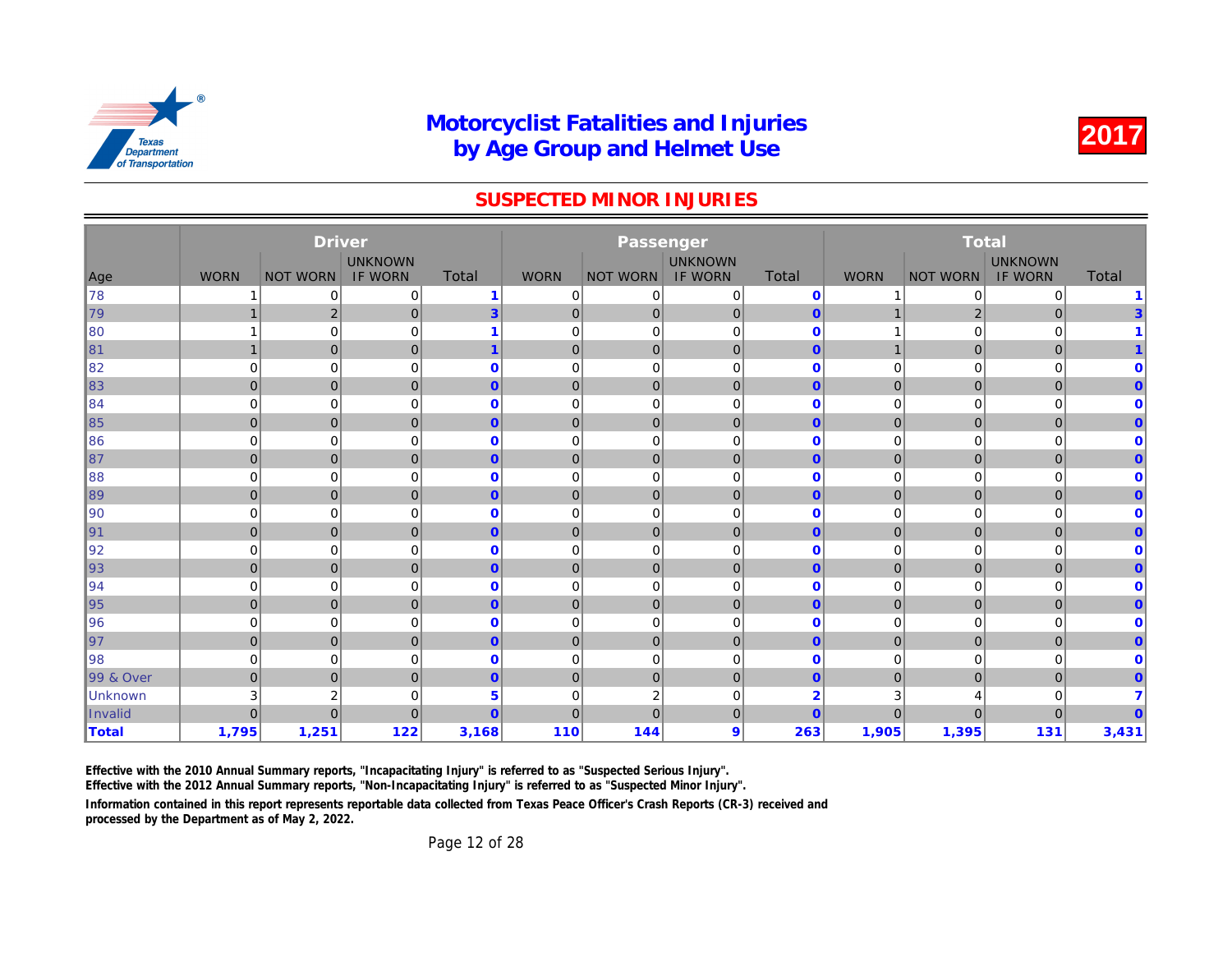#### POSSIBLE INJURIES

|                |                           | <b>Driver</b>   |                |                |                | Passenger       |                |                         |                |              |
|----------------|---------------------------|-----------------|----------------|----------------|----------------|-----------------|----------------|-------------------------|----------------|--------------|
|                |                           |                 | <b>UNKNOWN</b> |                |                |                 | <b>UNKNOWN</b> |                         |                |              |
| Age            | <b>WORN</b>               | <b>NOT WORN</b> | <b>IF WORN</b> | <b>Total</b>   | <b>WORN</b>    | <b>NOT WORN</b> | <b>IF WORN</b> | <b>Total</b>            | <b>WORN</b>    | <b>NOT W</b> |
| 10             | 0                         | 0               | 0              | $\mathbf 0$    | 0              |                 | 0              | $\overline{1}$          | 0              |              |
| $\vert$ 1      |                           | $\mathbf 0$     | $\overline{0}$ | $\mathbf{1}$   | $\mathbf 0$    | $\mathbf 0$     | $\mathbf 0$    | $\mathbf 0$             |                |              |
| 2              | $\mathbf 0$               | $\mathbf 0$     | 0              | $\mathbf 0$    | $\mathbf 0$    | $\mathbf{1}$    | $\mathbf 0$    | $\overline{\mathbf{1}}$ | 0              |              |
| $\vert$ 3      | $\overline{0}$            | $\mathbf 0$     | $\overline{0}$ | $\mathbf{0}$   | $\mathbf 0$    | $\mathbf{0}$    | $\mathbf 0$    | $\overline{0}$          | $\overline{0}$ |              |
| 14             | $\mathbf 0$               | $\mathbf 0$     | $\mathbf 0$    | $\mathbf{0}$   | $\mathbf 0$    | $\mathbf 0$     | $\mathbf 0$    | $\mathbf{0}$            | 0              |              |
| $\vert$ 5      | $\mathbf{0}$              | $\mathbf 0$     | $\overline{0}$ | $\mathbf{0}$   | $\overline{1}$ | $\mathbf 1$     | $\mathbf 0$    | $\overline{2}$          | $\mathbf{1}$   |              |
| 16             | $\mathbf 0$               | $\mathbf 0$     | 0              | $\mathbf 0$    | $\mathbf{1}$   | $\mathbf 0$     | $\mathbf 0$    | $\overline{\mathbf{1}}$ | 1              |              |
| $\vert$ 7      | $\mathbf{0}$              | $\mathbf 0$     | $\overline{0}$ | $\mathbf{0}$   | $\mathbf 0$    | $\mathbf{0}$    | $\mathbf 0$    | $\mathbf{0}$            | $\mathbf{0}$   |              |
| 8              | $\mathbf 0$               | $\mathbf 0$     | $\mathbf 0$    | $\bf{0}$       | $\mathbf 1$    | $\mathbf 0$     | $\mathbf 0$    | -1                      | 1              |              |
| $\vert$ 9      | $\mathbf 1$               | $\mathbf 0$     | $\overline{0}$ | 1              | $\mathbf 0$    | $\mathbf 1$     | $\pmb{0}$      | 1                       | $\mathbf{1}$   |              |
| ∥10            | $\mathbf 0$               | $\mathbf 0$     | 0              | $\bf{0}$       |                | 3               | $\mathbf 0$    | 4                       | 1              |              |
| $\vert$ 11     | $\mathbf 0$               | $\mathbf 0$     | $\overline{0}$ | $\mathbf{0}$   | $\mathbf 0$    | $\mathbf{0}$    | $\pmb{0}$      | $\mathbf{0}$            | $\mathbf 0$    |              |
| ∥12            | $\mathbf 0$               | $\overline{c}$  | $\mathbf 0$    | $\overline{2}$ |                | $\mathbf 0$     | 1              | $\overline{2}$          | 1              |              |
| $\vert$ 13     | $\mathbf 0$               | $\overline{c}$  | $\overline{0}$ | $\overline{2}$ | $\mathbf 0$    | $\mathbf{1}$    | $\pmb{0}$      | 1                       | $\mathbf 0$    |              |
| ∥14            | $\mathbf 0$               | $\overline{c}$  | 0              | $\overline{2}$ |                | $\mathbf 0$     | $\mathbf 0$    | 1                       | 1              |              |
| 15             | $\ensuremath{\mathsf{3}}$ | $\overline{c}$  | $\mathbf{0}$   | $\overline{5}$ | $\overline{1}$ | $\overline{4}$  | $\pmb{0}$      | $5\phantom{1}$          | $\overline{4}$ |              |
| ∥16            | $\overline{2}$            | $\mathbf{1}$    | $\mathbf 0$    | 3              | $\mathbf 0$    | 1               | $\mathbf 0$    | 1                       | 2              |              |
| $\vert$ 17     | 3                         | $\overline{c}$  | 1              | $6\phantom{1}$ | $\mathbf 0$    | 3               | $\pmb{0}$      | 3                       | 3              |              |
| ∥18            | 14                        | 5               | 4              | 23             | $\mathbf 0$    | $\overline{2}$  | $\mathbf{1}$   | 3                       | 14             |              |
| ∥19            | 36                        | 9               | $\overline{2}$ | 47             | 2              | $\mathbf{1}$    | $\mathbf 0$    | 3                       | 38             |              |
| 20             | 30                        | 20              | $\mathbf 0$    | 50             | 4              | $\mathbf 0$     | $\mathbf 0$    | 4                       | 34             |              |
| $\vert$ 21     | 44                        | 8               | 2 <sup>1</sup> | 54             | 3              | $\mathbf{3}$    | $\mathbf 0$    | $6\phantom{1}$          | 47             |              |
| $\mathsf{I}22$ | 38                        | 16              | 1              | 55             | 1              | $\mathbf 0$     | $\mathbf{1}$   | $\overline{2}$          | 39             |              |
| $\vert$ 23     | 45                        | 20              | $\overline{4}$ | 69             | 2              | 2 <sub>1</sub>  | $\overline{0}$ | $\overline{4}$          | 47             |              |
| $\ 24$         | 39                        | 15              | 5              | 59             | $\overline{2}$ | $\mathbf 0$     | $\mathbf 0$    | $\overline{2}$          | 41             |              |
| $\vert$ 25     | 40                        | 12              | 3 <sub>l</sub> | 55             |                | 1               | $\mathbf{1}$   | 3                       | 41             |              |

Effective with the 2010 Annual Summary reports, "Incapacitating Injury" is referred to as "Suspected Serious Injury".

Effective with the 2012 Annual Summary reports, "Non-Incapacitating Injury" is referred to as "Suspected Minor Injury".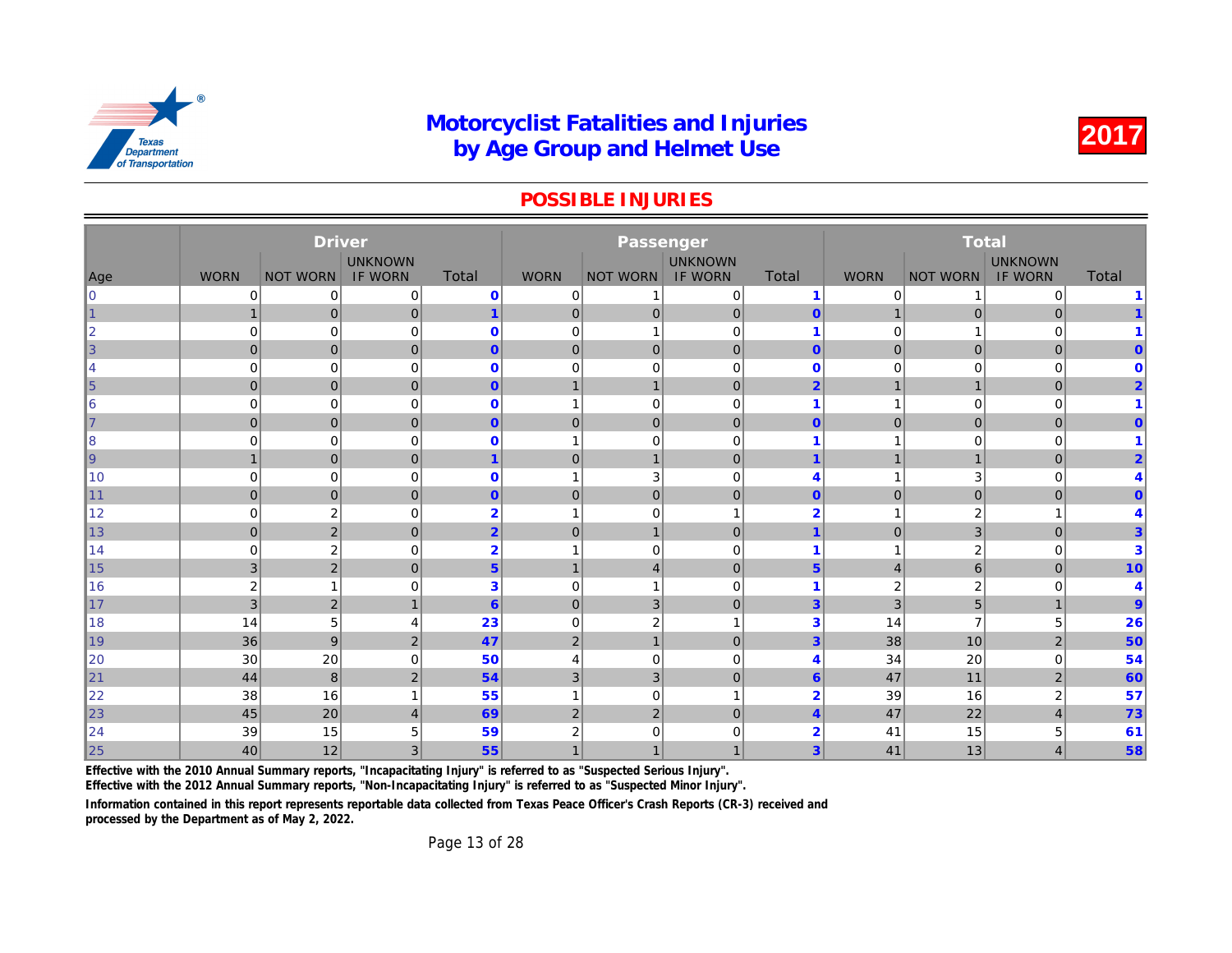#### POSSIBLE INJURIES

|                | <b>Driver</b> |                 |                  |              |                | Passenger        |                |                         |             |              |
|----------------|---------------|-----------------|------------------|--------------|----------------|------------------|----------------|-------------------------|-------------|--------------|
|                |               |                 | <b>UNKNOWN</b>   |              |                |                  | <b>UNKNOWN</b> |                         |             |              |
| Age            | <b>WORN</b>   | <b>NOT WORN</b> | <b>IF WORN</b>   | <b>Total</b> | <b>WORN</b>    | <b>NOT WORN</b>  | <b>IF WORN</b> | Total                   | <b>WORN</b> | <b>NOT W</b> |
| 26             | 34            | 21              |                  | 56           | 1              | 1                | 0              | $\overline{2}$          | 35          |              |
| $\vert$ 27     | 28            | 21              | 5 <sub>5</sub>   | 54           | 4              | $\overline{2}$   | $\mathbf 0$    | $6\phantom{1}6$         | 32          |              |
| 28             | 36            | 19              |                  | 56           | 1              | 2                | $\mathbf 0$    | 3                       | 37          |              |
| 29             | 35            | 21              | $\overline{4}$   | 60           | $\mathbf 0$    | $\mathbf{1}$     | $\mathbf{0}$   | $\overline{\mathbf{1}}$ | 35          |              |
| $\parallel$ 30 | 21            | 12              | 2                | 35           | 1              | 0                | $\mathbf 0$    | 1                       | 22          |              |
| $\vert$ 31     | 39            | 12              | $\overline{0}$   | 51           | $\mathbf{0}$   | $\mathbf{1}$     | $\mathbf{0}$   |                         | 39          |              |
| 32             | 21            | 17              | $\boldsymbol{2}$ | 40           | 1              | $\boldsymbol{2}$ | $\mathbf 0$    | 3                       | 22          |              |
| 33             | 28            | 16              | $5\phantom{.0}$  | 49           | $\mathbf{0}$   | $\mathbf{1}$     | $\pmb{0}$      |                         | 28          |              |
| 34             | 20            | 21              | 5                | 46           | 0              | 3                | 0              | 3                       | 20          |              |
| $\vert$ 35     | 33            | 17              | $\overline{5}$   | 55           | $\mathbf{0}$   | $\mathbf 0$      | $\mathbf 0$    | $\mathbf{0}$            | 33          |              |
| 36             | 21            | 12              | $\overline{2}$   | 35           | 0              | 3                | $\mathbf 0$    | 3                       | 21          |              |
| $\parallel$ 37 | 19            | 14              | $\mathbf{1}$     | 34           | $\mathbf 1$    | $\mathbf{1}$     | $\mathbf 0$    | $\overline{2}$          | 20          |              |
| 38             | 12            | 18              | $\overline{2}$   | 32           | 0              | $\overline{0}$   | 1              |                         | 12          |              |
| $\vert$ 39     | 15            | 12              | $\mathbf 1$      | 28           | $\mathbf{0}$   | 3                | $\mathbf{0}$   | 3                       | 15          |              |
| ∥40            | 17            | 14              | $\overline{2}$   | 33           | $\Omega$       | 1                | $\mathbf 0$    | -1                      | 17          |              |
| $\vert$ 41     | 16            | 15              | $6\phantom{1}$   | 37           | $\mathbf 1$    | 3                | $\mathbf 0$    | $\overline{\mathbf{4}}$ | 17          |              |
| 42             | 13            | 19              | $\mathbf 0$      | 32           | 0              | 1                | $\mathbf 0$    | -1                      | 13          |              |
| $\parallel$ 43 | 12            | 10              | 3                | 25           | 4              | $\mathbf{1}$     | $\mathbf 0$    | 5                       | 16          |              |
| 144            | 13            | 14              | 3                | 30           | 0              | 1                | $\mathbf 0$    |                         | 13          |              |
| 45             | 25            | 10              | 3                | 38           | $\mathbf{0}$   | $\mathbf{1}$     | $\mathbf{1}$   | $\overline{2}$          | 25          |              |
| ∥46            | 24            | 16              |                  | 41           | 0              | 6                | $\mathbf 0$    | 6                       | 24          |              |
| $\vert$ 47     | 19            | 16              | $\overline{5}$   | 40           | $\mathbf 0$    | $\overline{2}$   | $\mathbf{0}$   | $\overline{2}$          | 19          |              |
| ∥48            | 15            | 8               |                  | 24           | 0              | 2                | 1              | 3                       | 15          |              |
| ∥49            | 14            | 13              | $\Omega$         | 27           | $\overline{0}$ | $\overline{0}$   | $\mathbf 0$    | $\mathbf{0}$            | 14          |              |
| 150            | 14            | 15              |                  | 30           | 2              | 2                | $\mathbf 0$    | 4                       | 16          |              |
| $\vert$ 51     | 13            | 19              |                  | 33           | $\overline{1}$ | $\overline{0}$   | $\mathbf 0$    | $\overline{1}$          | 14          |              |

Effective with the 2010 Annual Summary reports, "Incapacitating Injury" is referred to as "Suspected Serious Injury".

Effective with the 2012 Annual Summary reports, "Non-Incapacitating Injury" is referred to as "Suspected Minor Injury".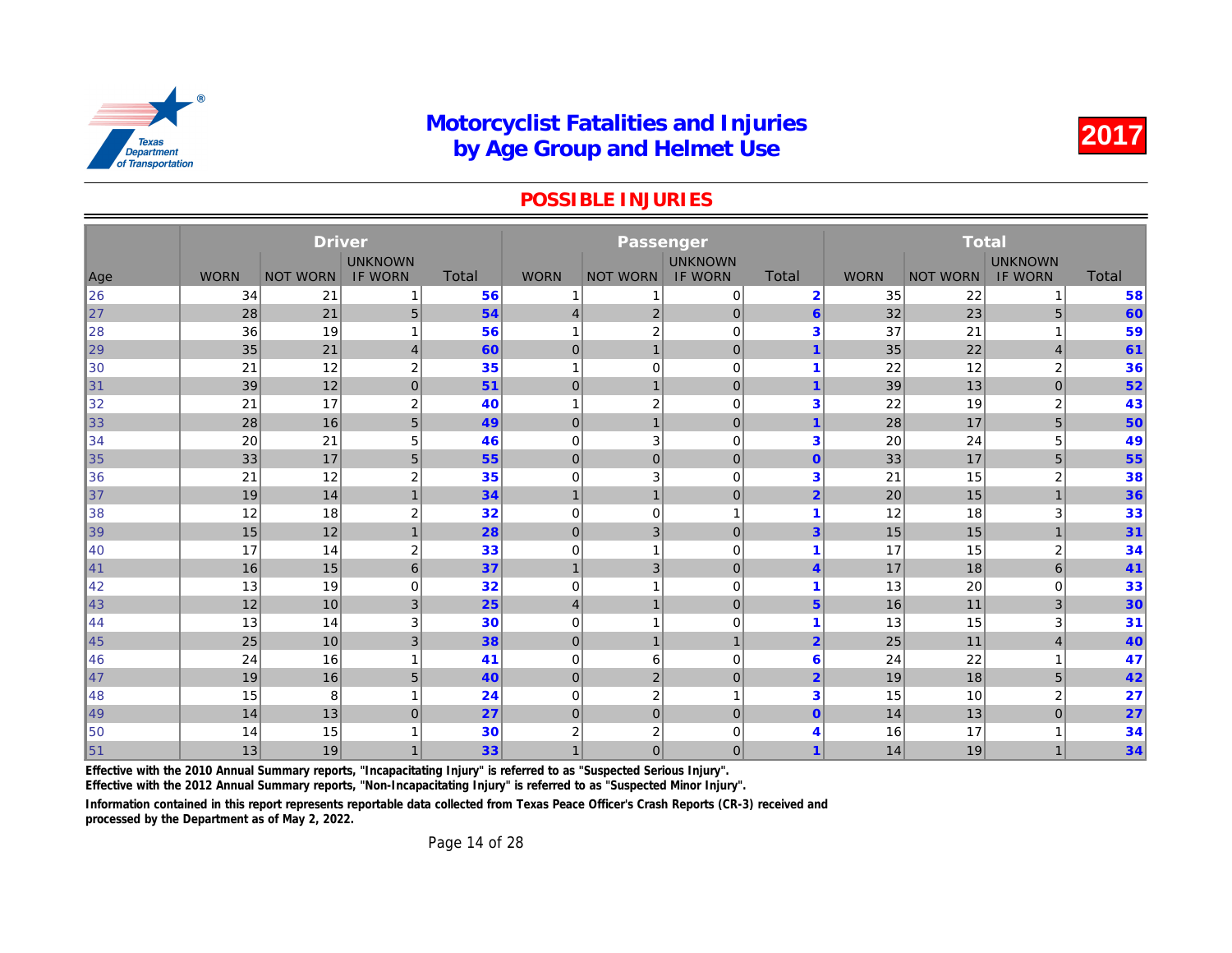#### POSSIBLE INJURIES

|     |                | <b>Driver</b>    |                |                 |                |                  |                |                         |                  |              |
|-----|----------------|------------------|----------------|-----------------|----------------|------------------|----------------|-------------------------|------------------|--------------|
|     |                |                  | <b>UNKNOWN</b> |                 |                |                  | <b>UNKNOWN</b> |                         |                  |              |
| Age | <b>WORN</b>    | <b>NOT WORN</b>  | <b>IF WORN</b> | Total           | <b>WORN</b>    | <b>NOT WORN</b>  | <b>IF WORN</b> | Total                   | <b>WORN</b>      | <b>NOT W</b> |
| 52  | 17             | 13               | 1              | 31              | 0              |                  | 0              | $\overline{1}$          | 17               |              |
| 53  | 13             | 12               | $\overline{2}$ | 27              | $\mathbf 0$    | 2 <sup>2</sup>   | $\mathbf 0$    | $\overline{2}$          | 13               |              |
| 54  | 16             | 18               | $\overline{2}$ | 36              | $\mathbf{1}$   | $\boldsymbol{2}$ | $\mathbf{1}$   | 4                       | 17               |              |
| 55  | 20             | 12               | $\mathbf{1}$   | 33              | $\overline{2}$ | $\mathbf 0$      | $\mathbf 0$    | $\overline{2}$          | 22               |              |
| 56  | 16             | 8                | 0              | 24              | $\overline{1}$ | -1               | $\mathbf 0$    | $\overline{2}$          | 17               |              |
| 57  | 14             | 8                | $\mathbf 0$    | 22              | $\mathbf 0$    | $\mathbf{0}$     | $\mathbf{1}$   | 1                       | 14               |              |
| 58  | 11             | 13               | 3              | 27              | $\mathbf 0$    | -1               | $\mathbf 0$    | $\overline{1}$          | 11               |              |
| 59  | 12             | $10$             | $\sqrt{2}$     | 24              | $\mathbf 0$    | $\mathbf{1}$     | $\mathbf 0$    | 1                       | 12               |              |
| 60  | 11             | 8                | 1              | 20              | $\mathbf{1}$   | 0                | $\mathbf 0$    | $\overline{1}$          | 12               |              |
| ∥61 | 14             | $\overline{7}$   | $\overline{1}$ | 22              | $\mathbf 0$    | $\mathbf{0}$     | $\mathbf{0}$   | $\mathbf{0}$            | 14               |              |
| 62  | 7              | 4                | $\overline{2}$ | 13              | $\overline{2}$ | 1                | $\mathbf 0$    | 3                       | 9                |              |
| 63  | 9              | $\sqrt{5}$       | $\mathbf{0}$   | 14              | $\mathbf 0$    | $\mathbf{0}$     | $\pmb{0}$      | $\mathbf{0}$            | $\boldsymbol{9}$ |              |
| 64  | 10             | 4                | 0              | 14              | $\mathbf{1}$   | $\mathbf 0$      | $\mathbf 0$    | $\overline{\mathbf{1}}$ | 11               |              |
| 65  | $\overline{7}$ | 3                | $\mathbf{0}$   | 10              | $\mathbf 0$    | $\mathbf{0}$     | $\mathbf{0}$   | $\mathbf{0}$            | $\overline{7}$   |              |
| 66  | 6              | 3                | $\overline{4}$ | 13              | $\mathbf 0$    | $\mathbf 0$      | $\mathbf 0$    | $\mathbf 0$             | 6                |              |
| 67  | $\overline{7}$ | $\overline{4}$   | $\overline{0}$ | 11              | $\mathbf 0$    | $\mathbf{0}$     | $\mathbf{0}$   | $\mathbf{0}$            | $\overline{7}$   |              |
| 68  | 4              | 4                | 1              | 9               | $\overline{0}$ | $\mathbf 0$      | $\mathbf 0$    | $\mathbf 0$             | 4                |              |
| 69  | 4              | $\mathbf 0$      | $\mathbf{0}$   | $\overline{4}$  | $\overline{0}$ | $\mathbf 0$      | $\mathbf{0}$   | $\mathbf{0}$            | 4                |              |
| 70  | 7              | $\boldsymbol{2}$ | $\mathbf{0}$   | 9               | $\overline{0}$ | $\mathbf 0$      | $\Omega$       | $\mathbf 0$             | $\overline{7}$   |              |
| 71  | 6              | $\mathbf 2$      | $\Omega$       | 8               | $\overline{0}$ | $\mathbf{0}$     | $\overline{0}$ | $\mathbf{0}$            | 6                |              |
| 72  | $\overline{2}$ | 3                | 0              | $5\phantom{1}$  | $\overline{1}$ | $\mathbf 0$      | $\Omega$       | 1                       | 3                |              |
| 73  | $\overline{4}$ | $\mathbf 0$      | $\mathbf{1}$   | $5\phantom{.0}$ | $\overline{0}$ | $\mathbf 0$      | $\mathbf 0$    | $\mathbf{0}$            | $\overline{4}$   |              |
| 74  |                | $\boldsymbol{2}$ | 0              | $\mathbf{3}$    | $\mathbf 0$    |                  | $\mathbf 0$    | 1                       | 4                |              |
| 75  | $\Omega$       | $\mathbf 0$      | $\overline{0}$ | $\overline{0}$  | $\mathbf 0$    | $\overline{0}$   | $\mathbf{0}$   | $\overline{0}$          | $\overline{0}$   |              |
| 76  |                | 0                | 0              |                 | 0              | 0                | $\mathbf 0$    | $\mathbf 0$             |                  |              |
| 77  | $\overline{2}$ | $\mathbf 0$      | $\overline{0}$ | $\overline{2}$  | $\mathbf 0$    | 0                | $\mathbf 0$    | $\mathbf{0}$            | $\overline{2}$   |              |

Effective with the 2010 Annual Summary reports, "Incapacitating Injury" is referred to as "Suspected Serious Injury".

Effective with the 2012 Annual Summary reports, "Non-Incapacitating Injury" is referred to as "Suspected Minor Injury".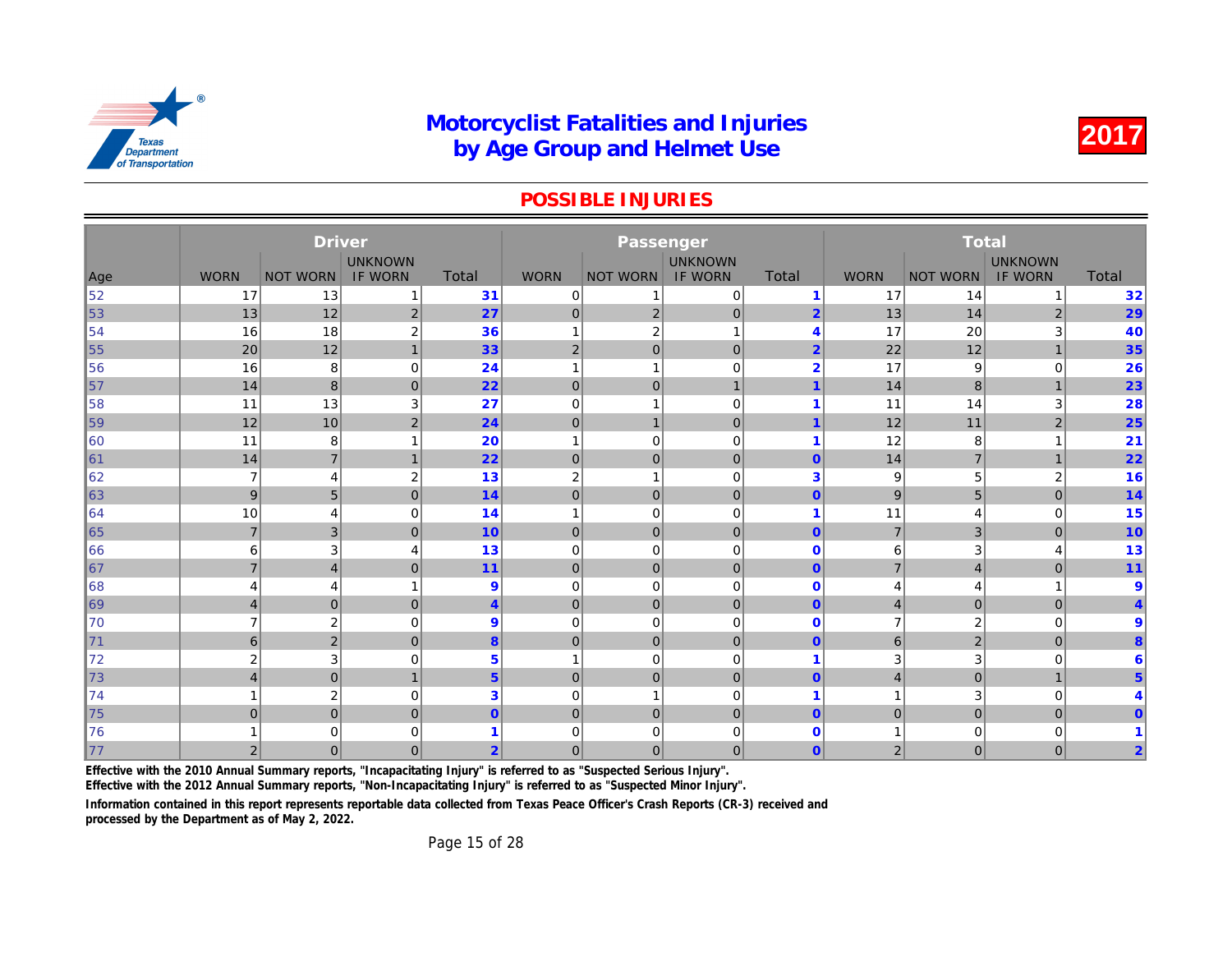#### POSSIBLE INJURIES

|              |                | <b>Driver</b>   |                |                |                | Passenger       |                |                |                |              |
|--------------|----------------|-----------------|----------------|----------------|----------------|-----------------|----------------|----------------|----------------|--------------|
|              |                |                 | <b>UNKNOWN</b> |                |                |                 | <b>UNKNOWN</b> |                |                |              |
| Age          | <b>WORN</b>    | <b>NOT WORN</b> | <b>IF WORN</b> | <b>Total</b>   | <b>WORN</b>    | <b>NOT WORN</b> | <b>IF WORN</b> | Total          | <b>WORN</b>    | <b>NOT W</b> |
| ∥78          | 0              | -1              | 0              |                | 0              | 0               | $\mathbf 0$    | $\mathbf 0$    | 0              |              |
| 79           | 1              | $\mathbf 0$     | $\overline{0}$ | 1              | $\mathbf 0$    | $\mathbf 0$     | $\mathbf 0$    | $\mathbf{0}$   | $\mathbf 1$    |              |
| 80           | $\mathbf 0$    | $\mathbf 0$     | $\mathbf 0$    | $\mathbf 0$    | $\mathbf 0$    | $\mathbf 0$     | $\mathbf 0$    | $\mathbf 0$    | 0              |              |
| $\ 81$       | $\overline{2}$ | $\mathbf 0$     | $\overline{0}$ | $\overline{2}$ | $\mathbf 0$    | $\mathbf 0$     | $\mathbf 0$    | $\overline{0}$ | $\overline{2}$ |              |
| ∥82          | $\mathbf 0$    | -1              | $\mathbf 0$    |                | 0              | $\mathbf 0$     | $\mathbf 0$    | $\mathbf 0$    | 0              |              |
| 83           | $\mathbf 0$    | $\mathbf 0$     | $\mathbf 0$    | $\mathbf{0}$   | $\mathbf 0$    | $\mathbf 0$     | $\pmb{0}$      | $\mathbf{0}$   | $\mathbf 0$    |              |
| 84           | $\mathbf 0$    | $\mathbf 0$     | $\mathbf 0$    | $\mathbf{0}$   | 0              | $\mathbf 0$     | $\mathbf 0$    | $\mathbf 0$    | 0              |              |
| $\vert$ 85   | $\overline{0}$ | $\mathbf 0$     | $\mathbf 0$    | $\mathbf{0}$   | $\mathbf 0$    | $\mathbf{0}$    | $\mathbf 0$    | $\mathbf{0}$   | $\mathbf 0$    |              |
| 86           | $\mathbf 0$    | $\mathbf 0$     | $\mathbf 0$    | $\bf{0}$       | $\mathbf 0$    | $\mathbf 0$     | $\mathbf 0$    | $\mathbf 0$    | 0              |              |
| $\vert$ 87   | $\mathbf 0$    | $\mathbf 0$     | $\overline{0}$ | $\mathbf{0}$   | $\mathbf 0$    | $\mathbf 0$     | $\pmb{0}$      | $\mathbf{0}$   | $\pmb{0}$      |              |
| ∥88          | $\mathbf 0$    | $\mathbf 0$     | $\mathbf 0$    | $\bf{0}$       | 0              | $\mathbf 0$     | $\mathbf 0$    | $\mathbf{0}$   | 0              |              |
| $\ 89\ $     | $\mathbf 0$    | $\mathbf{0}$    | $\overline{0}$ | $\mathbf{0}$   | $\mathbf 0$    | $\mathbf{0}$    | $\mathbf 0$    | $\mathbf{0}$   | $\mathbf{0}$   |              |
| ∥90          | $\mathbf 0$    | $\mathbf 0$     | $\mathbf 0$    | $\mathbf{0}$   | $\mathbf 0$    | $\mathbf 0$     | $\mathbf 0$    | $\mathbf 0$    | 0              |              |
| 91           | $\overline{0}$ | $\mathbf 0$     | $\mathbf{0}$   | $\mathbf{0}$   | $\mathbf 0$    | $\mathbf{0}$    | $\mathbf 0$    | $\mathbf{0}$   | $\overline{0}$ |              |
| 92           | $\mathbf 0$    | $\mathbf 0$     | $\mathbf 0$    | $\mathbf 0$    | 0              | $\mathbf 0$     | $\mathbf 0$    | $\mathbf 0$    | 0              |              |
| $\vert$ 93   | $\overline{0}$ | $\mathbf 0$     | $\mathbf 0$    | $\mathbf{0}$   | $\mathbf 0$    | $\mathbf 0$     | $\mathbf 0$    | $\mathbf{0}$   | $\mathbf 0$    |              |
| ∥94          | $\mathbf 0$    | $\mathbf 0$     | $\mathbf 0$    | $\mathbf 0$    | 0              | $\mathbf 0$     | $\mathbf 0$    | $\mathbf 0$    | 0              |              |
| $\vert$ 95   | $\mathbf 0$    | $\mathbf 0$     | $\mathbf{0}$   | $\mathbf{0}$   | $\mathbf 0$    | $\mathbf{0}$    | $\mathbf 0$    | $\mathbf{0}$   | $\mathbf 0$    |              |
| ∥96          | $\mathbf 0$    | $\mathbf 0$     | $\mathbf 0$    | $\mathbf 0$    | $\mathbf 0$    | $\mathbf 0$     | $\mathbf 0$    | $\mathbf 0$    | 0              |              |
| 97           | $\mathbf{0}$   | $\mathbf 0$     | $\overline{0}$ | $\overline{0}$ | $\mathbf 0$    | $\overline{0}$  | $\pmb{0}$      | $\overline{0}$ | $\mathbf 0$    |              |
| 98           | 0              | $\mathbf 0$     | 0              | $\mathbf 0$    | 0              | $\mathbf 0$     | $\mathbf 0$    | $\mathbf 0$    | 0              |              |
| 99 & Over    | $\mathbf 0$    | $\mathbf 0$     | $\overline{0}$ | $\mathbf 0$    | $\mathbf 0$    | $\mathbf 0$     | $\pmb{0}$      | $\mathbf{0}$   | $\mathbf{0}$   |              |
| Unknown      | 3              | 6               | 5              | 14             |                | $\overline{2}$  | $\mathbf 0$    | 3              | 4              |              |
| Invalid      | $\mathbf{0}$   | $\mathbf 0$     | $\mathbf{0}$   | $\mathbf{0}$   | $\overline{0}$ | $\overline{0}$  | $\mathbf 0$    | $\overline{0}$ | $\overline{0}$ |              |
| <b>Total</b> | 1,080          | 671             | 110            | 1,861          | 49             | 77              | 9              | 135            | 1,129          |              |

Effective with the 2010 Annual Summary reports, "Incapacitating Injury" is referred to as "Suspected Serious Injury".

Effective with the 2012 Annual Summary reports, "Non-Incapacitating Injury" is referred to as "Suspected Minor Injury".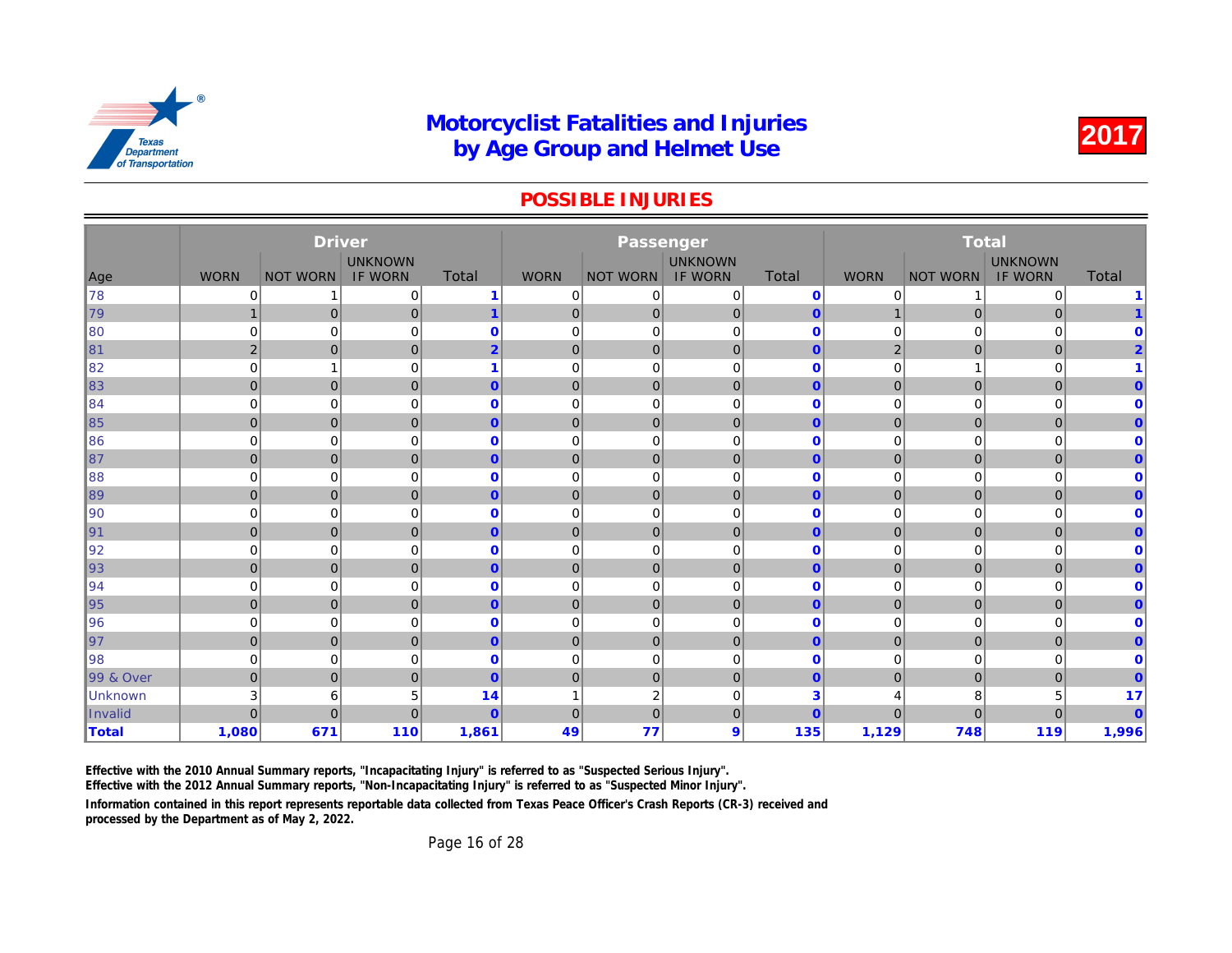#### NOT INJURED

|                 |                       | <b>Driver</b>   |                |                |                | Passenger            |                |                         |                |              |
|-----------------|-----------------------|-----------------|----------------|----------------|----------------|----------------------|----------------|-------------------------|----------------|--------------|
|                 |                       |                 | <b>UNKNOWN</b> |                |                |                      | <b>UNKNOWN</b> |                         |                |              |
| Age             | <b>WORN</b>           | <b>NOT WORN</b> | <b>IF WORN</b> | Total          | <b>WORN</b>    | <b>NOT WORN</b>      | <b>IF WORN</b> | <b>Total</b>            | <b>WORN</b>    | <b>NOT W</b> |
| $\overline{0}$  | 0                     | 0               | 0              | $\mathbf 0$    | $\mathbf 0$    | 0                    | $\mathbf 0$    | $\mathbf 0$             | 0              |              |
| 1               | $\overline{0}$        | $\mathbf 0$     | $\mathbf{0}$   | $\overline{0}$ | $\mathbf{1}$   | 3 <sup>2</sup>       | $\mathbf{0}$   | $\overline{4}$          |                |              |
| $\overline{2}$  | $\overline{0}$        | 0               | 0              | $\mathbf{0}$   | $\mathbf{1}$   | $\mathbf 0$          | $\mathbf 0$    | $\overline{1}$          | 1              |              |
| 3               | $\overline{0}$        | $\mathbf 0$     | $\mathbf 0$    | $\overline{0}$ | $\mathbf 0$    | 3                    | $\mathbf 0$    | $\overline{3}$          | $\overline{0}$ |              |
| 4               | $\mathbf 0$           | 0               | $\mathbf 0$    | $\mathbf{0}$   | $\overline{1}$ | $\overline{2}$       | $\mathbf 0$    | 3                       | 1              |              |
| $\vert 5 \vert$ | $\overline{0}$        | $\pmb{0}$       | $\mathbf 0$    | $\overline{0}$ | $\mathbf 0$    | $\mathbf{0}$         | $\mathbf 0$    | $\mathbf{0}$            | $\mathbf 0$    |              |
| 6               | $\mathbf 0$           | 0               | 0              | $\mathbf 0$    | $\mathbf 0$    | $\overline{ }$       | $\mathbf 0$    | $\overline{\mathbf{1}}$ | 0              |              |
| $\overline{7}$  | $\overline{0}$        | $\mathbf{1}$    | $\mathbf{0}$   | $\overline{1}$ | $\mathbf 0$    | 2                    | $\mathbf 0$    | $\overline{2}$          | $\mathbf 0$    |              |
| 8               | $\mathbf 0$           | 0               | 0              | $\mathbf 0$    |                |                      | $\mathbf 0$    | $\overline{2}$          |                |              |
| 9               | $\overline{0}$        | $\pmb{0}$       | $\mathbf{0}$   | $\overline{0}$ | $\mathbf{1}$   | 2                    | $\pmb{0}$      | $\overline{3}$          | $\mathbf{1}$   |              |
| 10              | $\mathbf 0$           | 0               | 0              | $\mathbf 0$    | $\mathbf 0$    | 0                    | $\mathbf 0$    | $\mathbf 0$             | 0              |              |
| 11              | $\overline{0}$        | $\mathbf 0$     | $\mathbf{0}$   | $\overline{0}$ | $\mathbf 0$    | $\mathbf{1}$         | $\mathbf 0$    | $\overline{1}$          | $\mathbf 0$    |              |
| 12              | $\Omega$              | $\mathbf 2$     | 0              | $\overline{2}$ | $\overline{2}$ | $\overline{2}$       | $\mathbf 0$    | $\overline{4}$          | 2              |              |
| 13              | $\mathbf{1}$          | $\mathbf 0$     | $\mathbf{0}$   | $\overline{1}$ | $\mathbf 0$    | 2                    | $\mathbf{0}$   | $\overline{2}$          | $\mathbf{1}$   |              |
| 14              | $\Omega$              | 1               | 0              | 1              | $\mathbf 0$    | 3                    | $\mathbf 0$    | 3                       | 0              |              |
| 15              | $\mathbf{1}$          | $\mathbf{1}$    | $\mathbf{0}$   | $\overline{2}$ | $\overline{1}$ | 3                    | $\mathbf{0}$   | $\overline{4}$          | $\overline{2}$ |              |
| 16              | $\boldsymbol{\Delta}$ | 3               | 0              | $\overline{7}$ | $\mathbf 0$    | 3                    | $\mathbf 0$    | 3                       | 4              |              |
| 17              | 6                     | $\mathbf{1}$    | $\mathbf{0}$   | $\overline{7}$ | $\overline{2}$ | $\mathbf{1}$         | $\mathbf{0}$   | 3                       | 8              |              |
| 18              | 10                    | 5               | $\mathbf 0$    | 15             | $\overline{0}$ | 4                    | $\mathbf 0$    | 4                       | 10             |              |
| 19              | 17                    | $\overline{7}$  | $\mathbf{0}$   | 24             | $\overline{1}$ | 5 <sup>5</sup>       | $\overline{0}$ | $6\phantom{1}$          | 18             |              |
| 20              | 19                    | 8               | 3              | 30             | $\overline{0}$ | $\mathbf 0$          | $\mathbf 0$    | $\mathbf 0$             | 19             |              |
| 21              | 25                    | 14              | $\overline{2}$ | 41             | $\mathbf 0$    | 5 <sup>5</sup>       | $\overline{0}$ | $5\overline{)}$         | 25             |              |
| 22              | 23                    | 9               | 3              | 35             | 3              | $\mathbf 0$          | $\mathbf{1}$   | $\overline{4}$          | 26             |              |
| 23              | 29                    | 14              | $\overline{4}$ | 47             | $\overline{1}$ | 2                    | $\overline{0}$ | $\overline{3}$          | 30             |              |
| 24              | 23                    | 13              | 3              | 39             |                | $\Omega$             | 1              | $\overline{2}$          | 24             |              |
| 25              | 27                    | 13              | $\Omega$       | 40             | $\overline{2}$ | $\blacktriangleleft$ | $\overline{0}$ | $\overline{3}$          | 29             |              |

Effective with the 2010 Annual Summary reports, "Incapacitating Injury" is referred to as "Suspected Serious Injury".

Effective with the 2012 Annual Summary reports, "Non-Incapacitating Injury" is referred to as "Suspected Minor Injury".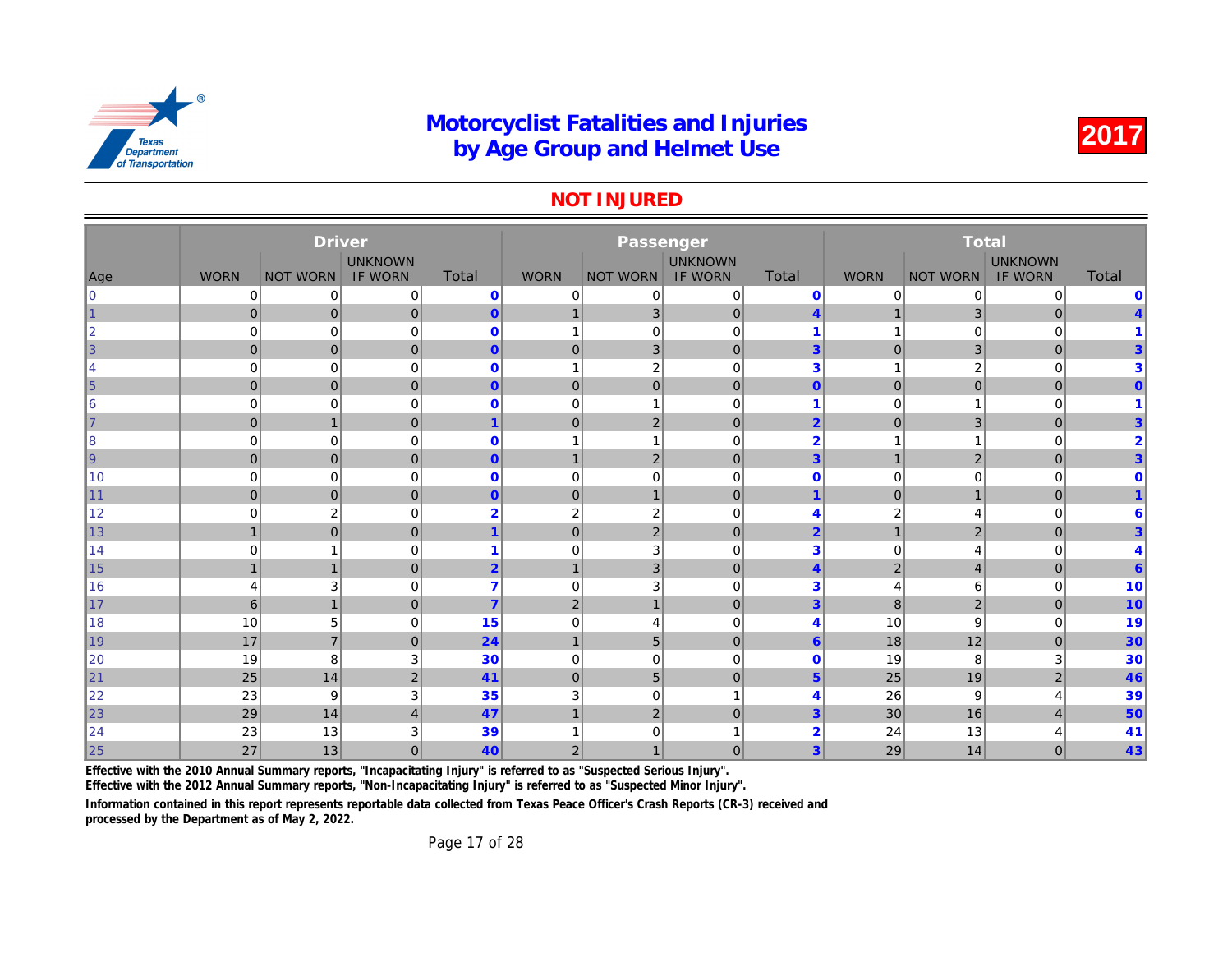#### NOT INJURED

|     | <b>Driver</b><br><b>UNKNOWN</b> |                 |                |       |                | Passenger        |                |                         |             |              |
|-----|---------------------------------|-----------------|----------------|-------|----------------|------------------|----------------|-------------------------|-------------|--------------|
|     |                                 |                 |                |       |                |                  | <b>UNKNOWN</b> |                         |             |              |
| Age | <b>WORN</b>                     | <b>NOT WORN</b> | <b>IF WORN</b> | Total | <b>WORN</b>    | <b>NOT WORN</b>  | <b>IF WORN</b> | Total                   | <b>WORN</b> | <b>NOT W</b> |
| 26  | 25                              | 11              | 2              | 38    | 0              | 0                | 0              | $\mathbf 0$             | 25          |              |
| 27  | 23                              | 10              |                | 34    | 2              | $\overline{4}$   | $\mathbf{0}$   | $6\phantom{1}6$         | 25          |              |
| 28  | 29                              | 13              | 3              | 45    | $\overline{2}$ | $\boldsymbol{2}$ | $\mathbf 0$    | $\overline{4}$          | 31          |              |
| 29  | 21                              | 14              | 1              | 36    | $\overline{1}$ | $\overline{2}$   | $\pmb{0}$      | 3                       | 22          |              |
| 30  | 14                              | 14              | 1              | 29    | 0              | 4                | $\mathbf 0$    | 4                       | 14          |              |
| 31  | 18                              | 8               | $\mathbf 0$    | 26    | $\mathbf 0$    | $\mathbf{1}$     | $\pmb{0}$      |                         | 18          |              |
| 32  | 17                              | 11              | 3              | 31    | 0              | 0                | $\mathbf 0$    | $\mathbf 0$             | 17          |              |
| 33  | 16                              | $6\phantom{1}6$ | $\mathbf 0$    | 22    | $\mathbf 0$    | $\mathbf{1}$     | $\mathbf{0}$   |                         | 16          |              |
| 34  | 15                              | 17              | 1              | 33    | 3              | $\mathbf{1}$     | $\mathbf 0$    | $\overline{4}$          | 18          |              |
| 35  | 16                              | 8               | 3              | 27    | $\mathbf 1$    | 3                | $\mathbf 0$    | $\overline{4}$          | 17          |              |
| 36  | 13                              | 14              | 3              | 30    | $\overline{c}$ | $\boldsymbol{2}$ | $\mathbf 0$    | $\overline{\mathbf{4}}$ | 15          |              |
| 37  | 15                              | $\overline{7}$  | $\mathbf 0$    | 22    | $\mathbf 0$    | $\mathbf 2$      | $\mathbf 0$    | $\overline{2}$          | 15          |              |
| 38  | 9                               | 6               |                | 16    | $\mathbf 0$    | 0                | $\mathbf 0$    | $\mathbf 0$             | 9           |              |
| 39  | 10                              | $\overline{4}$  | $\overline{1}$ | 15    | $\mathbf 0$    | $\overline{0}$   | $\mathbf 0$    | $\mathbf{0}$            | 10          |              |
| 40  | 15                              | 5               | $\mathbf 0$    | 20    | $\mathbf 0$    | 0                | $\mathbf 0$    | $\mathbf{0}$            | 15          |              |
| 141 | 14                              | 10              | $\mathbf{1}$   | 25    | $\mathbf{0}$   | $\overline{2}$   | $\mathbf{0}$   | $\overline{2}$          | 14          |              |
| 42  | 13                              | $\overline{7}$  | 3              | 23    | 1              | $\mathbf 0$      | $\mathbf 0$    | 1                       | 14          |              |
| 43  | 16                              | 5               | $\mathbf{1}$   | 22    | $\overline{2}$ | $\overline{2}$   | $\mathbf{0}$   | $\overline{4}$          | 18          |              |
| 44  | 9                               | 6               | 0              | 15    | 0              | 1                | $\mathbf 0$    |                         | 9           |              |
| 45  | 9                               | 5               | $\mathbf{1}$   | 15    | $\mathbf{1}$   | $\overline{4}$   | $\mathbf 0$    | $5\phantom{1}$          | 10          |              |
| 46  | 13                              | 14              | 0              | 27    | 1              | 1                | $\mathbf 0$    | $\overline{2}$          | 14          |              |
| ∥47 | 9                               | $\overline{4}$  | 2              | 15    | $\mathbf{1}$   | 3                | $\mathbf{1}$   | 5                       | 10          |              |
| 48  | 11                              | $\overline{4}$  | 3              | 18    | $\overline{2}$ | 1                | $\mathbf 0$    | 3                       | 13          |              |
| 49  | 11                              | 8               | $\overline{0}$ | 19    | $\overline{1}$ | $\overline{0}$   | $\mathbf 0$    | $\blacktriangleleft$    | 12          |              |
| 50  | 11                              | 6               | $\overline{c}$ | 19    | 0              | 0                | $\mathbf 0$    | $\Omega$                | 11          |              |
| 51  | 17                              | 9               | 3              | 29    | 3 <sub>l</sub> | $\mathbf{1}$     | $\mathbf 0$    | $\overline{\mathbf{4}}$ | 20          |              |

Effective with the 2010 Annual Summary reports, "Incapacitating Injury" is referred to as "Suspected Serious Injury".

Effective with the 2012 Annual Summary reports, "Non-Incapacitating Injury" is referred to as "Suspected Minor Injury".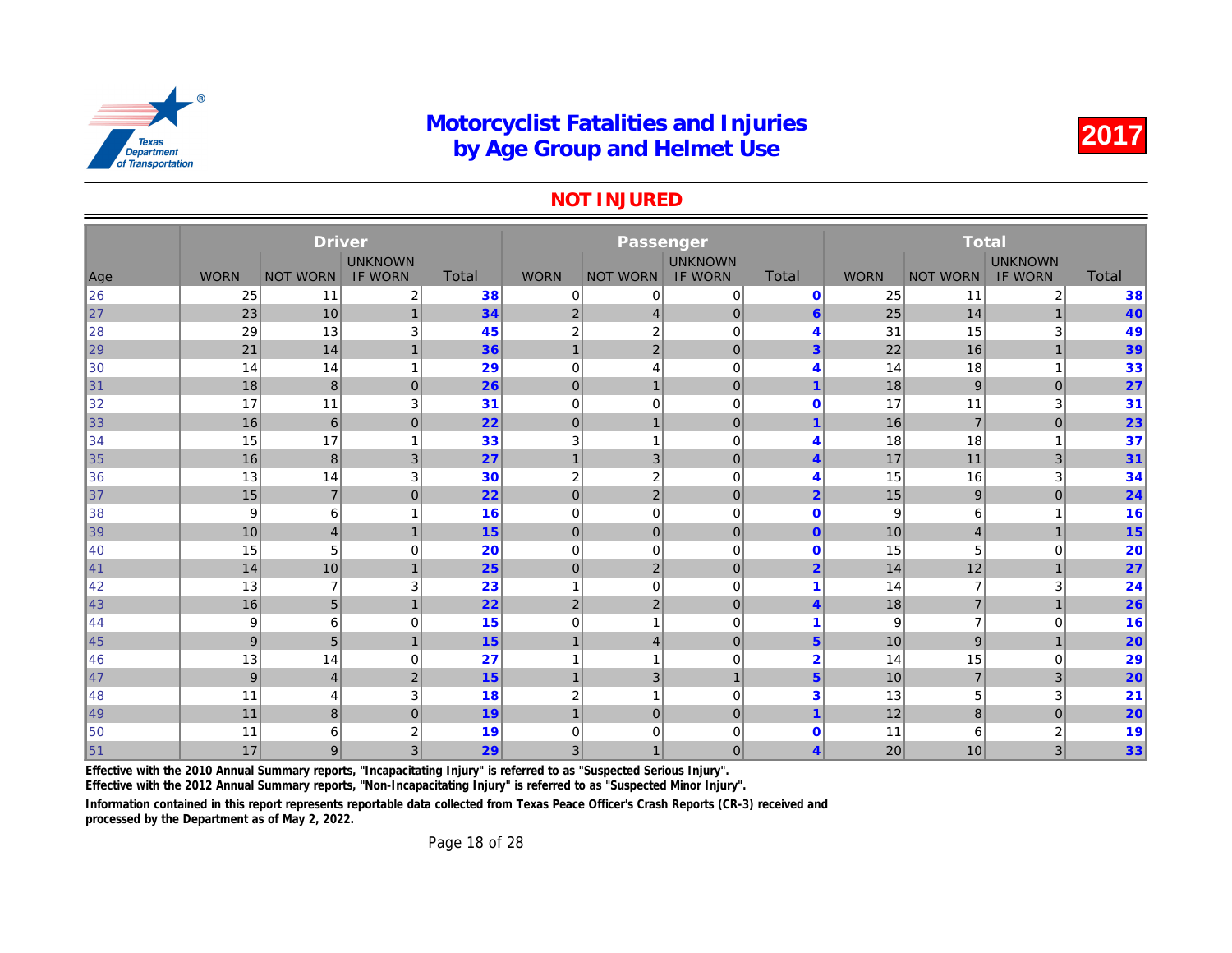#### NOT INJURED

|     | <b>Driver</b>  |                  |                |                 |                | Passenger       |                |                |                |              |
|-----|----------------|------------------|----------------|-----------------|----------------|-----------------|----------------|----------------|----------------|--------------|
|     |                |                  | <b>UNKNOWN</b> |                 |                |                 | <b>UNKNOWN</b> |                |                |              |
| Age | <b>WORN</b>    | <b>NOT WORN</b>  | <b>IF WORN</b> | Total           | <b>WORN</b>    | <b>NOT WORN</b> | <b>IF WORN</b> | Total          | <b>WORN</b>    | <b>NOT W</b> |
| 52  | 13             | 14               | $\overline{2}$ | 29              | 3              | 3               | 0              | 6              | 16             |              |
| 53  | 10             | 11               | $\mathbf{0}$   | 21              | $\mathbf{1}$   | 2 <sup>2</sup>  | $\mathbf 0$    | 3              | 11             |              |
| 54  | 16             | $\boldsymbol{9}$ | $\overline{2}$ | 27              | $\mathbf 0$    | $\mathbf 0$     | $\mathbf 0$    | $\mathbf 0$    | 16             |              |
| 55  | 18             | $6\phantom{1}$   | $\mathbf{1}$   | 25              | $\mathbf{1}$   | $\mathbf 1$     | $\mathbf 0$    | $\overline{2}$ | 19             |              |
| 56  | $\overline{4}$ | 10               | $\mathbf 0$    | 14              | $\overline{1}$ |                 | $\mathbf 0$    | $\overline{2}$ | 5              |              |
| 57  | 11             | $\sqrt{5}$       | $\mathbf 0$    | 16              | $\mathbf{1}$   | $\mathbf{0}$    | $\mathbf 0$    | $\overline{1}$ | 12             |              |
| 58  | 8              | 8                | $\mathbf 0$    | 16              | $\overline{1}$ | $\mathbf 0$     | $\mathbf{1}$   | $\overline{2}$ | 9              |              |
| 59  | 10             | $\sqrt{5}$       | $\mathbf{1}$   | 16              | $\mathbf{1}$   | $\mathbf{1}$    | $\mathbf 0$    | $\overline{2}$ | 11             |              |
| 60  | 9              | 3                | 1              | 13              | $\overline{2}$ | 1               | $\mathbf 0$    | 3              | 11             |              |
| ∥61 | 12             | $\sqrt{5}$       | $\overline{1}$ | 18              | $\mathbf{1}$   | $\mathbf{0}$    | $\pmb{0}$      | $\overline{1}$ | 13             |              |
| 62  | 4              | 5                | 0              | 9               | $\mathbf 0$    | $\mathbf 0$     | $\mathbf 0$    | $\mathbf 0$    | 4              |              |
| 63  | 2              | $\mathbf 2$      | $\mathbf{0}$   | $\overline{4}$  | $\mathbf 1$    | $\mathbf{0}$    | $\pmb{0}$      | 1              | 3              |              |
| 64  | 5              | 8                | 1              | 14              | $\mathbf 0$    | -1              | $\mathbf 0$    | -1             | 5              |              |
| 65  | $\overline{7}$ | $\overline{4}$   | $\mathbf{0}$   | 11              | $\mathbf 0$    | $\mathbf{0}$    | $\mathbf{0}$   | $\mathbf{0}$   | $\overline{7}$ |              |
| 66  | 3              | 3                | 1              | $\overline{7}$  | $\overline{0}$ | $\mathbf 0$     | $\mathbf 0$    | $\mathbf 0$    | 3              |              |
| 67  | 5              | $\mathbf 0$      | $\mathbf{0}$   | 5 <sup>5</sup>  | $\mathbf 0$    | $\mathbf 0$     | $\mathbf{0}$   | $\mathbf{0}$   | 5              |              |
| 68  | 3              | $\mathbf 2$      | 0              | $5\phantom{1}$  | $\mathbf 0$    | $\mathbf 0$     | $\mathbf 0$    | $\mathbf 0$    | 3              |              |
| 69  | $\mathbf{1}$   | $\overline{2}$   | $\mathbf{0}$   | $\overline{3}$  | $\mathbf{1}$   | $\mathbf 0$     | $\mathbf{1}$   | $\overline{2}$ | $\overline{2}$ |              |
| 70  | 3              | 1                | $\mathbf{0}$   | $\overline{4}$  | $\overline{0}$ | $\mathbf 0$     | $\Omega$       | $\mathbf 0$    | 3              |              |
| 71  | 5              | $\mathbf 0$      | $\mathbf{0}$   | 5 <sup>5</sup>  | $\overline{1}$ | $\mathbf 0$     | $\overline{0}$ | $\overline{1}$ | 6              |              |
| 72  | $\overline{2}$ | 3                | $\Omega$       | $5\phantom{1}$  | $\overline{0}$ | $\mathbf 0$     | $\Omega$       | $\mathbf 0$    | 2              |              |
| 73  | 3              | $\mathbf 2$      | $\mathbf{0}$   | $5\phantom{.0}$ | $\mathbf 0$    | $\mathbf 0$     | $\mathbf 0$    | $\mathbf{0}$   | 3              |              |
| 74  | $\overline{2}$ | 1                | $\Omega$       | 3               | $\mathbf 0$    | $\mathbf 0$     | $\mathbf 0$    | $\mathbf 0$    | 2              |              |
| 75  | $\Omega$       | $\overline{1}$   | $\mathbf{1}$   | $\overline{2}$  | $\mathbf{0}$   | $\overline{0}$  | $\mathbf{0}$   | $\overline{0}$ | $\overline{0}$ |              |
| 76  |                | 0                | 0              |                 | 0              | 0               | $\mathbf 0$    | $\mathbf 0$    |                |              |
| 77  |                | $\mathbf 0$      | $\overline{0}$ |                 | $\mathbf 0$    | $\mathbf 0$     | $\mathbf 0$    | $\mathbf{0}$   | $\mathbf{1}$   |              |

Effective with the 2010 Annual Summary reports, "Incapacitating Injury" is referred to as "Suspected Serious Injury".

Effective with the 2012 Annual Summary reports, "Non-Incapacitating Injury" is referred to as "Suspected Minor Injury".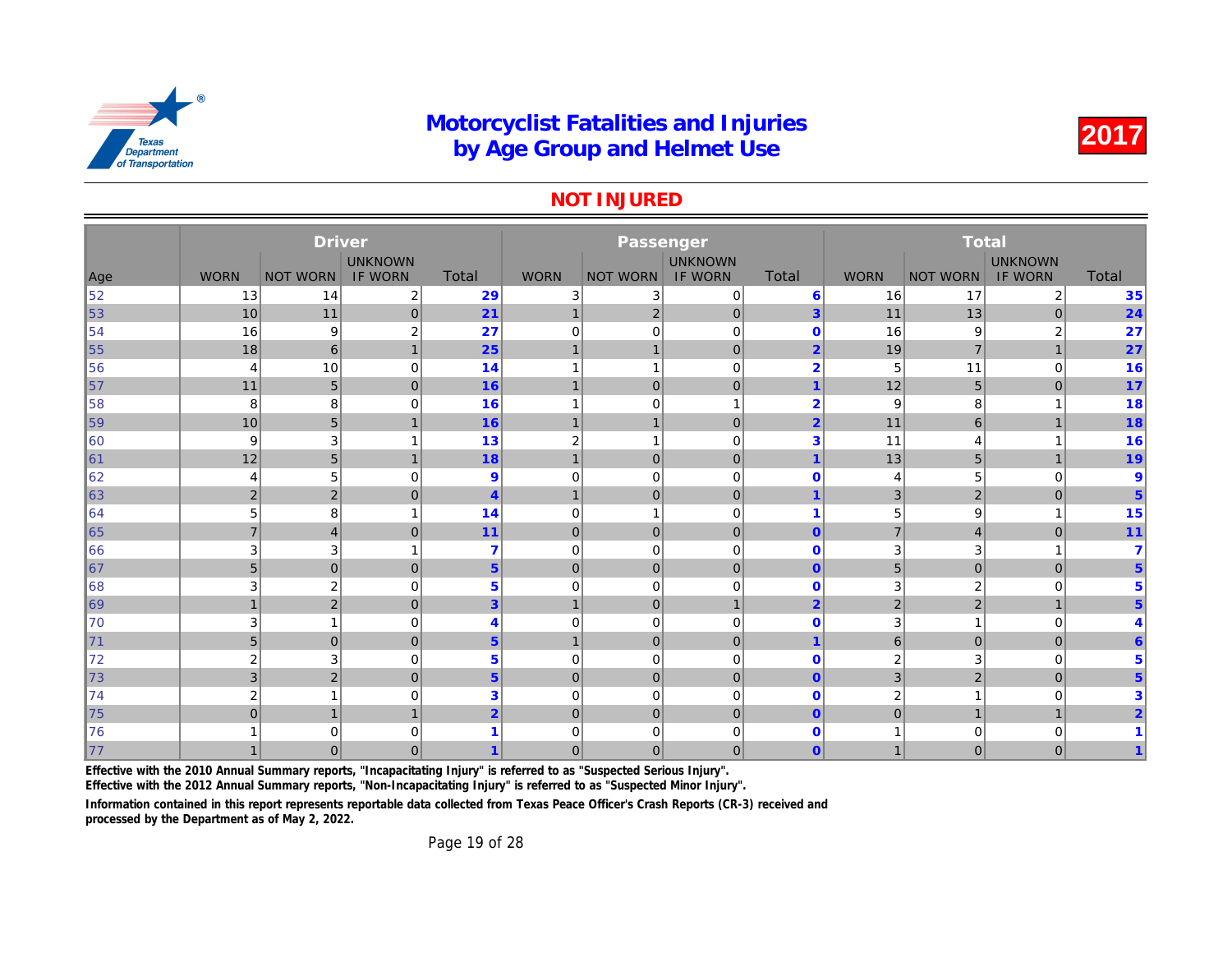#### NOT INJURED

|                |                | <b>Driver</b>    |                |                |                | Passenger       |                |                |                |              |
|----------------|----------------|------------------|----------------|----------------|----------------|-----------------|----------------|----------------|----------------|--------------|
|                |                |                  | <b>UNKNOWN</b> |                |                |                 | <b>UNKNOWN</b> |                |                |              |
| Age            | <b>WORN</b>    | <b>NOT WORN</b>  | <b>IF WORN</b> | Total          | <b>WORN</b>    | <b>NOT WORN</b> | <b>IF WORN</b> | <b>Total</b>   | <b>WORN</b>    | <b>NOT W</b> |
| 78             | 2              | 0                | 0              | $\overline{2}$ |                | 0               | 0              | $\overline{1}$ | 3              |              |
| 79             |                | $\mathbf 0$      | $\mathbf 0$    | $\overline{1}$ | $\overline{0}$ | $\mathbf 0$     | $\mathbf{0}$   | $\mathbf{0}$   |                |              |
| 80             | $\Omega$       | 1                | 0              |                | $\mathbf 0$    | $\mathbf 0$     | $\mathbf 0$    | $\mathbf 0$    | 0              |              |
| ∥81            | $\overline{1}$ | $\mathbf 0$      | $\mathbf{0}$   | $\overline{1}$ | $\overline{0}$ | $\mathbf{1}$    | $\overline{0}$ | $\overline{1}$ | $\mathbf{1}$   |              |
| 82             | $\Omega$       | 0                | 0              | $\mathbf{0}$   | $\mathbf 0$    | $\mathbf 0$     | $\mathbf 0$    | $\mathbf 0$    | 0              |              |
| 83             | $\overline{0}$ | $\mathbf 0$      | $\overline{0}$ | $\overline{0}$ | $\mathbf 0$    | $\mathbf 0$     | $\mathbf 0$    | $\overline{0}$ | $\mathbf 0$    |              |
| 84             | $\mathbf 0$    | 0                | 0              | $\mathbf{0}$   | $\mathbf 0$    | $\mathbf 0$     | $\mathbf 0$    | $\mathbf 0$    | 0              |              |
| 85             | $\overline{0}$ | $\mathbf 0$      | $\overline{0}$ | $\overline{0}$ | $\mathbf 0$    | $\mathbf 0$     | $\mathbf 0$    | $\mathbf{0}$   | $\mathbf 0$    |              |
| 86             | $\Omega$       | 0                | $\mathbf 0$    | $\mathbf 0$    | $\mathbf 0$    | 0               | $\mathbf 0$    | $\mathbf 0$    | 0              |              |
| 87             | $\overline{0}$ | $\mathbf 0$      | $\mathbf 0$    | $\overline{0}$ | $\pmb{0}$      | $\overline{2}$  | $\mathbf 0$    | $\overline{2}$ | $\mathbf 0$    |              |
| 88             | 0              | 0                | 0              | $\mathbf{0}$   | 0              | $\mathbf 0$     | $\mathbf 0$    | $\mathbf 0$    | 0              |              |
| ∥89            | $\overline{0}$ | $\pmb{0}$        | $\mathbf{0}$   | $\overline{0}$ | $\mathbf 0$    | $\mathbf 0$     | $\pmb{0}$      | $\mathbf{0}$   | $\pmb{0}$      |              |
| 90             | $\mathbf 0$    | 0                | 0              | $\mathbf 0$    | $\mathbf 0$    | 0               | $\mathbf 0$    | $\mathbf 0$    | 0              |              |
| ∥91            | $\overline{0}$ | $\mathbf{0}$     | $\mathbf{0}$   | $\overline{0}$ | $\overline{0}$ | $\overline{0}$  | $\mathbf 0$    | $\mathbf{0}$   | $\overline{0}$ |              |
| 92             | $\Omega$       | 0                | 0              | $\mathbf{0}$   | $\mathbf 0$    | $\mathbf 0$     | $\Omega$       | $\Omega$       | 0              |              |
| 93             | $\overline{0}$ | $\pmb{0}$        | $\overline{0}$ | $\overline{0}$ | $\pmb{0}$      | $\mathbf 0$     | $\mathbf 0$    | $\overline{0}$ | $\overline{0}$ |              |
| 94             | $\mathbf 0$    | 0                | 0              | $\mathbf 0$    | 0              | 0               | $\mathbf 0$    | $\bf{0}$       | 0              |              |
| 95             | $\overline{0}$ | $\mathbf 0$      | $\overline{0}$ | $\mathbf{0}$   | $\mathbf 0$    | $\mathbf 0$     | $\mathbf 0$    | $\mathbf{0}$   | $\mathbf 0$    |              |
| 96             | $\Omega$       | 0                | 0              | $\mathbf{0}$   | 0              | 0               | $\mathbf 0$    | $\mathbf 0$    | 0              |              |
| ∥97            | $\overline{0}$ | $\mathbf 0$      | $\mathbf{0}$   | $\overline{0}$ | $\overline{0}$ | $\mathbf{0}$    | $\mathbf 0$    | $\mathbf{0}$   | $\mathbf 0$    |              |
| 98             | $\mathbf 0$    | 0                | $\mathbf 0$    | $\mathbf 0$    | $\mathbf 0$    | $\mathbf 0$     | $\mathbf 0$    | $\mathbf 0$    | 0              |              |
| 99 & Over      | $\overline{0}$ | $\mathbf 0$      | $\mathbf 0$    | $\overline{0}$ | $\mathbf 0$    | $\mathbf 0$     | $\mathbf 0$    | $\overline{0}$ | $\mathbf 0$    |              |
| <b>Unknown</b> | $\overline{ }$ | $\boldsymbol{2}$ | 5              | 14             | 0              | 5               | $\mathbf 0$    | 5              | $\overline{7}$ |              |
| Invalid        | $\overline{0}$ | $\mathbf 0$      | $\mathbf 0$    | $\overline{0}$ | $\mathbf 0$    | $\mathbf{0}$    | $\mathbf 0$    | $\mathbf{0}$   | $\mathbf 0$    |              |
| Total          | 743            | 431              | 67             | 1,241          | 57             | 101             | 5              | 163            | 800            |              |

Effective with the 2010 Annual Summary reports, "Incapacitating Injury" is referred to as "Suspected Serious Injury".

Effective with the 2012 Annual Summary reports, "Non-Incapacitating Injury" is referred to as "Suspected Minor Injury".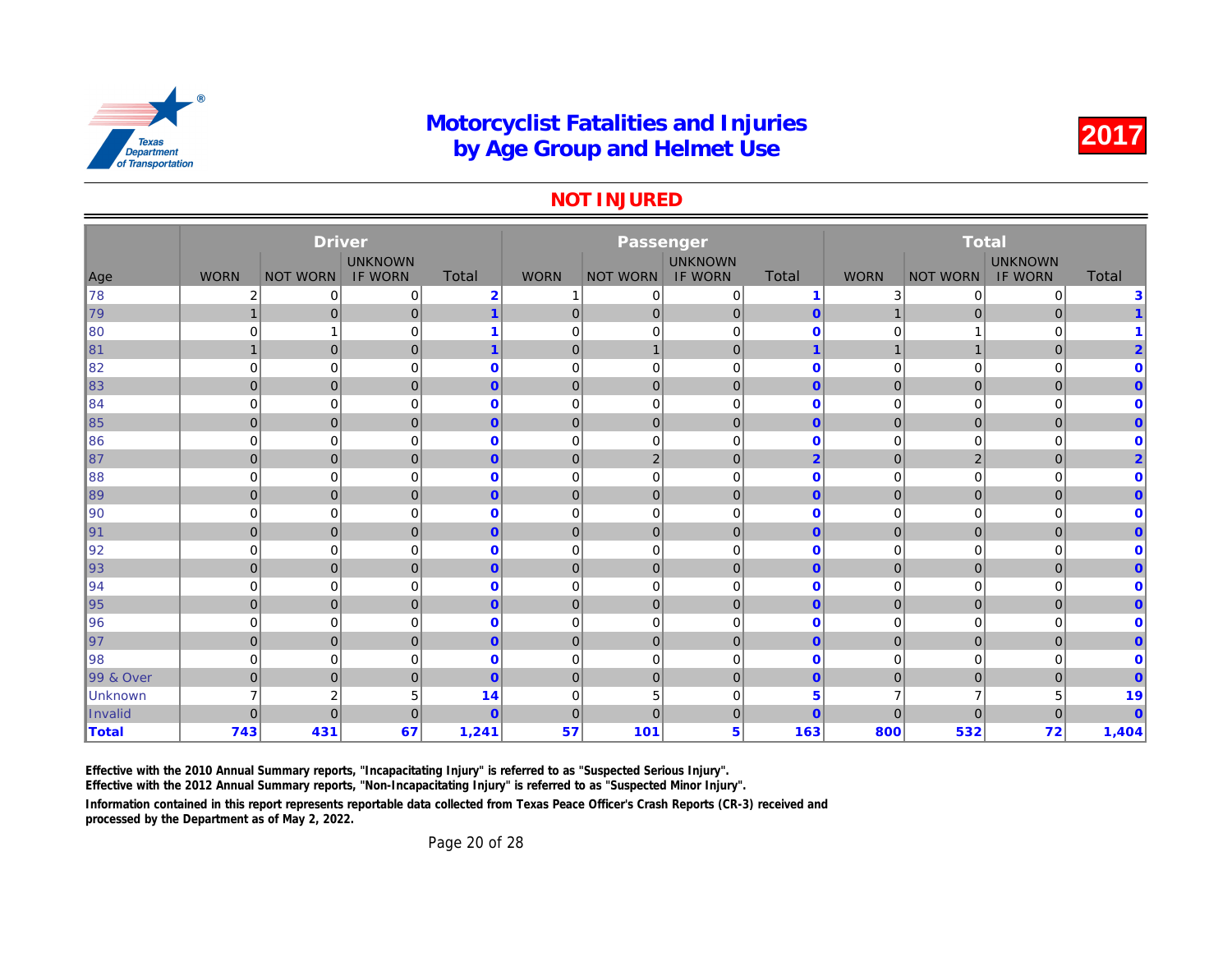#### UNKNOWN INJURIES

|            |                | <b>Driver</b>   |                |                |                | Passenger       |                |                |                |              |
|------------|----------------|-----------------|----------------|----------------|----------------|-----------------|----------------|----------------|----------------|--------------|
|            |                |                 | <b>UNKNOWN</b> |                |                |                 | <b>UNKNOWN</b> |                |                |              |
| Age        | <b>WORN</b>    | <b>NOT WORN</b> | <b>IF WORN</b> | Total          | <b>WORN</b>    | <b>NOT WORN</b> | <b>IF WORN</b> | <b>Total</b>   | <b>WORN</b>    | <b>NOT W</b> |
| lo         | 0              | 0               | 0              | $\mathbf 0$    | 0              |                 | 1              | $\overline{2}$ | 0              |              |
| $\vert$ 1  | $\mathbf 0$    | $\mathbf 0$     | 0              | $\mathbf 0$    | $\mathbf 0$    | $\overline{0}$  | $\pmb{0}$      | $\mathbf{0}$   | 0              |              |
| 2          | $\mathbf 0$    | $\mathbf 0$     | 0              | $\mathbf 0$    | 0              | $\mathbf 0$     | $\mathbf 0$    | $\mathbf 0$    | 0              |              |
| $\vert$ 3  | $\mathbf{0}$   | $\mathbf{0}$    | $\overline{0}$ | $\mathbf{0}$   | $\mathbf{0}$   | $\overline{0}$  | $\mathbf 0$    | $\overline{0}$ | $\mathbf{0}$   |              |
| 14         | $\mathbf 0$    | $\mathbf 0$     | $\mathbf 0$    | $\mathbf 0$    | $\mathbf 0$    | $\mathbf 0$     | $\mathbf 0$    | $\mathbf{0}$   | 0              |              |
| $\vert$ 5  | $\mathbf 0$    | $\mathbf{0}$    | $\overline{0}$ | $\mathbf{0}$   | $\mathbf 0$    | $\mathbf{0}$    | $\pmb{0}$      | $\overline{0}$ | $\mathbf 0$    |              |
| ∣6         | $\mathbf 0$    | $\mathbf 0$     | $\mathbf 0$    | $\mathbf 0$    | $\mathbf 0$    | $\mathbf 0$     | $\mathbf 0$    | $\mathbf{0}$   | 0              |              |
| $\vert$ 7  | $\mathbf 0$    | $\mathbf 0$     | $\overline{0}$ | $\overline{0}$ | $\mathbf 0$    | $\mathbf 0$     | $\pmb{0}$      | $\overline{0}$ | $\mathbf 0$    |              |
| 8          | $\mathbf 0$    | $\mathbf 0$     | 0              | $\mathbf 0$    | 0              | $\mathbf 0$     | $\mathbf 0$    | $\mathbf 0$    | 0              |              |
| $\vert$ 9  | $\mathbf 0$    | $\mathbf 0$     | $\overline{0}$ | $\mathbf{0}$   | $\mathbf 0$    | $\mathbf 0$     | $\mathbf 0$    | $\mathbf{0}$   | $\mathbf 0$    |              |
| ∥10        | $\mathbf 0$    | $\mathbf 0$     | 0              | $\bf{0}$       | $\mathbf 0$    | $\mathbf 0$     | $\mathbf 0$    | $\mathbf 0$    | 0              |              |
| $\vert$ 11 | $\mathbf{0}$   | $\mathbf{0}$    | $\overline{0}$ | $\mathbf{0}$   | $\overline{0}$ | $\mathbf{0}$    | $\mathbf{0}$   | $\overline{0}$ | $\overline{0}$ |              |
| ∥12        | $\mathbf 0$    | $\mathbf 0$     | $\mathbf 0$    | $\mathbf 0$    | $\overline{0}$ | $\mathbf 0$     | $\mathbf 0$    | $\mathbf 0$    | 0              |              |
| $\vert$ 13 | $\mathbf{0}$   | $\mathbf 0$     | $\overline{0}$ | $\mathbf{0}$   | $\overline{0}$ | $\mathbf{0}$    | $\mathbf 0$    | $\overline{0}$ | $\mathbf{0}$   |              |
| 14         | $\mathbf 0$    | $\mathbf 0$     | $\mathbf 0$    | $\mathbf{0}$   | $\mathbf 0$    | $\mathbf 0$     | $\mathbf 0$    | $\mathbf{0}$   | 0              |              |
| 15         | $\mathbf{0}$   | $\mathbf 0$     | $\overline{0}$ | $\overline{0}$ | $\mathbf 0$    | $\mathbf{0}$    | $\mathbf 0$    | $\overline{0}$ | $\overline{0}$ |              |
| 16         | $\mathbf 0$    | $\mathbf 0$     | 0              | $\mathbf 0$    | $\mathbf 0$    | $\mathbf 0$     | $\mathbf 0$    | $\mathbf 0$    | $\Omega$       |              |
| $\vert$ 17 | $\mathbf{0}$   | $\mathbf 0$     | $\overline{0}$ | $\overline{0}$ | $\mathbf 0$    | $\mathbf{0}$    | $\mathbf 0$    | $\overline{0}$ | $\overline{0}$ |              |
| 18         | $\mathbf 0$    | $\mathbf 0$     | $\mathbf 0$    | $\mathbf{0}$   | $\mathbf 0$    | $\mathbf 0$     | $\mathbf 0$    | $\mathbf{0}$   | 0              |              |
| $\vert$ 19 | 2              | $\mathbf{1}$    | $\overline{2}$ | 5 <sup>5</sup> | $\mathbf 0$    | $\mathbf{0}$    | $\mathbf 0$    | $\overline{0}$ | $\overline{2}$ |              |
| 20         | $\mathbf 0$    | $\mathbf 0$     | $\mathbf 0$    | $\mathbf 0$    | $\mathbf 0$    | $\mathbf 0$     | $\mathbf 0$    | $\Omega$       | 0              |              |
| $\vert$ 21 | $\mathbf{0}$   | $\mathbf 0$     | $\overline{0}$ | $\overline{0}$ | $\mathbf 0$    | $\mathbf 0$     | $\mathbf 0$    | $\overline{0}$ | $\overline{0}$ |              |
| 22         |                | $\mathbf{1}$    |                | 3              | 0              | $\mathbf 0$     | $\mathbf 0$    | $\mathbf 0$    | 1              |              |
| $\vert$ 23 | $\overline{1}$ | $\mathbf 0$     | 1              | $\overline{2}$ | $\mathbf 0$    | $\mathbf{0}$    | $\mathbf 0$    | $\mathbf{0}$   | $\mathbf{1}$   |              |
| 24         | 3              | -1              | 2              | 6              | $\mathbf 0$    | $\mathbf 0$     | $\mathbf 0$    | $\mathbf 0$    | 3              |              |
| 25         |                | $\mathbf{0}$    | $\Omega$       |                | 0              | $\overline{0}$  | $\mathbf{0}$   | $\overline{0}$ | $\mathbf 1$    |              |

Effective with the 2010 Annual Summary reports, "Incapacitating Injury" is referred to as "Suspected Serious Injury".

Effective with the 2012 Annual Summary reports, "Non-Incapacitating Injury" is referred to as "Suspected Minor Injury".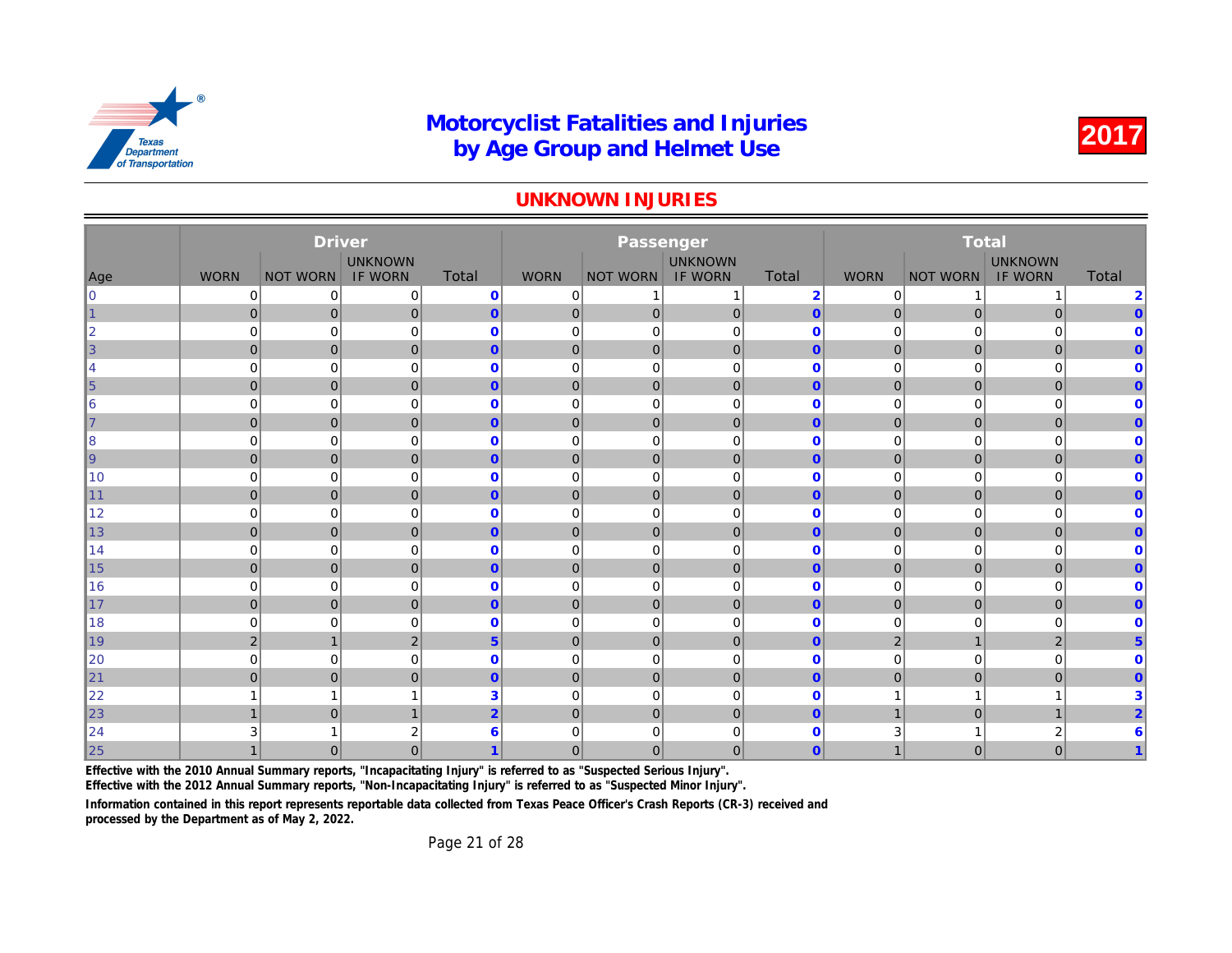#### UNKNOWN INJURIES

|                       |                | <b>Driver</b>   |                  |                         |                | Passenger       |                |                      |                |              |
|-----------------------|----------------|-----------------|------------------|-------------------------|----------------|-----------------|----------------|----------------------|----------------|--------------|
|                       |                |                 | <b>UNKNOWN</b>   |                         |                |                 | <b>UNKNOWN</b> |                      |                |              |
| Age                   | <b>WORN</b>    | <b>NOT WORN</b> | <b>IF WORN</b>   | <b>Total</b>            | <b>WORN</b>    | <b>NOT WORN</b> | <b>IF WORN</b> | <b>Total</b>         | <b>WORN</b>    | <b>NOT W</b> |
| 26                    | $\overline{2}$ | 0               | 0                | $\overline{2}$          | $\mathbf 0$    | 0               | $\mathbf 0$    | $\mathbf 0$          | 2              |              |
| $\vert$ <sub>27</sub> | $\mathbf{0}$   | $\overline{c}$  | $\overline{0}$   | $\overline{2}$          | $\mathbf 0$    | $\overline{0}$  | $\pmb{0}$      | $\overline{0}$       | $\overline{0}$ |              |
| 28                    |                | $\mathbf{1}$    | $\boldsymbol{2}$ | $\overline{4}$          | $\mathbf 0$    | $\mathbf 0$     | $\mathbf 0$    | $\mathbf 0$          | 1              |              |
| $\vert$ 29            | $\mathbf{1}$   | $\mathbf{1}$    | $\overline{0}$   | $\overline{2}$          | $\mathbf 0$    | $\mathbf{0}$    | $\mathbf 0$    | $\overline{0}$       | $\mathbf{1}$   |              |
| $\parallel$ 30        | 0              | $\mathbf 0$     | $\overline{2}$   | $\overline{2}$          | 0              | $\mathbf 0$     | $\mathbf 0$    | $\mathbf 0$          | 0              |              |
| $\vert$ 31            | $\mathbf 0$    | $\mathbf{1}$    | $\overline{0}$   | 1                       | $\mathbf 1$    | $\mathbf 0$     | $\mathbf 0$    | $\blacktriangleleft$ | 1              |              |
| 32                    |                | $\mathbf 0$     | $\mathbf 0$      |                         | $\mathbf 0$    | $\mathbf 0$     | $\mathbf 0$    | $\mathbf 0$          | 1              |              |
| $\vert$ 33            | $\overline{0}$ | $\mathbf{1}$    | $\mathbf{1}$     | $\overline{2}$          | $\mathbf 0$    | $\mathbf{0}$    | $\mathbf 0$    | $\overline{0}$       | $\mathbf{0}$   |              |
| 34                    | 3              | $\mathbf 0$     | $\mathbf 0$      | 3                       | $\mathbf 0$    | $\mathbf 0$     | $\mathbf 0$    | $\mathbf 0$          | 3              |              |
| $\vert$ 35            | 1              | $\mathbf 0$     | $\overline{0}$   |                         | $\mathbf 0$    | $\pmb{0}$       | $\pmb{0}$      | $\mathbf{0}$         | $\mathbf 1$    |              |
| 36                    |                | 1               | $\mathbf 0$      | $\overline{2}$          | $\mathbf 0$    | $\mathbf 0$     | $\mathbf 0$    | $\mathbf{0}$         | 1              |              |
| $\vert$ 37            |                | $\mathbf{1}$    | $\mathbf 0$      | $\overline{2}$          | $\mathbf 0$    | $\mathbf{0}$    | $\mathbf 0$    | $\mathbf{0}$         | $\mathbf{1}$   |              |
| 38                    |                | $\mathbf{1}$    | $\mathbf 0$      | $\overline{2}$          | $\mathbf 0$    | $\mathbf 0$     | $\mathbf 0$    | $\mathbf 0$          | 1              |              |
| $\vert$ 39            | 1              | $\mathbf{1}$    | $\mathbf{0}$     | $\overline{2}$          | $\mathbf 0$    | $\mathbf 0$     | $\mathbf 0$    | $\mathbf{0}$         | $\mathbf{1}$   |              |
| ∥40                   | $\mathbf 0$    | $\mathbf 0$     | 1                |                         | $\mathbf 0$    | 1               | $\mathbf 0$    | -1                   | 0              |              |
| $\vert$ 41            | 3              | $\overline{0}$  | $\Omega$         | $\overline{3}$          | $\overline{0}$ | $\mathbf{0}$    | $\mathbf{0}$   | $\mathbf{0}$         | 3              |              |
| ∥42                   |                | $\mathbf 0$     | $\Omega$         |                         | $\mathbf 0$    | $\mathbf 0$     | $\Omega$       | $\mathbf{0}$         | 1              |              |
| $\parallel$ 43        | $\mathbf 1$    | $\overline{0}$  | $\mathbf{0}$     | $\mathbf 1$             | $\overline{0}$ | $\mathbf 0$     | $\mathbf{0}$   | $\mathbf{0}$         | $\mathbf{1}$   |              |
| ∥44                   |                | $\mathbf 0$     | 1                | $\overline{2}$          | $\mathbf 0$    | $\mathbf 0$     | $\mathbf 0$    | $\mathbf 0$          | 1              |              |
| $\vert$ 45            | $\overline{0}$ | $\overline{0}$  | $\overline{0}$   | $\mathbf{0}$            | $\mathbf 0$    | $\mathbf{0}$    | $\overline{0}$ | $\overline{0}$       | $\overline{0}$ |              |
| ∥46                   | $\mathbf 0$    | $\mathbf 0$     | $\mathbf 0$      | $\mathbf 0$             | $\overline{0}$ | $\mathbf 0$     | $\mathbf 0$    | $\mathbf 0$          | 0              |              |
| $\vert$ 47            | $\mathbf{0}$   | $\mathbf 0$     | $\mathbf{0}$     | $\mathbf{0}$            | $\mathbf 0$    | $\mathbf{0}$    | $\mathbf 0$    | $\overline{0}$       | $\overline{0}$ |              |
| ∥48                   | $\mathbf 0$    | $\mathbf 0$     | 1                |                         | $\mathbf 0$    | $\mathbf 0$     | $\mathbf 0$    | $\mathbf 0$          | 0              |              |
| ∥49                   | $\mathbf{0}$   | $\overline{1}$  | $\mathbf{0}$     | $\overline{\mathbf{1}}$ | $\mathbf 0$    | $\mathbf 0$     | $\mathbf 0$    | $\overline{0}$       | $\overline{0}$ |              |
| 50                    | $\Omega$       | 1               | $\mathbf 0$      |                         | $\mathbf 0$    | 0               | $\mathbf 0$    | $\mathbf 0$          | 0              |              |
| $\vert$ 51            |                | $\mathbf 0$     | $\overline{0}$   |                         | $\mathbf 0$    | $\mathbf 0$     | $\mathbf 0$    | $\overline{0}$       | $\mathbf{1}$   |              |

Effective with the 2010 Annual Summary reports, "Incapacitating Injury" is referred to as "Suspected Serious Injury".

Effective with the 2012 Annual Summary reports, "Non-Incapacitating Injury" is referred to as "Suspected Minor Injury".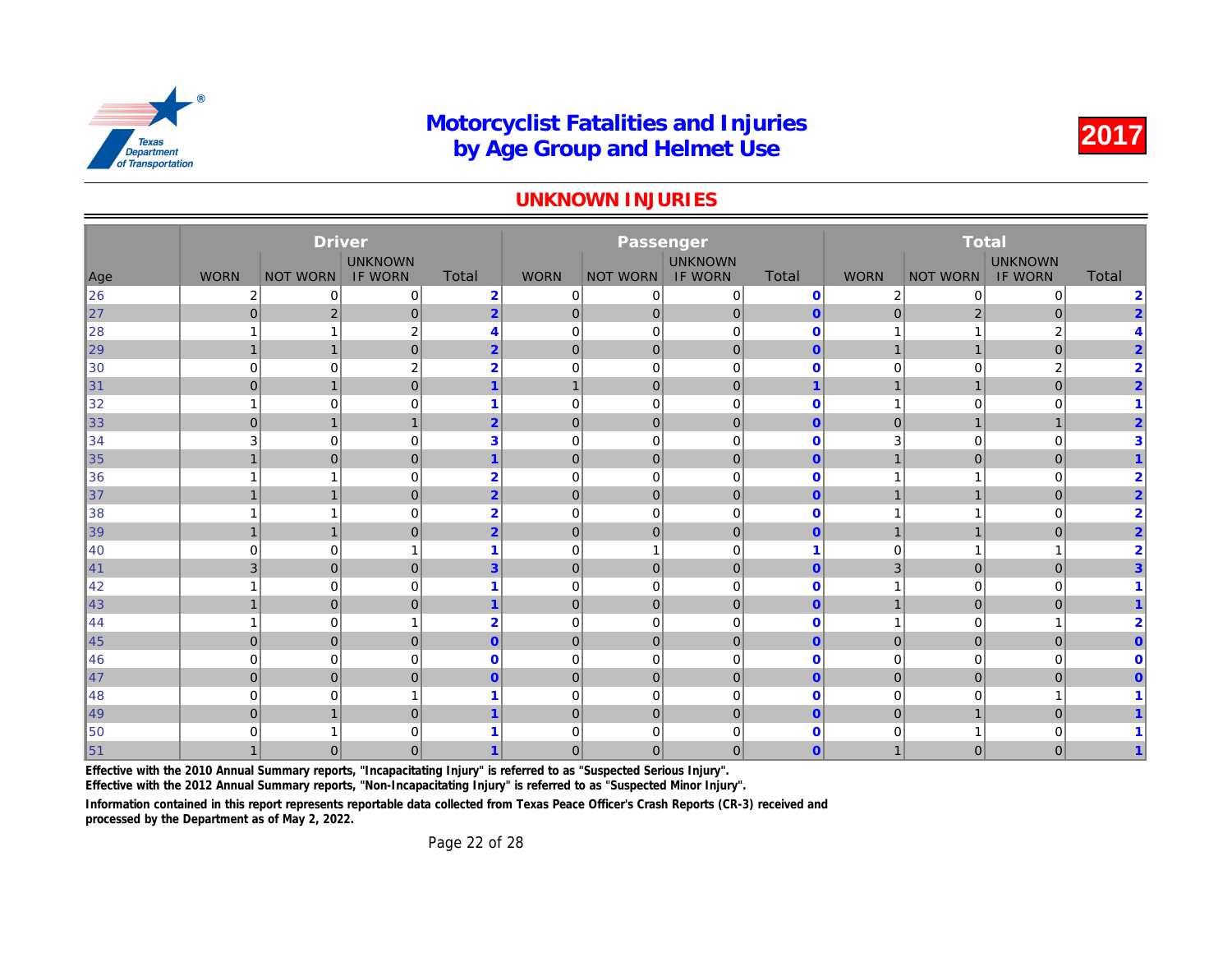#### UNKNOWN INJURIES

|                |              | <b>Driver</b>   |                |                |                | Passenger       |                |                |                |              |
|----------------|--------------|-----------------|----------------|----------------|----------------|-----------------|----------------|----------------|----------------|--------------|
|                |              |                 | <b>UNKNOWN</b> |                |                |                 | <b>UNKNOWN</b> |                |                |              |
| Age            | <b>WORN</b>  | <b>NOT WORN</b> | <b>IF WORN</b> | <b>Total</b>   | <b>WORN</b>    | <b>NOT WORN</b> | <b>IF WORN</b> | <b>Total</b>   | <b>WORN</b>    | <b>NOT W</b> |
| 52             | 0            | 0               | 0              | $\mathbf 0$    | $\mathbf 0$    | 0               | $\mathbf 0$    | $\mathbf 0$    | 0              |              |
| $\vert$ 53     | $\mathbf{0}$ | $\mathbf 0$     | $\mathbf{1}$   | $\mathbf{1}$   | $\mathbf 0$    | $\overline{0}$  | $\pmb{0}$      | $\mathbf{0}$   | $\mathbf 0$    |              |
| 54             | $\mathbf 0$  | $\mathbf 0$     | $\mathbf 0$    | $\bf{0}$       | 0              | $\mathbf 0$     | $\mathbf 0$    | $\mathbf 0$    | 0              |              |
| 55             | $\mathbf 0$  | $\mathbf 0$     | $\overline{0}$ | $\mathbf{0}$   | $\mathbf 0$    | $\mathbf{0}$    | $\mathbf 0$    | $\mathbf{0}$   | $\mathbf{0}$   |              |
| 56             | $\mathbf 0$  | $\mathbf{1}$    | 0              |                | 0              | $\mathbf 0$     | $\mathbf 0$    | $\mathbf 0$    | 0              |              |
| $\vert$ 57     | $\mathbf 0$  | $\overline{2}$  | $\overline{0}$ | $\overline{2}$ | $\mathbf 0$    | $\mathbf 0$     | $\mathbf 0$    | $\mathbf{0}$   | $\mathbf{0}$   |              |
| ∥58            | $\mathbf 0$  | $\mathbf 0$     | $\mathbf 0$    | $\mathbf 0$    | $\mathbf 0$    | $\mathbf 0$     | $\mathbf 0$    | $\mathbf{0}$   | 0              |              |
| $\vert$ 59     | $\mathbf{0}$ | $\mathbf 0$     | $\overline{0}$ | $\mathbf{0}$   | $\mathbf 0$    | $\mathbf{0}$    | $\mathbf 0$    | $\overline{0}$ | $\mathbf{0}$   |              |
| $\parallel$ 60 | $\mathbf 0$  | $\mathbf 0$     | $\mathbf 0$    | $\bf{0}$       | $\mathbf 0$    | $\mathbf 0$     | $\mathbf 0$    | $\mathbf 0$    | 0              |              |
| $\vert$ 61     | $\mathbf{0}$ | $\mathbf{0}$    | $\overline{0}$ | $\mathbf{0}$   | $\mathbf 0$    | $\pmb{0}$       | $\pmb{0}$      | $\mathbf{0}$   | $\mathbf 0$    |              |
| 62             | $\mathbf 0$  | $\mathbf 0$     | 0              | $\bf{0}$       | $\mathbf 0$    | $\mathbf 0$     | $\mathbf 0$    | $\mathbf{0}$   | 0              |              |
| $\vert$ 63     | $\mathbf{0}$ | $\mathbf 0$     | $\mathbf 0$    | $\mathbf{0}$   | $\mathbf 0$    | $\mathbf{0}$    | $\mathbf 0$    | $\mathbf{0}$   | $\mathbf 0$    |              |
| 64             | $\mathbf 0$  | $\mathbf 0$     | $\mathbf 0$    | $\bf{0}$       | $\mathbf 0$    | $\mathbf 0$     | $\mathbf 0$    | $\mathbf 0$    | 0              |              |
| 65             | $\mathbf 0$  | $\mathbf 0$     | $\mathbf{0}$   | $\mathbf{0}$   | $\mathbf 0$    | $\mathbf{0}$    | $\mathbf 0$    | $\mathbf{0}$   | $\overline{0}$ |              |
| 66             | $\mathbf 0$  | $\mathbf 0$     | $\mathbf 0$    | $\mathbf 0$    | $\mathbf 0$    | $\mathbf 0$     | $\mathbf 0$    | $\mathbf 0$    | 0              |              |
| $\vert$ 67     | $\mathbf{1}$ | $\overline{0}$  | $\mathbf{0}$   | $\mathbf{1}$   | $\overline{0}$ | $\mathbf{0}$    | $\mathbf{0}$   | $\mathbf{0}$   | $\mathbf{1}$   |              |
| $\ 68$         | $\mathbf 0$  | $\mathbf{1}$    | $\Omega$       |                | $\mathbf 0$    | $\mathbf 0$     | $\Omega$       | $\mathbf{0}$   | 0              |              |
| $\ 69\ $       | $\mathbf{0}$ | $\overline{0}$  | $\overline{0}$ | $\mathbf{0}$   | $\mathbf 0$    | $\mathbf 0$     | $\mathbf{0}$   | $\mathbf{0}$   | $\overline{0}$ |              |
| 170            | $\mathbf 0$  | $\mathbf 0$     | 0              | $\mathbf{0}$   | $\mathbf 0$    | $\mathbf 0$     | $\mathbf 0$    | $\mathbf{0}$   | 0              |              |
| $\vert$ 71     | $\mathbf{0}$ | $\overline{0}$  | $\overline{0}$ | $\mathbf{0}$   | $\mathbf 0$    | $\mathbf{0}$    | $\overline{0}$ | $\overline{0}$ | $\overline{0}$ |              |
| 72             | $\mathbf 0$  | $\mathbf 0$     | $\mathbf 0$    | $\mathbf 0$    | $\overline{0}$ | $\mathbf 0$     | $\mathbf 0$    | $\mathbf 0$    | 0              |              |
| 73             | $\mathbf{0}$ | $\mathbf 0$     | $\overline{0}$ | $\mathbf{0}$   | $\mathbf 0$    | $\mathbf{0}$    | $\mathbf 0$    | $\overline{0}$ | $\overline{0}$ |              |
| 74             |              | $\mathbf 0$     | $\mathbf 0$    |                | $\mathbf 0$    | $\mathbf 0$     | $\mathbf 0$    | $\mathbf{0}$   | 1              |              |
| $\vert$ 75     | $\mathbf{0}$ | $\mathbf 0$     | $\overline{0}$ | $\mathbf{0}$   | $\mathbf 0$    | $\mathbf{0}$    | $\mathbf 0$    | $\mathbf{0}$   | $\overline{0}$ |              |
| 76             | $\Omega$     | 0               | $\mathbf 0$    | $\mathbf 0$    | $\mathbf 0$    | 0               | $\mathbf 0$    | $\mathbf 0$    | $\Omega$       |              |
| $\vert$ 77     | $\mathbf{0}$ | $\mathbf{0}$    | $\overline{0}$ | $\overline{0}$ | $\mathbf 0$    | 0               | $\mathbf 0$    | $\overline{0}$ | $\overline{0}$ |              |

Effective with the 2010 Annual Summary reports, "Incapacitating Injury" is referred to as "Suspected Serious Injury".

Effective with the 2012 Annual Summary reports, "Non-Incapacitating Injury" is referred to as "Suspected Minor Injury".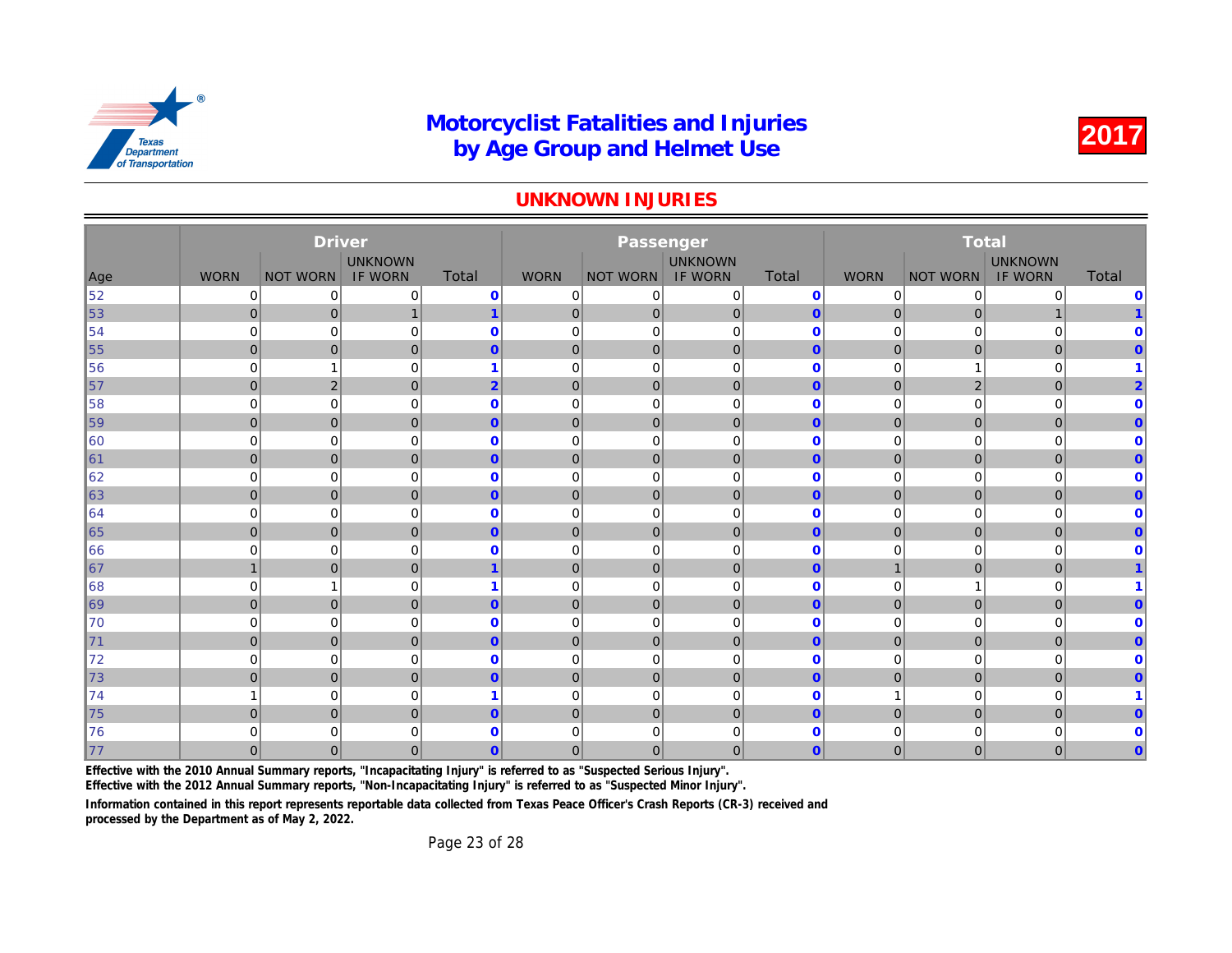#### UNKNOWN INJURIES

|                      |                | <b>Driver</b>   |                |                |                | Passenger       |                         |                |                |              |
|----------------------|----------------|-----------------|----------------|----------------|----------------|-----------------|-------------------------|----------------|----------------|--------------|
|                      |                |                 | <b>UNKNOWN</b> |                |                |                 | <b>UNKNOWN</b>          |                |                |              |
| Age                  | <b>WORN</b>    | <b>NOT WORN</b> | <b>IF WORN</b> | <b>Total</b>   | <b>WORN</b>    | <b>NOT WORN</b> | <b>IF WORN</b>          | Total          | <b>WORN</b>    | <b>NOT W</b> |
| ∥78                  | 0              | $\mathbf 0$     | 0              | $\mathbf 0$    | 0              | 0               | 0                       | $\mathbf{0}$   | 0              |              |
| 79                   | $\overline{0}$ | $\mathbf 0$     | 0              | $\overline{0}$ | $\mathbf{0}$   | $\overline{0}$  | $\mathbf 0$             | $\mathbf{0}$   | $\overline{0}$ |              |
| 80                   | $\mathbf 0$    | $\mathbf 0$     | 0              | $\mathbf{0}$   | 0              | 0               | $\mathbf 0$             | $\Omega$       | 0              |              |
| 81                   | $\overline{0}$ | $\mathbf 0$     | $\mathbf{0}$   | $\overline{0}$ | $\overline{0}$ | $\mathbf 0$     | $\mathbf 0$             | $\mathbf{0}$   | $\mathbf 0$    |              |
| 82                   | $\mathbf 0$    | $\mathbf 0$     | $\mathbf 0$    | $\mathbf{0}$   | 0              | $\mathbf 0$     | $\mathbf 0$             | $\mathbf 0$    | 0              |              |
| $\parallel$ 83       | $\overline{0}$ | $\mathbf 0$     | 0              | $\overline{0}$ | $\overline{0}$ | $\pmb{0}$       | $\mathbf 0$             | $\mathbf{0}$   | $\overline{0}$ |              |
| ∥84                  | $\mathbf 0$    | $\mathbf 0$     | 0              | $\mathbf{0}$   | 0              | $\mathbf 0$     | $\mathbf 0$             | $\mathbf 0$    | 0              |              |
| ∥85                  | $\overline{0}$ | $\mathbf 0$     | $\mathbf{0}$   | $\overline{0}$ | $\mathbf 0$    | $\overline{0}$  | $\mathbf 0$             | $\mathbf{0}$   | $\mathbf 0$    |              |
| 86                   | 0              | $\mathbf 0$     | 0              | $\mathbf 0$    | 0              | 0               | $\mathbf 0$             | $\mathbf 0$    | 0              |              |
| ∥87                  | $\overline{0}$ | $\mathbf 0$     | $\mathbf{0}$   | $\overline{0}$ | $\overline{0}$ | $\overline{0}$  | $\mathbf 0$             | $\mathbf{0}$   | $\mathbf 0$    |              |
| 88                   | 0              | $\mathbf 0$     | $\mathbf 0$    | $\mathbf 0$    | $\mathbf 0$    | $\mathbf 0$     | $\mathbf 0$             | $\mathbf 0$    | 0              |              |
| ∥89                  | $\overline{0}$ | $\mathbf{0}$    | $\mathbf{0}$   | $\overline{0}$ | $\overline{0}$ | $\overline{0}$  | $\mathbf{0}$            | $\mathbf{0}$   | $\overline{0}$ |              |
| $\parallel$ 90       | $\mathbf 0$    | $\mathbf 0$     | 0              | $\mathbf{0}$   | 0              | $\mathbf 0$     | $\mathbf 0$             | $\mathbf 0$    | 0              |              |
| $\vert$ 91           | $\overline{0}$ | $\mathbf 0$     | $\mathbf{0}$   | $\overline{0}$ | $\mathbf 0$    | $\overline{0}$  | $\mathbf 0$             | $\mathbf{0}$   | $\overline{0}$ |              |
| ∥92                  | 0              | $\mathbf 0$     | 0              | $\mathbf 0$    | 0              | $\mathbf 0$     | $\mathbf 0$             | $\mathbf 0$    | 0              |              |
| 93                   | $\overline{0}$ | $\mathbf 0$     | $\mathbf{0}$   | $\mathbf{0}$   | $\overline{0}$ | $\overline{0}$  | $\mathbf 0$             | $\mathbf{0}$   | $\mathbf 0$    |              |
| ∥94                  | $\mathbf 0$    | $\mathbf 0$     | 0              | $\mathbf 0$    | 0              | $\mathbf 0$     | $\mathbf 0$             | $\bf{0}$       | 0              |              |
| ∥95                  | $\overline{0}$ | $\mathbf 0$     | 0              | $\overline{0}$ | $\overline{0}$ | $\overline{0}$  | $\mathbf 0$             | $\mathbf{0}$   | $\overline{0}$ |              |
| ∥96                  | $\mathbf 0$    | $\mathbf 0$     | 0              | $\mathbf 0$    | 0              | $\mathbf 0$     | $\mathbf 0$             | $\mathbf 0$    | 0              |              |
| ∥97                  | $\overline{0}$ | $\mathbf 0$     | 0              | $\overline{0}$ | $\mathbf 0$    | $\overline{0}$  | $\mathbf 0$             | $\overline{0}$ | $\mathbf 0$    |              |
| ∥98                  | 0              | $\mathbf 0$     | 0              | $\mathbf 0$    | 0              | $\mathbf 0$     | $\mathbf 0$             | $\mathbf 0$    | 0              |              |
| <b>99 &amp; Over</b> | $\mathbf 0$    | $\mathbf 0$     | $\mathbf{0}$   | $\overline{0}$ | $\mathbf{0}$   | $\overline{0}$  | $\mathbf 0$             | $\mathbf{0}$   | $\mathbf{0}$   |              |
| Unknown              | 38             | 17              | 80             | 135            | -1             | 6               | 3                       | 10             | 39             |              |
| Invalid              | $\mathbf{0}$   | $\mathbf{0}$    | $\overline{0}$ | $\mathbf{0}$   | $\mathbf{0}$   | $\overline{0}$  | $\mathbf 0$             | $\overline{0}$ | $\mathbf{0}$   |              |
| ∥Total               | 68             | 36              | 95             | 199            | $\overline{2}$ | 8               | $\overline{\mathbf{4}}$ | 14             | 70             |              |

Effective with the 2010 Annual Summary reports, "Incapacitating Injury" is referred to as "Suspected Serious Injury".

Effective with the 2012 Annual Summary reports, "Non-Incapacitating Injury" is referred to as "Suspected Minor Injury".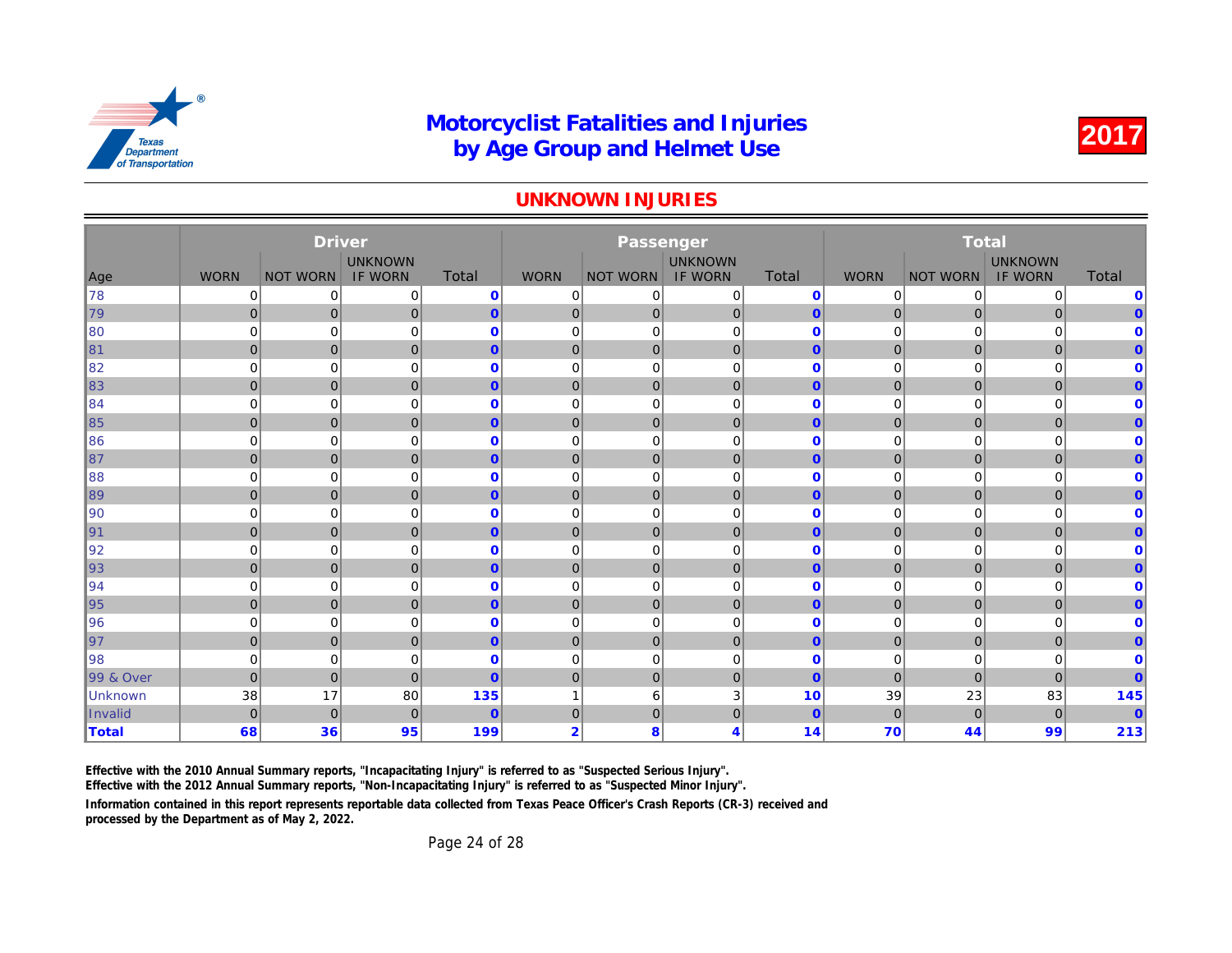TOTAL

|                 |                | <b>Driver</b>   |                |                |                 |                           |                |                        |                |              |
|-----------------|----------------|-----------------|----------------|----------------|-----------------|---------------------------|----------------|------------------------|----------------|--------------|
|                 |                |                 | <b>UNKNOWN</b> |                |                 |                           | <b>UNKNOWN</b> |                        |                |              |
| Age             | <b>WORN</b>    | <b>NOT WORN</b> | <b>IF WORN</b> | Total          | <b>WORN</b>     | <b>NOT WORN</b>           | <b>IF WORN</b> | Total                  | <b>WORN</b>    | <b>NOT W</b> |
| $\overline{0}$  | $\Omega$       | 0               | 0              | $\mathbf 0$    |                 | 3                         | 1              | 5                      | 1              |              |
| $\overline{1}$  |                | $\pmb{0}$       | $\mathbf{0}$   | 1              | $\overline{1}$  | $\ensuremath{\mathsf{3}}$ | $\pmb{0}$      | $\boldsymbol{\Lambda}$ | $\overline{2}$ |              |
| $\overline{2}$  | $\Omega$       | $\mathbf 0$     | 0              | $\mathbf 0$    |                 | $\overline{2}$            | $\mathbf 0$    | 3                      | 1              |              |
| 3               | $\mathbf{0}$   | $\mathbf 0$     | $\mathbf{0}$   | $\overline{0}$ | $\mathbf 0$     | $\overline{4}$            | $\overline{0}$ | $\overline{4}$         | $\overline{0}$ |              |
| 4               | $\Omega$       | 1               | 0              |                |                 | $\overline{2}$            | $\mathbf 0$    | 3                      | 1              |              |
| $\vert 5 \vert$ | $\mathbf{0}$   | $\mathbf 0$     | $\mathbf{0}$   | $\overline{0}$ | $\mathbf{1}$    |                           | $\overline{0}$ | $\overline{2}$         | $\mathbf{1}$   |              |
| 6               | $\Omega$       | $\mathbf 0$     | $\mathbf 0$    | $\mathbf{0}$   | $\overline{1}$  |                           | $\mathbf 0$    | $\overline{2}$         | 1              |              |
| 17              | $\mathbf{0}$   | $\overline{1}$  | $\mathbf{0}$   | 1              | $\overline{1}$  | 3                         | $\mathbf 0$    | $\overline{4}$         | $\mathbf{1}$   |              |
| 8               |                | 1               | 0              | $\overline{2}$ | 5               | $\overline{2}$            | $\mathbf 0$    | 7                      | 6              |              |
| 9               |                | $\mathbf 0$     | $\mathbf{0}$   | 1              | $\overline{1}$  | 3                         | $\pmb{0}$      | $\overline{4}$         | $\overline{2}$ |              |
| 10              | $\overline{2}$ | 0               | $\mathbf 0$    | $\overline{2}$ | $\overline{7}$  | $\overline{4}$            | $\mathbf 0$    | 11                     | 9              |              |
| 11              | $\mathbf{1}$   | $\overline{1}$  | $\mathbf 0$    | $\overline{2}$ | $\overline{2}$  | $\overline{2}$            | $\mathbf 0$    | $\overline{4}$         | 3              |              |
| 12              | $\mathbf 0$    | $\overline{7}$  | 0              | $\overline{7}$ | $\overline{4}$  | $\boldsymbol{2}$          | $\mathbf{1}$   | 7                      | 4              |              |
| 13              | $\overline{2}$ | $\bf8$          | $\mathbf{0}$   | 10             | $\overline{5}$  | $\overline{7}$            | $\pmb{0}$      | 12                     | $\overline{7}$ |              |
| 14              | $\overline{2}$ | 9               | 1              | 12             | 5               | 8                         | $\mathbf 0$    | 13                     | $\overline{7}$ |              |
| 15              | 9              | 13              | $\mathbf{0}$   | 22             | 6               | 13                        | $\mathbf{0}$   | 19                     | 15             |              |
| 16              | 18             | 8               | 0              | 26             | $\overline{2}$  | $\overline{7}$            | $\mathbf{1}$   | 10                     | 20             |              |
| 17              | 26             | 16              | 2 <sup>1</sup> | 44             | $6\phantom{1}6$ | $\overline{7}$            | $\mathbf{0}$   | 13                     | 32             |              |
| 18              | 66             | 30              | 6              | 102            | 4               | 9                         | $\mathbf{1}$   | 14                     | 70             |              |
| 19              | 127            | 40              | $\overline{7}$ | 174            | 9               | 11                        | $\mathbf{0}$   | 20                     | 136            |              |
| 20              | 141            | 66              | 10             | 217            | 10              | 1                         | $\mathbf 0$    | 11                     | 151            |              |
| 21              | 188            | 77              | 6              | 271            | 10              | 14                        | $\mathbf{0}$   | 24                     | 198            |              |
| 22              | 181            | 80              | 14             | 275            | $\overline{7}$  | 6                         | 3              | 16                     | 188            |              |
| 23              | 176            | 88              | 13             | 277            | 12              | 8                         | $\mathbf{1}$   | 21                     | 188            |              |
| 24              | 179            | 82              | 15             | 276            | 4               | 10                        |                | 15                     | 183            |              |
| 25              | 150            | 100             | 13             | 263            | 9               | $\overline{4}$            | $\mathbf{1}$   | 14                     | 159            |              |

Effective with the 2010 Annual Summary reports, "Incapacitating Injury" is referred to as "Suspected Serious Injury".

Effective with the 2012 Annual Summary reports, "Non-Incapacitating Injury" is referred to as "Suspected Minor Injury".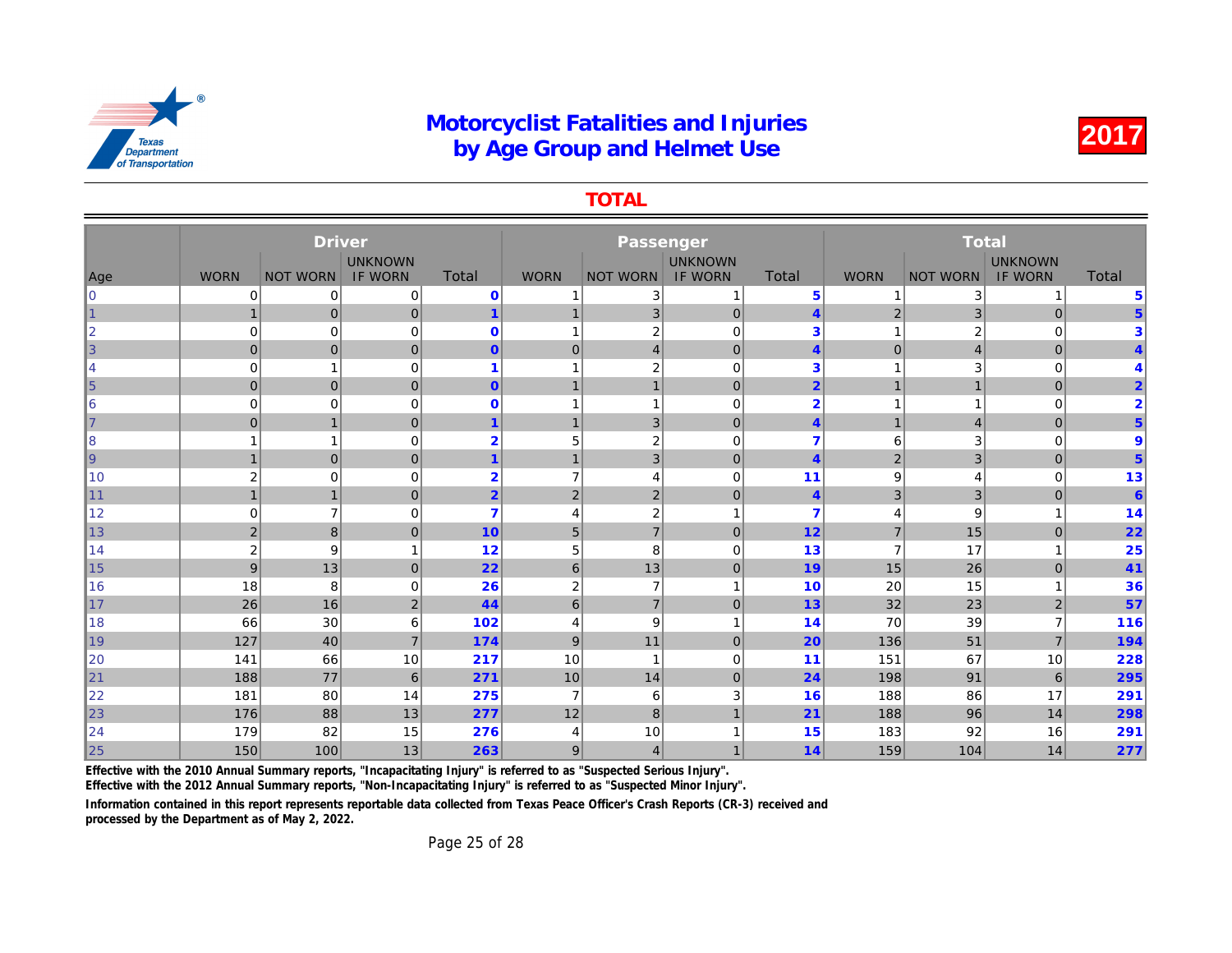TOTAL

|     |             | <b>Driver</b>   |                |              |                |                 |                |                |             |              |
|-----|-------------|-----------------|----------------|--------------|----------------|-----------------|----------------|----------------|-------------|--------------|
|     |             |                 | <b>UNKNOWN</b> |              |                |                 | <b>UNKNOWN</b> |                |             |              |
| Age | <b>WORN</b> | <b>NOT WORN</b> | <b>IF WORN</b> | <b>Total</b> | <b>WORN</b>    | <b>NOT WORN</b> | <b>IF WORN</b> | Total          | <b>WORN</b> | <b>NOT W</b> |
| 26  | 171         | 93              | $\overline{7}$ | 271          | 7              | 6               | 0              | 13             | 178         |              |
| 27  | 147         | 90              | 11             | 248          | 10             | 10              | $\mathbf 0$    | 20             | 157         |              |
| 28  | 167         | 85              | 11             | 263          | 10             | $\overline{7}$  | $\mathbf 0$    | 17             | 177         |              |
| 29  | 143         | 100             | 9              | 252          | $\overline{4}$ | 8               | $\mathbf{1}$   | 13             | 147         |              |
| 30  | 116         | 77              | 14             | 207          | 3              | $\overline{7}$  | 0              | 10             | 119         |              |
| 31  | 124         | 67              | $\overline{7}$ | 198          | 8              | 9               | $\mathbf 0$    | 17             | 132         |              |
| 32  | 95          | 80              | 10             | 185          | 3              | 6               | 0              | 9              | 98          |              |
| 33  | 105         | 74              | 10             | 189          | $\overline{4}$ | 10              | $\mathbf 0$    | 14             | 109         |              |
| 34  | 101         | 94              | 9              | 204          | 4              | 14              | $\mathbf 0$    | 18             | 105         |              |
| 35  | 113         | 77              | 13             | 203          | $\overline{2}$ | 10              | $\mathbf{1}$   | 13             | 115         |              |
| 36  | 88          | 79              | $\overline{7}$ | 174          | $\overline{7}$ | 10              | $\mathbf 0$    | 17             | 95          |              |
| 37  | 85          | 80              | $\overline{7}$ | 172          | 3              | 8               | $\mathbf 0$    | 11             | 88          |              |
| 38  | 68          | 68              | 7              | 143          | $\overline{2}$ | $\mathbf{1}$    | $\overline{1}$ | $\overline{4}$ | 70          |              |
| 39  | 85          | 82              | 6              | 173          | $\overline{2}$ | 8               | $\mathbf 0$    | 10             | 87          |              |
| 40  | 69          | 71              | 8              | 148          | 1              | 9               | $\overline{2}$ | 12             | 70          |              |
| 41  | 72          | 67              | 13             | 152          | $\overline{1}$ | $\bf 8$         | $\mathbf 0$    | 9              | 73          |              |
| 42  | 68          | 64              | 12             | 144          | 6              | 11              | 1              | 18             | 74          |              |
| 43  | 68          | 54              | 10             | 132          | 6              | 10              | $\mathbf 0$    | 16             | 74          |              |
| 44  | 72          | 74              | 10             | 156          | 3              | 10              | 1              | 14             | 75          |              |
| 45  | 86          | 68              | 8              | 162          | $2 \nvert$     | 12              | $\mathbf{1}$   | 15             | 88          |              |
| 46  | 93          | 82              | 4              | 179          | 1              | 13              | $\overline{ }$ | 15             | 94          |              |
| 47  | 67          | 67              | 14             | 148          | 5              | 12              | $\mathbf{1}$   | 18             | 72          |              |
| 48  | 70          | 73              | 8              | 151          | 7              | 10              | 1              | 18             | 77          |              |
| 49  | 75          | 70              | 3              | 148          | $6\phantom{1}$ | 8               | $\overline{0}$ | 14             | 81          |              |
| 50  | 67          | 83              | 6              | 156          | 10             | 10              | 1              | 21             | 77          |              |
| 51  | 77          | 73              | 5              | 155          | 5              | $\overline{4}$  | $\overline{0}$ | 9              | 82          |              |

Effective with the 2010 Annual Summary reports, "Incapacitating Injury" is referred to as "Suspected Serious Injury".

Effective with the 2012 Annual Summary reports, "Non-Incapacitating Injury" is referred to as "Suspected Minor Injury".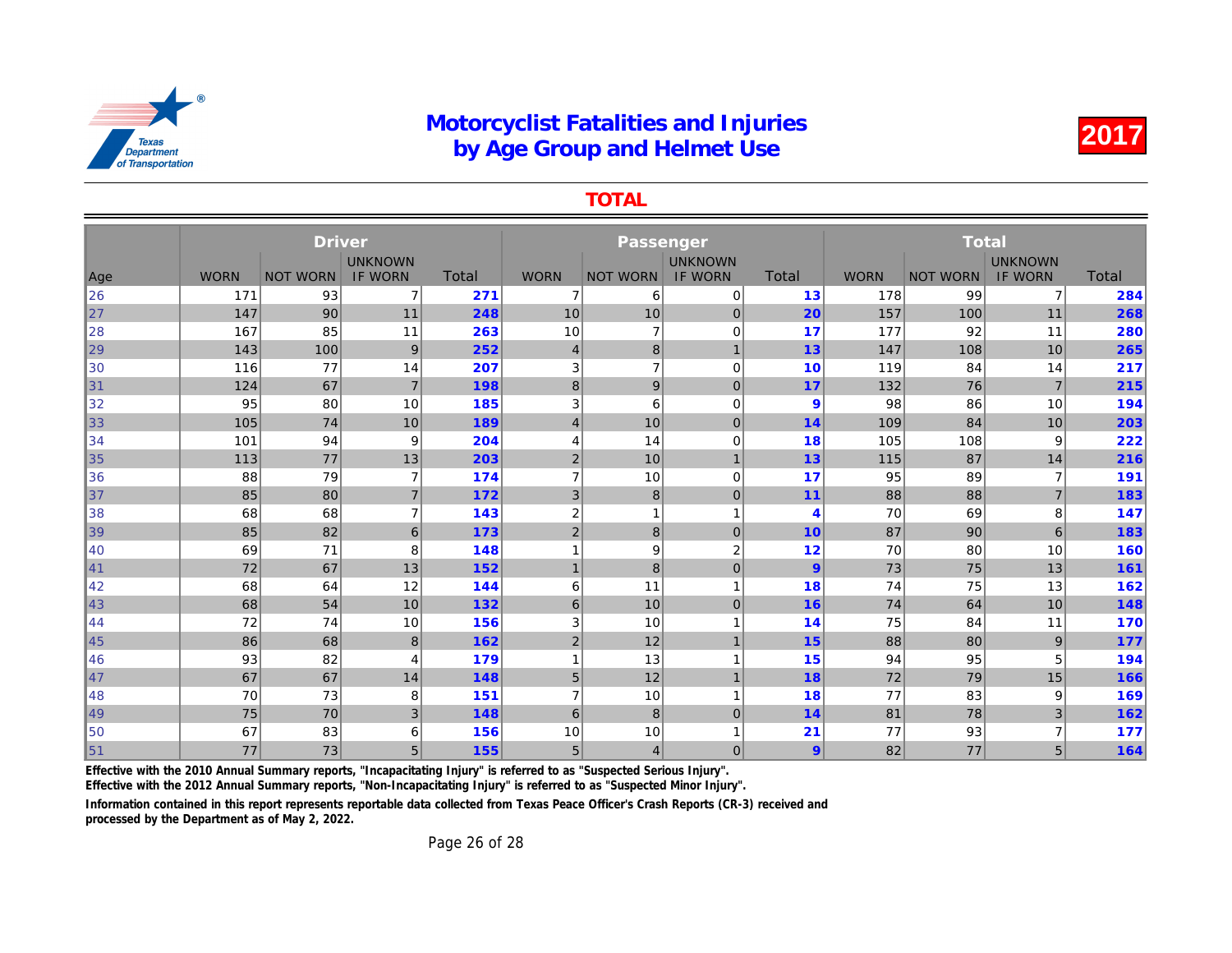TOTAL

|     |                | <b>Driver</b>   |                                  |                |                         |                  |                                  |                |                |              |
|-----|----------------|-----------------|----------------------------------|----------------|-------------------------|------------------|----------------------------------|----------------|----------------|--------------|
| Age | <b>WORN</b>    | <b>NOT WORN</b> | <b>UNKNOWN</b><br><b>IF WORN</b> | Total          | <b>WORN</b>             | <b>NOT WORN</b>  | <b>UNKNOWN</b><br><b>IF WORN</b> | Total          | <b>WORN</b>    | <b>NOT W</b> |
| 52  | 77             | 73              | 8                                | 158            | 6                       | 9                | $\mathbf 0$                      | 15             | 83             |              |
| 53  | 73             | 78              | $\overline{4}$                   | 155            | 6                       | 11               | $\mathbf 0$                      | 17             | 79             |              |
| 54  | 85             | 79              | 7                                | 171            |                         | 10               | $\mathbf{1}$                     | 12             | 86             |              |
| 55  | 84             | 75              | $\overline{4}$                   | 163            | $\overline{4}$          | 5                | $\mathbf 0$                      | 9              | 88             |              |
| 56  | 56             | 70              | 1                                | 127            | $\overline{4}$          | 6                | $\mathbf 0$                      | 10             | 60             |              |
| 57  | 72             | 53              | 3                                | 128            | 6                       | 3                | $\overline{2}$                   | 11             | 78             |              |
| 58  | 47             | 62              | 4                                | 113            | 3                       | 6                | $\mathbf{1}$                     | 10             | 50             |              |
| 59  | 56             | 45              | $\overline{4}$                   | 105            | $\overline{4}$          | $\overline{2}$   | $\overline{0}$                   | 6              | 60             |              |
| 60  | 53             | 41              | 3                                | 97             | 3                       | 3                | $\mathbf 0$                      | 6              | 56             |              |
| 61  | 58             | 38              | 6                                | 102            | $\mathbf{3}$            | $\mathbf 0$      | $\mathbf 0$                      | 3              | 61             |              |
| 62  | 43             | 36              | 3                                | 82             | 4                       | $\boldsymbol{2}$ | $\mathbf{1}$                     | $\overline{7}$ | 47             |              |
| 63  | 42             | 32              | $\overline{0}$                   | 74             | $\overline{1}$          | $\overline{2}$   | $\mathbf 0$                      | $\overline{3}$ | 43             |              |
| 64  | 42             | 28              | 3                                | 73             | $\overline{c}$          | 3                | $\mathbf 0$                      | 5              | 44             |              |
| 65  | 37             | 30              | $\overline{1}$                   | 68             | 3                       | $\mathbf{0}$     | $\mathbf{0}$                     | 3              | 40             |              |
| 66  | 34             | 26              | 6                                | 66             | $\mathbf 0$             | $\mathbf 0$      | $\mathbf 0$                      | $\mathbf 0$    | 34             |              |
| 67  | 32             | 18              | $\mathbf{0}$                     | 50             | $\mathbf{1}$            | $\mathbf{0}$     | $\mathbf{0}$                     | $\overline{1}$ | 33             |              |
| 68  | 25             | 19              | 3                                | 47             | $\overline{\mathbf{1}}$ | $\mathbf 0$      | $\mathbf 0$                      | 1              | 26             |              |
| 69  | 15             | $\overline{7}$  | $\mathbf{1}$                     | 23             | $\overline{4}$          | $\mathbf{1}$     | $\mathbf{1}$                     | 6              | 19             |              |
| 70  | 28             | 8               | 0                                | 36             | $\mathbf 0$             | $\overline{2}$   | $\Omega$                         | $\overline{2}$ | 28             |              |
| 71  | 22             | 6               | $\mathbf{0}$                     | 28             | $\overline{2}$          | $\mathbf{0}$     | $\mathbf 0$                      | $\overline{2}$ | 24             |              |
| 72  | 14             | 14              | 0                                | 28             | $\mathbf{1}$            | $\mathbf 0$      | $\Omega$                         | 1              | 15             |              |
| 73  | 16             | $6\phantom{1}$  | $\overline{1}$                   | 23             | $\mathbf 0$             | $\mathbf{0}$     | $\overline{0}$                   | $\mathbf{0}$   | 16             |              |
| 74  | 12             | 4               | 0                                | 16             | $\mathbf 0$             |                  | $\mathbf 0$                      | 1              | 12             |              |
| 75  | $\overline{4}$ | 5               | $\overline{1}$                   | 10             | $\overline{0}$          | $\overline{0}$   | $\mathbf{0}$                     | $\overline{0}$ | $\overline{4}$ |              |
| 76  | 9              | $\overline{c}$  | 0                                | 11             |                         | 0                | $\mathbf 0$                      |                | 10             |              |
| 177 | 5              | $\overline{2}$  | $\Omega$                         | $\overline{7}$ | $\mathbf 0$             | $\mathbf{0}$     | $\mathbf{0}$                     | $\overline{0}$ | 5              |              |

Effective with the 2010 Annual Summary reports, "Incapacitating Injury" is referred to as "Suspected Serious Injury".

Effective with the 2012 Annual Summary reports, "Non-Incapacitating Injury" is referred to as "Suspected Minor Injury".